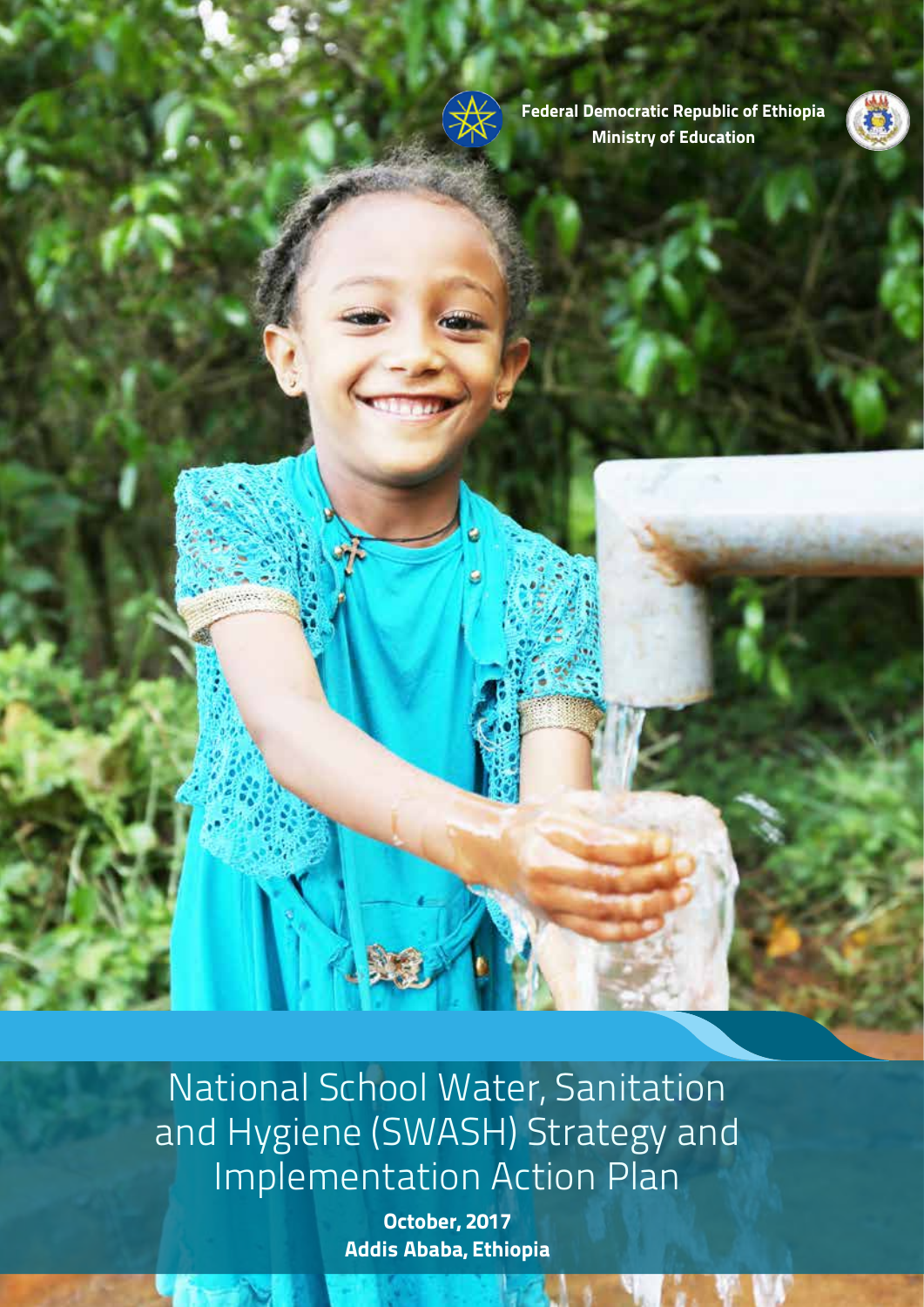## Acronyms

| ABE             | <b>Alternate Basic Education</b>                                 |  |  |  |  |  |
|-----------------|------------------------------------------------------------------|--|--|--|--|--|
| ARI             | Acute Respiratory Infection                                      |  |  |  |  |  |
| <b>CHAST</b>    | Children Hygiene and Sanitation Training                         |  |  |  |  |  |
| <b>CLTSH</b>    | Community Led Total Sanitation and Hygiene                       |  |  |  |  |  |
| <b>CWA</b>      | <b>Consolidated WASH Account</b>                                 |  |  |  |  |  |
| <b>EMIS</b>     | <b>Education Management Information System</b>                   |  |  |  |  |  |
| <b>ESDP</b>     | <b>Education Sector Development Program</b>                      |  |  |  |  |  |
| <b>GTP</b>      | Growth and Transformation Plan                                   |  |  |  |  |  |
| <b>HDA</b>      | Health Development Army                                          |  |  |  |  |  |
| <b>HEP</b>      | <b>Health Extension Program</b>                                  |  |  |  |  |  |
| <b>HEW</b>      | <b>Health Extension Workers</b>                                  |  |  |  |  |  |
| H&NS            | Health and Nutrition Strategy                                    |  |  |  |  |  |
| <b>HIV/AIDS</b> | Human Immunodeficiency Virus/Acquired Immune Deficiency Syndrome |  |  |  |  |  |
| <b>IEC</b>      | Information, Education and Communication                         |  |  |  |  |  |
| JMP             | Joint Monitoring Program                                         |  |  |  |  |  |
| <b>MHM</b>      | Menstrual Hygiene Management                                     |  |  |  |  |  |
| MoE             | Ministry of Education                                            |  |  |  |  |  |
| MoFEC           | Ministry of Finance Economy Cooperation                          |  |  |  |  |  |
| MoH             | Ministry of Health                                               |  |  |  |  |  |
| MoWIE           | Ministry of Water, Irrigation and Electricity                    |  |  |  |  |  |
| MoU             | Memorandum of Understanding                                      |  |  |  |  |  |
| <b>NGO</b>      | Non-Governmental Organization                                    |  |  |  |  |  |
| <b>NTD</b>      | <b>Neglected Tropical Diseases</b>                               |  |  |  |  |  |
| <b>NHSAP</b>    | National Hygiene and Sanitation Action Plan                      |  |  |  |  |  |
| <b>NHSS</b>     | National Hygiene and Sanitation Strategy                         |  |  |  |  |  |
| <b>NHSSAP</b>   | National Hygiene and Sanitation Strategic Action Plan            |  |  |  |  |  |
| <b>ODF</b>      | Open Defecation Free                                             |  |  |  |  |  |
| 0&M             | Operation and Maintenance                                        |  |  |  |  |  |
| <b>OWNP</b>     | One WASH National Program                                        |  |  |  |  |  |
| <b>PASDEP</b>   | Plan for Accelerated and Sustainable Development to End Poverty  |  |  |  |  |  |
| <b>PHAST</b>    | Transformation Hygiene and Sanitation Training                   |  |  |  |  |  |
| <b>POM</b>      | Program Operational Manual                                       |  |  |  |  |  |
| <b>PTSA</b>     | Parents, Teachers and Student Associations                       |  |  |  |  |  |
| <b>REB</b>      | <b>Regional Education Bureau</b>                                 |  |  |  |  |  |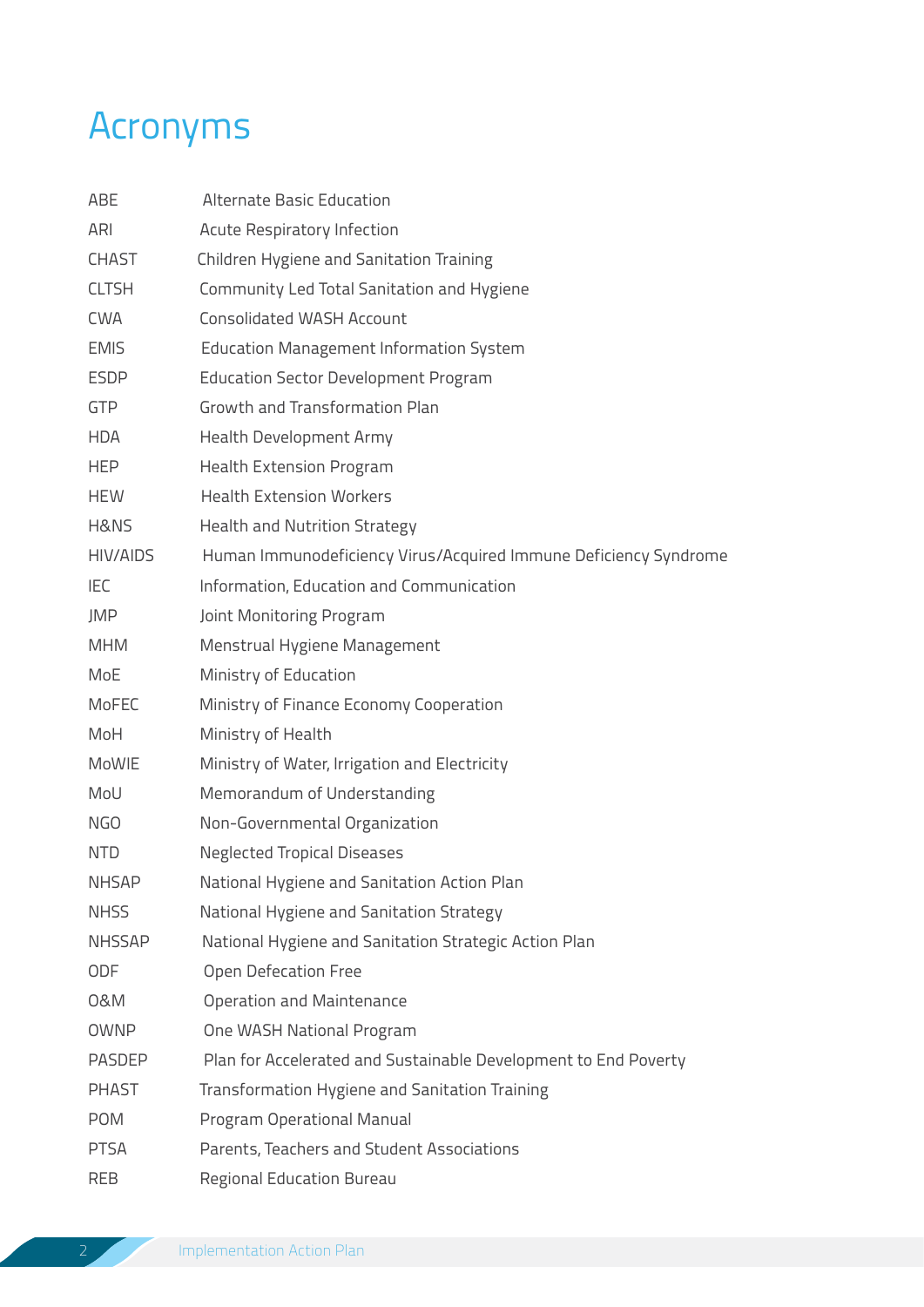| <b>SBCC</b>  | Social Behavior Change Communication               |
|--------------|----------------------------------------------------|
| <b>SDGs</b>  | Sustainable Development Goals                      |
| <b>SLTSH</b> | School Led Total Sanitation and Hygiene            |
| <b>SHN</b>   | <b>School Health and Nutrition</b>                 |
| <b>SIP</b>   | School Improvement Program                         |
| <b>SWOT</b>  | Strength, Weakness, Opportunity and Threat         |
| <b>SWASH</b> | School Water, Sanitation and Hygiene               |
| SWOT         | Strength, Weakness, Opportunities and Threats      |
| ToT          | <b>Training of Trainers</b>                        |
| <b>TVET</b>  | <b>Technical and Vocational Education Training</b> |
| <b>UAP</b>   | Universal Action Plan                              |
| UN           | <b>United Nation</b>                               |
| <b>VIP</b>   | Ventilated Improved Pit (latrine)                  |
| <b>WASH</b>  | Water, Sanitation and Hygiene                      |
| <b>WIF</b>   | <b>WASH Implementation Framework</b>               |
| <b>WSP</b>   | Water Safety Plan                                  |
| <b>WWT</b>   | Woreda WASH Team                                   |
| <b>WHO</b>   | World Health Organization                          |
| <b>ZED</b>   | <b>Zonal Education Department</b>                  |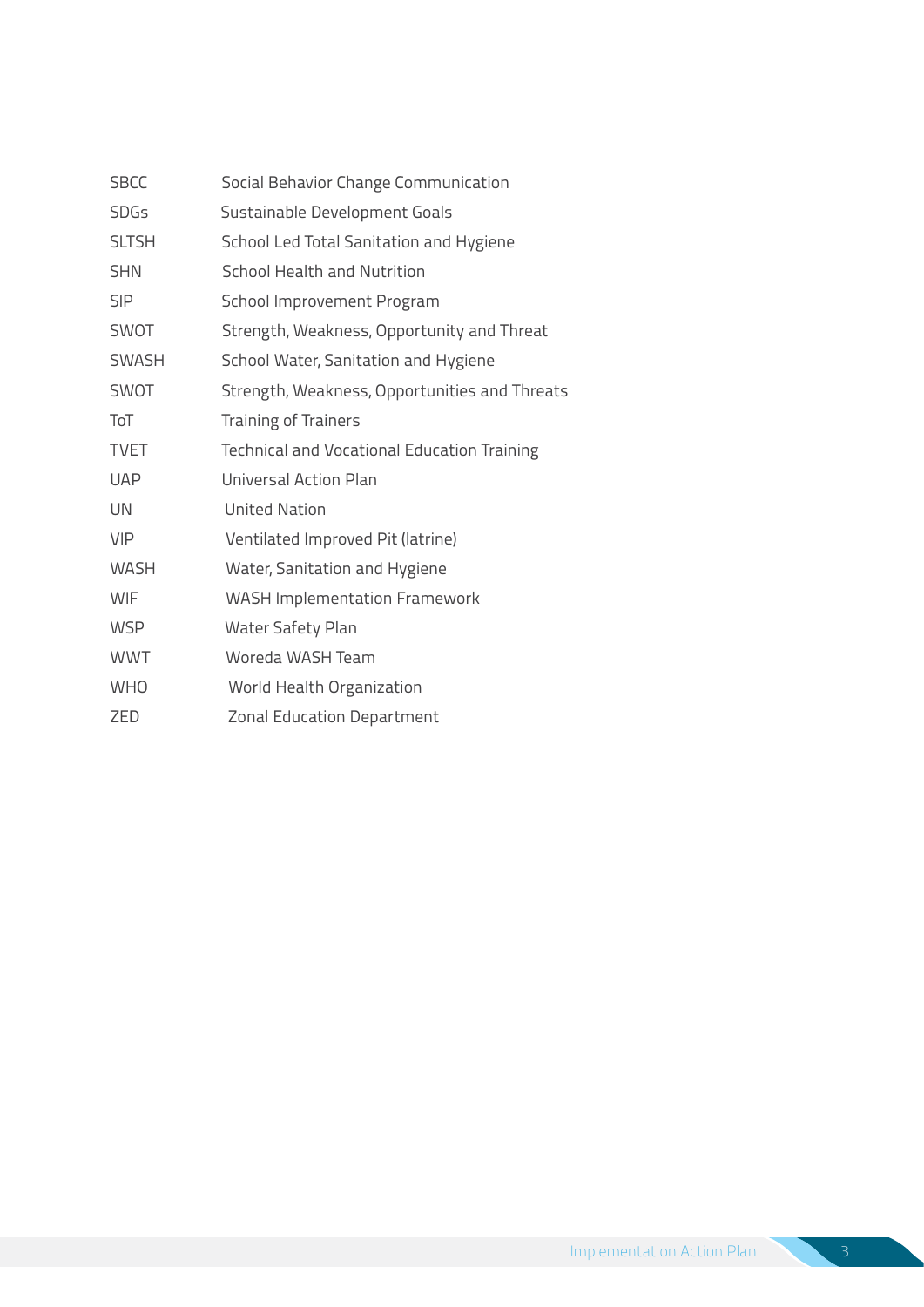### Acknowledgement

The Ministry of Education would like to express its heartfelt appreciation to the Sector Ministries, Development Partners, International and Local Non-Governmental Organizations. A special thanks to sector professionals from the federal and regional education bureaus who participated in the development of the National School Water, Sanitation and Hygiene (SWASH) strategy and strategic implementation action plan.

The Ministry would also like to acknowledge WaterAid Ethiopia for their technical and financial assistance. Their support has greatly aided in the preparation and validation processes of this strategic document.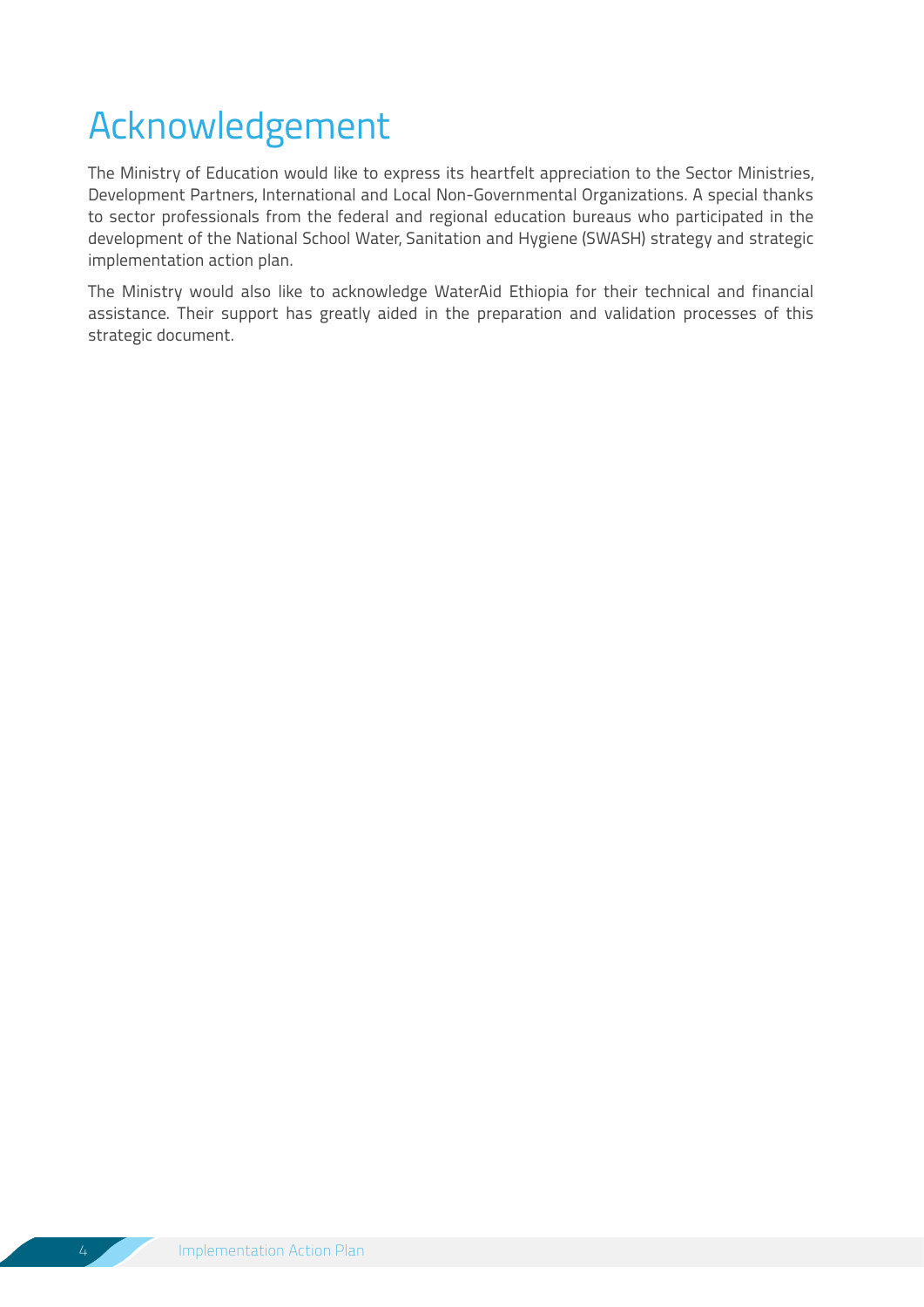## Table of contents

| Annex III: Roles& responsibilities of government & partner organizations for SWASH 47 |  |
|---------------------------------------------------------------------------------------|--|
| Annex IV: Enabling environments considered essential for SWASH development  50        |  |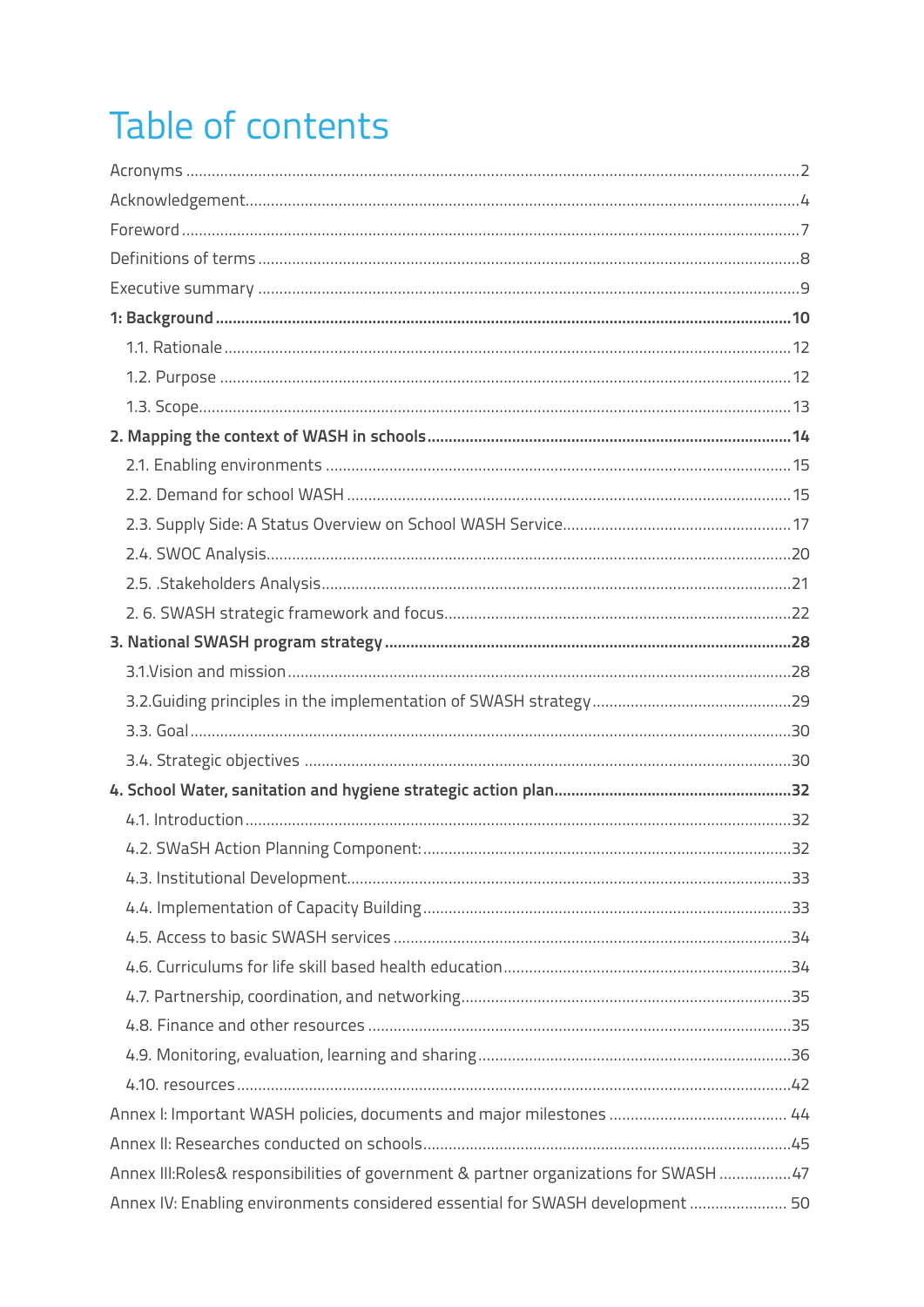### List of tables

### List of figures:

| Figure 1. Cause-effect relationship of poor WASH and environmental conditions to adverse health and |  |
|-----------------------------------------------------------------------------------------------------|--|
|                                                                                                     |  |
|                                                                                                     |  |
|                                                                                                     |  |
|                                                                                                     |  |
|                                                                                                     |  |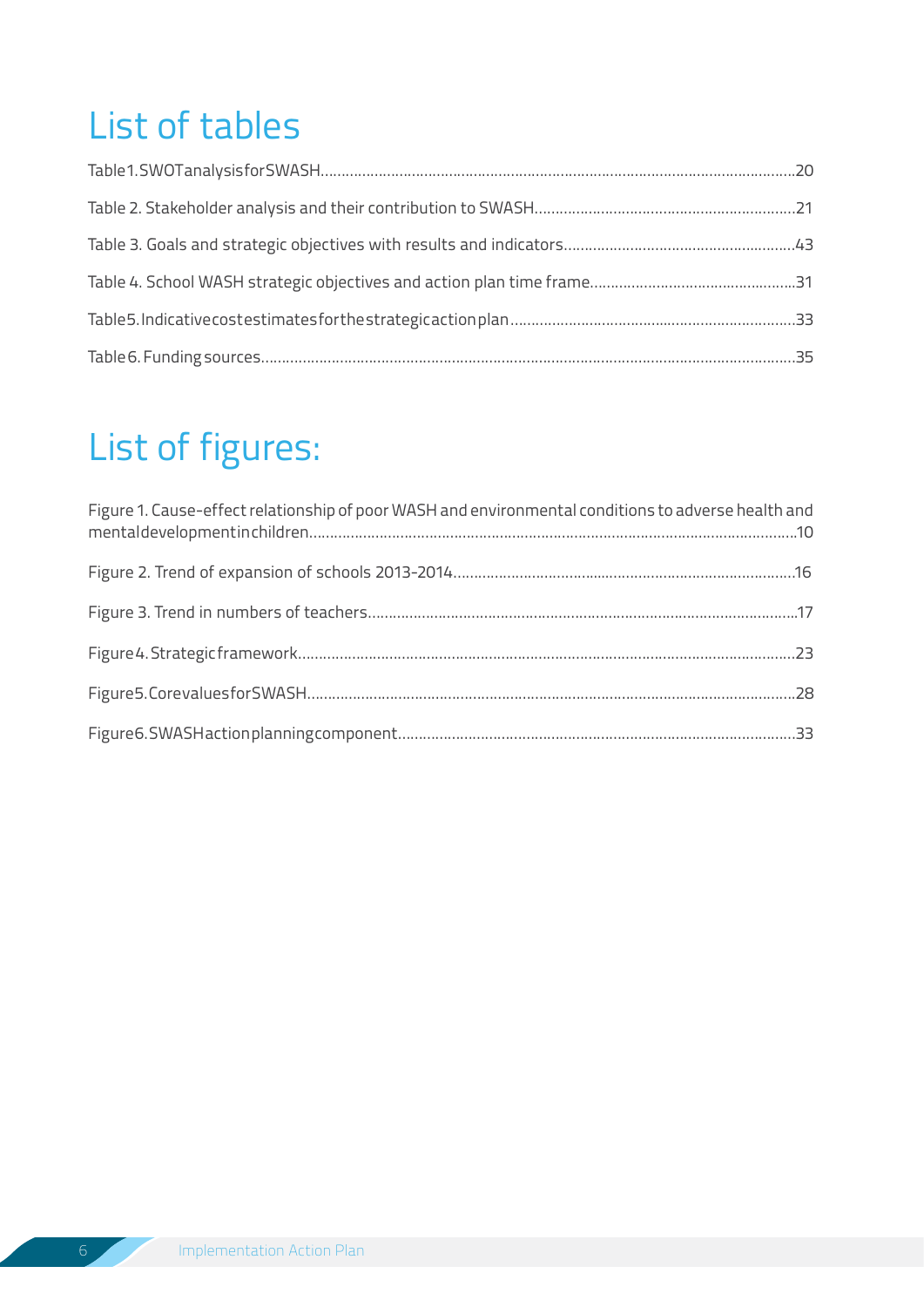### Foreword

The Government of Ethiopia has placed considerable effort and investment to facilitate a sector wide approach to deliver WASH across all relevant sectors; in particular education and health. WASH in Schools has been envisaged and incorporated as a crucial component within the One WASH National Program and the 4th Education Sector Development Program.

Recently, the 5th Education Sector Development Plan was launched with the aim to reach universal access to WASH in Schools as per the GTP II. The Government is prepared to continue efforts to expand access to WASH in a bid to achieve universal primary education. Over the years, considerable progress has been made to expand the reach of WASH facilities by constructing schools to reduce the distance between schools and homes.

Despite achievements made, access to WASH has not resulted in higher education attainments. A significant number of students drop out of school; such that only 47% of students complete the 8th grade. This alludes to the importance of WASH facilities to enhance students experience in schools and improve their learning environment. Access to WASH improves cognitive function and attention; reduces school absenteeism; extends time for learning; and enhances one's sense of dignity and safety.

The Ministry of Education is committed to increase access, ensure equity, improve quality, and management of school WASH services. These key areas are clearly articulated in the education sector development program 2016-2020. Thus, so far, WASH in Schools has not been addressed with a specific national strategy nor did it receive strong institutional support and approach for implementation. In light of this, the Ministry of Education has placed WASH as one of the 7 cross cutting issues in the Ethiopian Sector Development Plan V (ESDP V). One of the five components of the ESDP V is a school improvement program which gives due focus to quality of education.

At a global level, goal 4 and 6 of the Sustainable Development Goals (SDGs) presents a real opportunity for the Education sector in Ethiopia to prioritize SWASH by strengthening relationships with stakeholders across all sectors.

It is my belief that this strategy will serve as an effective document to guide and inform all future investments directed at enabling quality and equitable universal access to SWASH.

Dr. Tilaye Gete (PHD)

Minister of Ministry of Education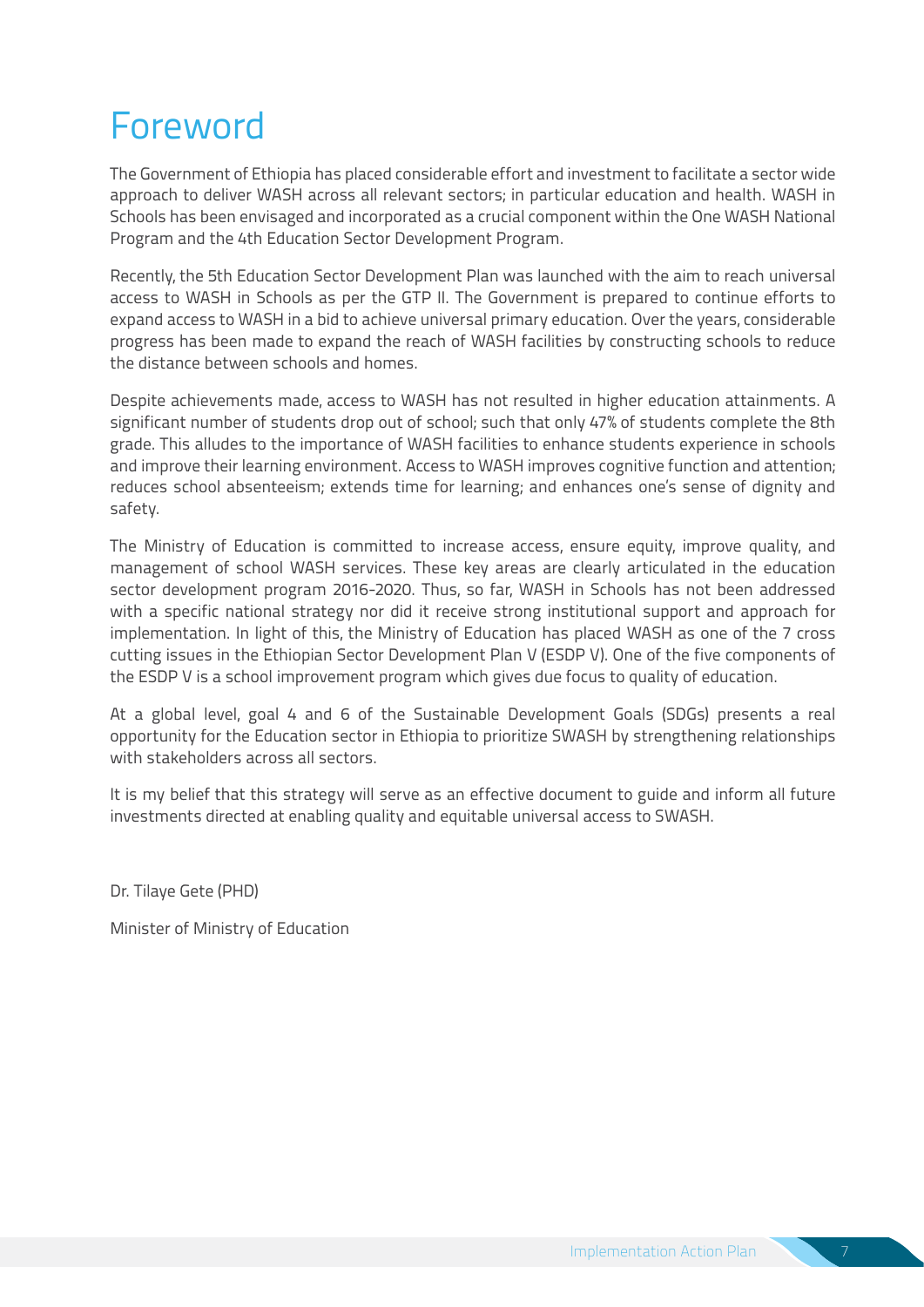### Definition of terms

| <b>Attitude</b>            | Positive mind set of individuals for hygiene behavior and practice                                                                                                                             |
|----------------------------|------------------------------------------------------------------------------------------------------------------------------------------------------------------------------------------------|
| <b>Awareness</b>           | Understanding the implication and becoming conscious of conditions<br>and practices in relation to many things including hygiene and health                                                    |
| <b>Behavior</b>            | Every day hygiene practices that follow norms and positive attitude to<br>hygiene and hygienic living                                                                                          |
| <b>Child friendly</b>      | A system or service that is easily operable and used by children                                                                                                                               |
| <b>Equitable</b>           | With regards to SWASH it refers to services that satisfy gender, disability,<br>age and height of boys and girls                                                                               |
| <b>Inclusive</b>           | SWASH service that is all encompassing and comprehensive                                                                                                                                       |
| <b>Improved sanitation</b> | A sanitation system that is connected to public sewer, septic tank and a<br>pour flush toilet/latrine. For a simple pit latrine, it implies the use of slab<br>and ventilated improved latrine |
| <b>Implementers</b>        | Selected woreda level sector staff trained by master trainers on<br>CLTSH, SLTSH and CHAST tools and facilitation techniques for effective<br>community mobilization program                   |
| <b>Knowledge</b>           | The second level of awareness, understanding and realization                                                                                                                                   |
| <b>Master trainers</b>     | Selected professionals from federal, regional, zonal, teaching institutions<br>and other organizations trained on CLTSH, SLTSH, CHAST facilitation<br>techniques                               |
| <b>Nutrition</b>           | The process of providing or obtaining food that is necessary for growth<br>and health                                                                                                          |
| Safe water                 | A water system that is well protected from contamination sources,<br>treated with chemicals and used in ways that prevent contamination                                                        |
| <b>Sanitation</b>          | Act of cleanliness and containment of waste products to make the living<br>and working environment free from matters that affect health and<br>wellbeing                                       |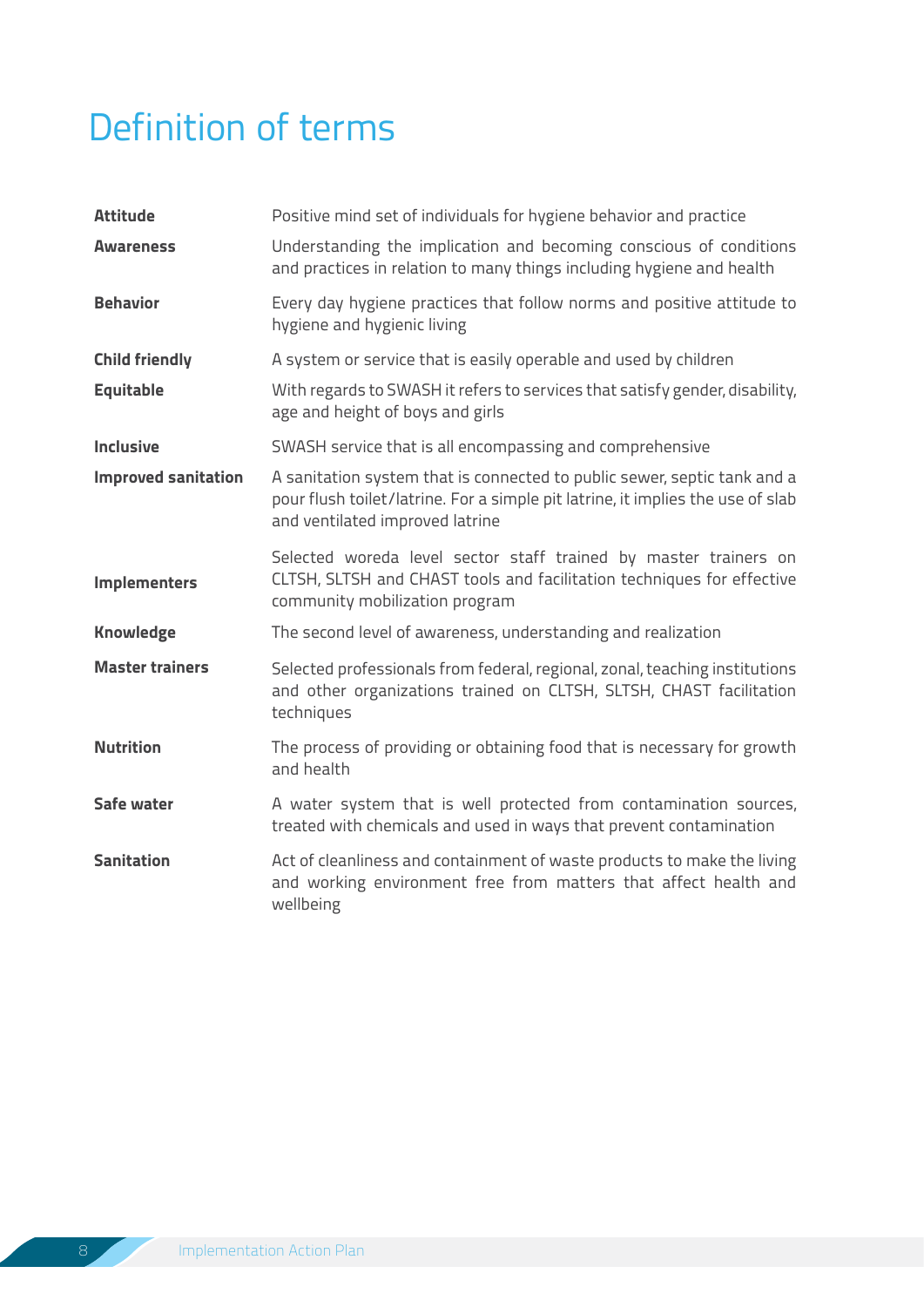### Executive summary

Achieving universal education is a core mandate to the Ministry of Education. It is highly committed and driven to improve the educational scene nationally through the provision of clean, safe, equitable, adequate and improved water, sanitation and hygiene facilities.

SWASH (School Water, Sanitation and Hygiene) serves as a strategic approach to promote health and wellbeing, improve learning environments and encourage equality and the full participation of both boys and girls in schools. Schools often serve as a breeding ground for intestinal parasites and other forms of contaminants that adversely affect the health of children and their performance in school. Studies showed that there is a strong correlation between WASH services and health conditions in schools. A comparative cross sectional study conducted for 369 school children and soil samples from school compound in Jimma revealed that the overall prevalence rate of soil transmitted helminthes infections in private and government schools was 20.9% and 53.5% respectively. Common WASH related health problems prevalent in schools include parasitic infections, malaria, trachoma and skin diseases.

Until recently, the SWASH program has had no governing national strategy or means for implementation. While WASH has been placed as one of the 7 cross cutting issues in the ESDP V, it has no specific targets, tailored budget lines or mention of any SWASH specific protocols, programs for operation and maintenance. It is therefore only natural to have a school WASH strategy as logical and necessary first step to improve the unsanitary conditions that most schools find themselves in.

Designing the strategy for SWASH involves undergoing a needs assessment to understand the nature of problem and; conducting a desk review of existing documents, policies and guidelines to identify what has been done and suggest ways to address gaps. In line with standard procedures, the SWASH strategy will entail setting a vision, mission, goal and value statements. The strategy will be aligned with, and focused on areas that will support the School Improvement Program (SIP) - a key component of the ESDP V.

The strategic focus areas therefore include:

- I. The development and or provision of dependable, inclusive and safe and sustainable water supply
- II. The development of clean, gender separated, ensure privacy, adequate and improved latrine and urinal facilities
- III. The development of a life-skill hygiene education program
- IV. The development of clean, safe, well ventilated and adequate natural light class rooms and play grounds emphasizing on:
	- Classroom cleanliness
	- Class room ventilation
	- Class rooms with adequate natural light
	- Clean and safe play ground
	- Beautifying and creating public images
	- Solid and liquid waste Management including hazardous wastes from laboratories
- V. The development of guidelines, tool kits and appropriate technology options

VI. Capacity building of SWASH for students, teachers and PTSA

VII. Create School WASH forums/networks at all levels

VIII. Addressing cross cutting Issues to create equity and inclusiveness to the student body

IX. Enhancing collaborated and integrated activities with all stakeholders and partners in SWASH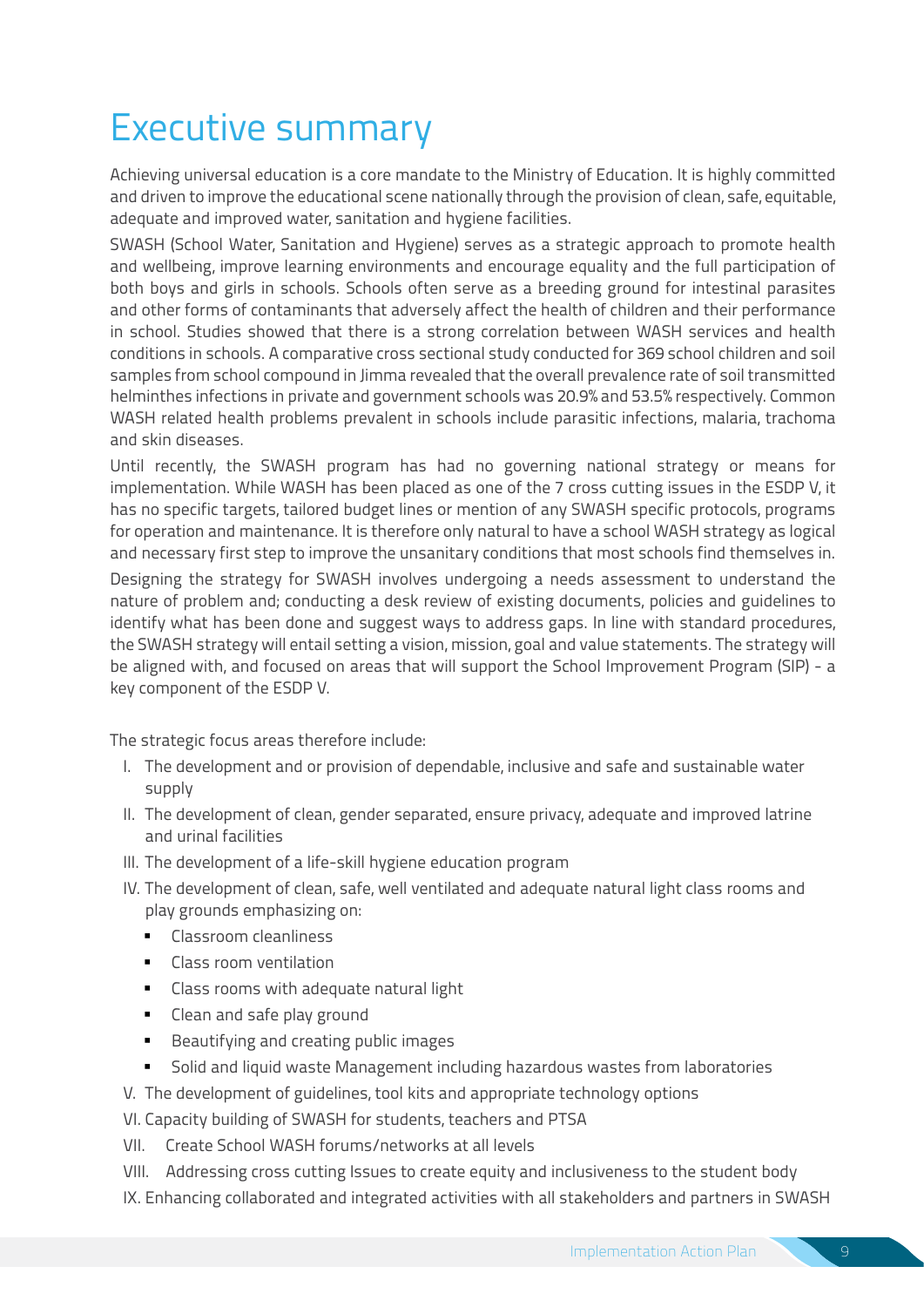# Background

Increasingly WASH in Schools is gaining momentum amongst key players both nationally and globally. There has been an increase in funds, development of school-based resources, and implementation designs for schools all over the world. In addition, a 'Call to Action for WASH in Schools' launched in April 2010.1

SWASH in Ethiopia has been a focus in recent years. The country has been involved with awareness building and sensitizing key stakeholders on the health risks associated with lack of access to WASH. The 2012 national WASH inventory shed light on the meager levels of access to improved water supply in schools (62% of schools in Ethiopia lack access to water). This same report has indicated that a large majority of schools have traditional pit latrines which do not meet the minimum latrine standard. Moreover, according to the 2014/15 education statistics annual abstract, the ratio of students to toilets is on average a higher than national standards. Teachers and students who are unable to wash their hands, or access clean and safe toilet facilities are exposed to health risks (see Figure 1). Schools pose as a breeding ground for the spread of disease where often times feces is piled on floors. Children spend a large majority of their day in cramped spaces with limited ventilation with access to unsanitary facilities.



Figure 1: Cause-effect relationship of poor WASH and environmental conditions to adverse health and mental development in children

<sup>1</sup> A "Call to Action for WASH in Schools" was launched at the Dubai International Humanitarian Aid Conference,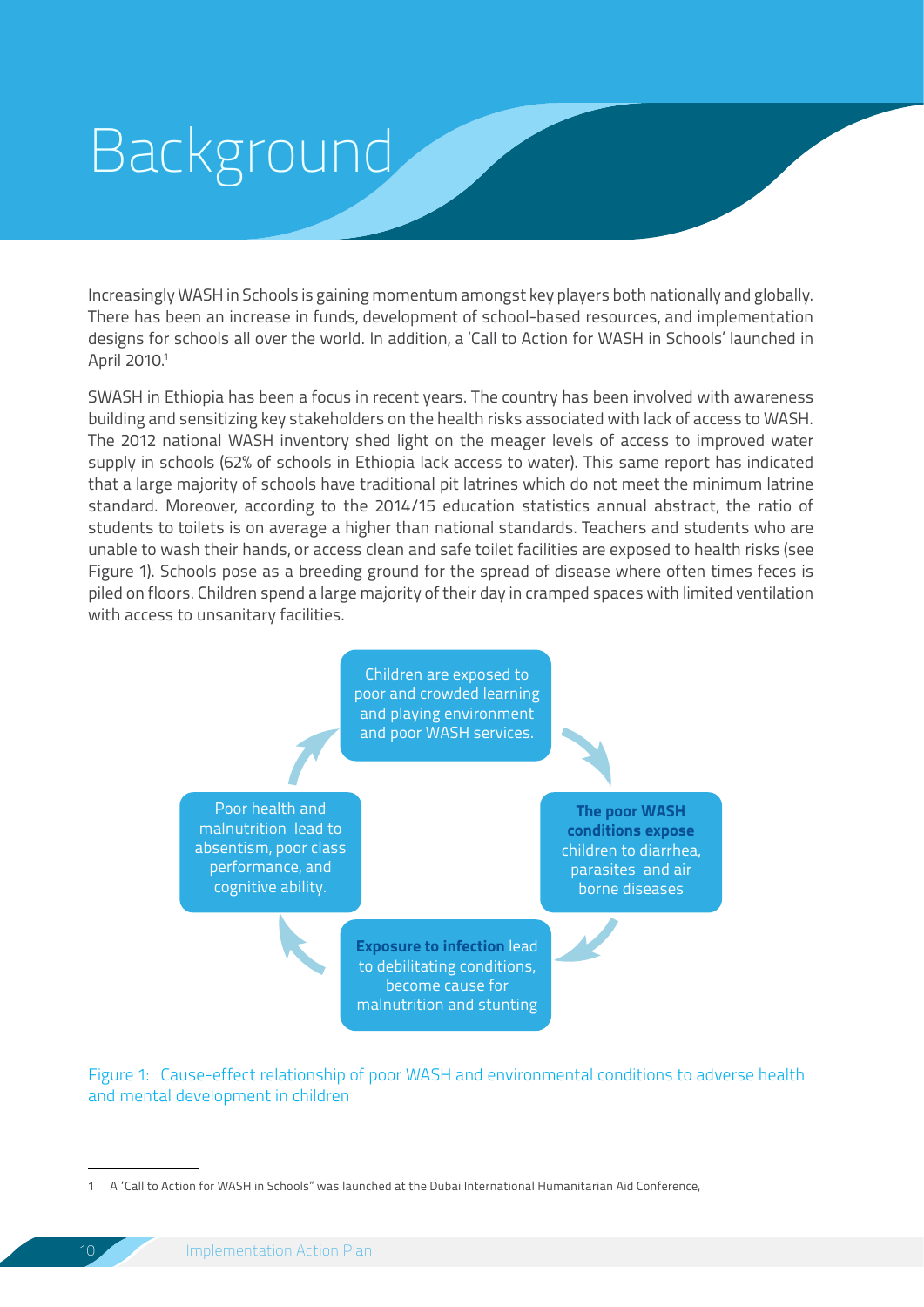

SWASH will serve as a strategic approach to provide equitable and inclusive, safe drinking water, improved sanitation facilities and hygiene promotion encouraging the development and wellbeing of students. SWASH will help to advance children's right to health, education and unleash their full potential. Presently, schools lack the financial capability, know-how and human power to challenge the status quo and improve WASH conditions in schools. Schools expect to receive support from the Government and development partners to fulfill this need.

As of 2012, stakeholders have been giving due attention to WASH and the challenges schools face. The Ministry of Education has taken on the responsibility to lead WASH related efforts in schools and develop WASH in schools in accordance to the Memorandum of Understanding that was signed among key line ministries (MoWIE, MoH, MoE, and MoFEC). While there is clear buy in and commitment from line ministries and multilateral, international and bilateral organizations; a wellcoordinated and clear action plan is yet to be realized. Given the time sensitivity of WASH and its severe consequences if left unaddressed; it is the onus of the Ministry of Education to seek for more coordinated action from its partners to strengthen WASH services and implement behavior change programs in schools.

Woredas will naturally play a vital role in implementing the SWASH. Woreda WASH teams (WWTs), together with woreda political leaders, development partners, parents, and educators can roll out the SWASH strategy. Including students, teachers and community members in these efforts and enhancing their capacity to serve as change agents will go a long way in ensuring that child and WASH friendly environments are created that would allow children to be more healthy and attentive learners.

The National School WASH Strategy is predicated on five pillars; these include water, sanitation, hygiene, life skill training and capacity building. These pillars constitute key priority areas for the promotion of health and wellbeing in schools. The focus of the school WASH strategy is to respond to the existing problems and design an implementation guideline that would systematically lead to achieve an appreciable level of: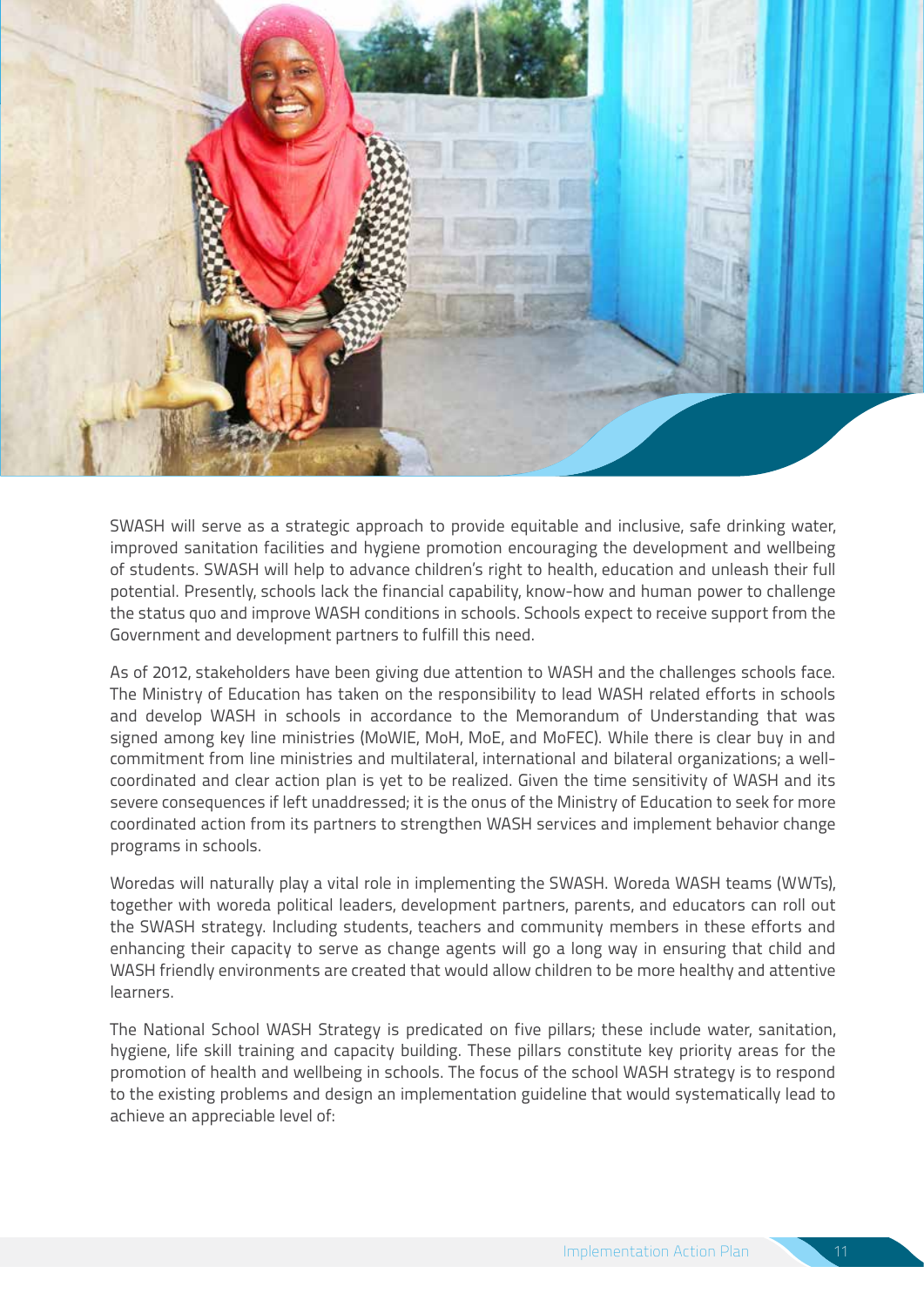- Clean, adequate and sustainable safe water
- Clean and cleanable latrine facilities which is accessible for all age groups regardless of gender and disability
- Development of training guides and tools for life-skill development and creating a conducive learning, recreational and communicative school environment
- Establishment of a robust monitoring, operation and maintenance, learning and knowledge exchange mechanism

### 1.1. Rationale

The overarching objective of SWASH is to ensure that all children are healthy and have access to clean and safe water, proper sanitation facilities, ventilation systems and a conducive learning environment that would ensure their maximum performance in schools. Thus, the availability and proper use of WASH facilities, in particular the management of human faeces and solid and liquid waste including hazardous wastes can help prevent disease.

Children who avoid environmental sanitation problems such as soil transmitted parasites; diarrhea and WASH related diseases have an increased chance of being well nourished and healthy. Levels of school absenteeism would decrease and students learning potential can be maximized.

### 1.2. Purpose

The main purpose of this strategy is:

- a. To establish a system that would automatically organize all stakeholders at all levels to undertake a strategic action in creating child and WASH friendly schools
- b. To motivate and assure SWASH partners that any investments made will be used efficiently and effectively
- c. To identify and address the primary target audience of politicians, government officials, and administrators to increase substantive awareness of improved WASH in schools
- d. To sensitize the public on the importance and benefits of SWASH
- e. To involve the national and regional media outlets as essential partners in SWASH and enhance the dissemination of useful information that would support community mobilization
- f. Support the school community to realize and internalize the importance of SWASH; build their capacity through training to pass on the responsibility for them to be part of the SWASH implementation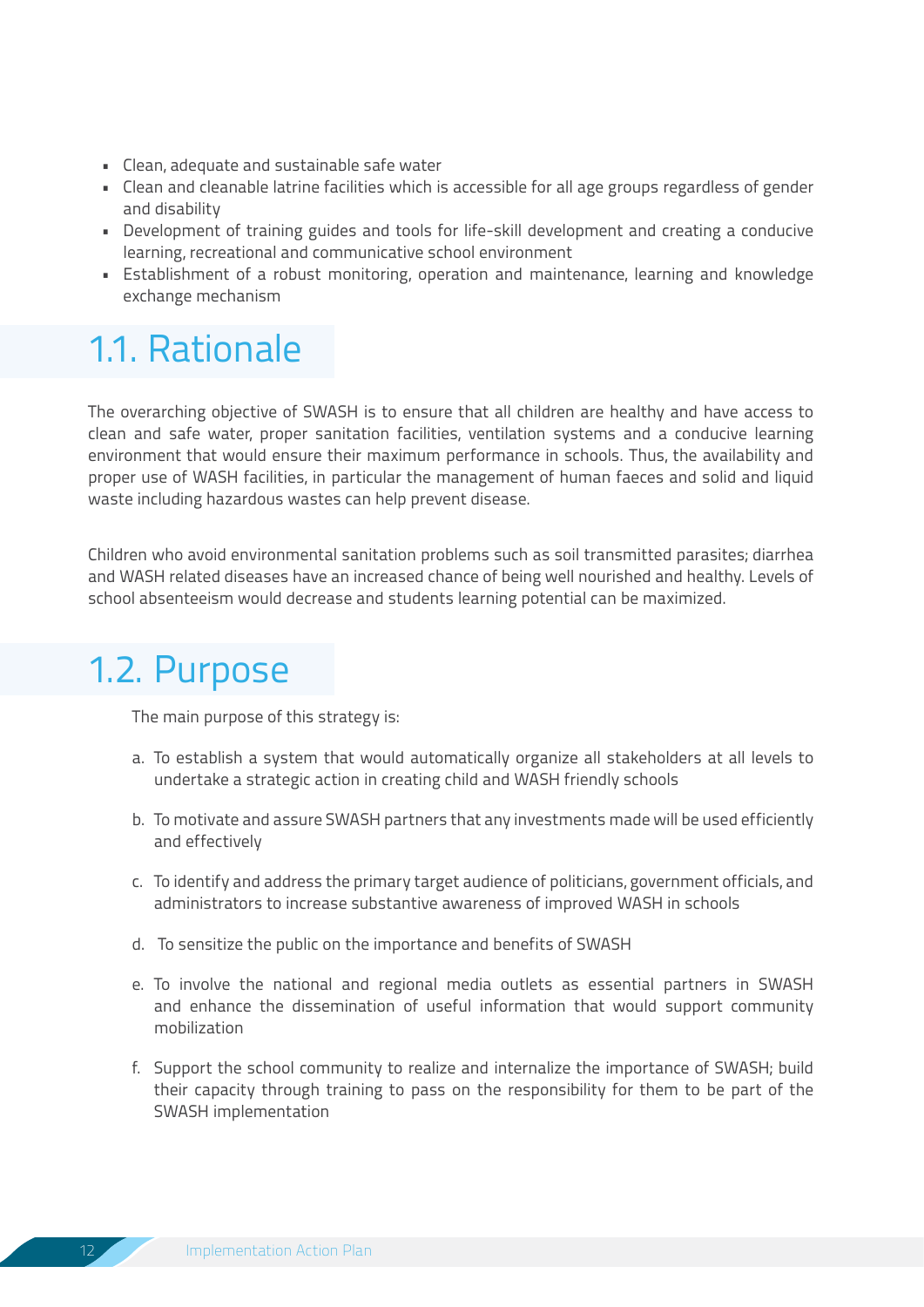- g. To identify and reach school water supply, sanitation and hygiene targets
- h. To advocate for the need of including WASH related subjects in the school curriculum to foster rapid behavior change
- i. To help partners to make necessary intervention in strengthening WASH program in schools
- j. To use the strategic document as resource and tool in creating awareness to the target audiences

### 1.3. Scope

The school WASH strategy is cognizant to the role of a diverse set of actors. It will advocate for a well-coordinated and holistic approach that will ensure that quality WASH services in schools is delivered in a sustainable manner for all, regardless of age and gender.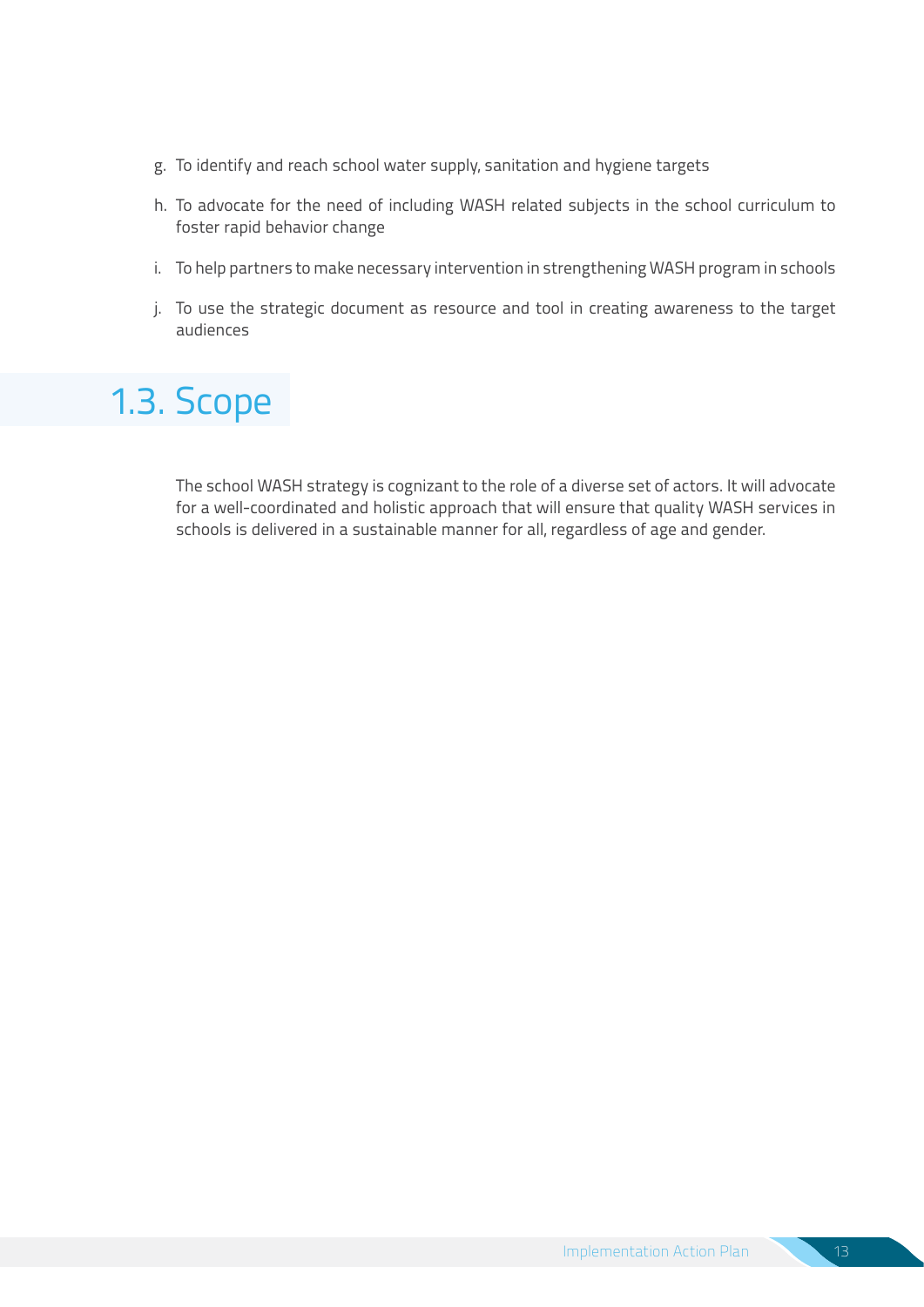# 2. Mapping the context of WASH in schools

Schools with poor WASH facilities signal a sense of gloom within their communities. Schools all around the world tend to lack safe drinking water, clean toilets/urinals, unsanitary or at times nonexisting hand washing facilities. Schools in Ethiopia are no different, accommodating students with poor hygiene habits and practices.

A study conducted by the Federal Ministry of Health in partnership with UNICEF revealed that 76% of schools in Ethiopia have latrines; 77% of toilets are traditional pits; 93% are functional of which only 35.5% are considered clean at the time of the visit. This same study further reported that only 4.4% of toilets had access to hand washing facilities; 14% of schools have adequate water source of which 83.7% where functional at the time of the survey (MoH and UNICEF, 2013)

Common WASH related health conditions include parasitic infections, malaria, trachoma and skin diseases which are easily acquired in schools. A comparative cross sectional study conducted in 369 school children and soil samples from school compounds in Jimma showed that the overall prevalence rate of soil transmitted helminthes infections in private and government schools was 20.9% and 53.5% respectively. T. trichiura was the most common soil transmitted helminthes in both schools while hookworm infection was identified in government school students only (See Annex II for detailed studies).

Helminthic and other infections exposing children to malnutrition is well documented. Children infected with worms are 3.7 times more likely to be underweight and are typically anemic and less physically fit<sup>2</sup>. Malnutrition is a major public health concern affecting a significant number of school children; influencing their health, growth, development, and academic performance. A background paper for the design of a National Health and Nutrition Strategy conducted in 2008 indicated that 25% of school-age children in Ethiopia are stunted and similarly 25% exhibit wasting (MoE, 2008)<sup>3</sup>. According to the 2012 Fogera study, the prevalence of malnutrition is high among school children aged six to fourteen years old. From a total of 790 school children who were subjected to questionnaire surveys, anthropometric measurement, observation and laboratory methods found that the overall prevalence of stunting, underweight and wasting was 30.7%, 59.7% and 37.2% respectively. The study concluded that family size, infection and latrine availability were significantly associated with malnutrition<sup>4</sup>.

All the above evidence alludes to the importance of providing safe and adequate water supply, improved sanitation facilities and safe hygiene practices in schools. Schools without adequate water, excreta disposal and hygiene services create high-risk environments for children and staff, and increase the risk of attracting environmental health hazards. Inadequate sanitation and hygiene affects children's ability to learn in several ways. These include helminthes infections and diarrheal diseases, all of which force many school children to be absent from school.5

<sup>2</sup> IRC (2007), Technical paper series 48, International water and sanitation center, Delft, the Netherlands

<sup>&</sup>lt;sup>3</sup> MoE (2008), Health and nutrition in schools. Project paper, unpublished

<sup>4 (</sup>Hunegnaw M, Takele T., and Tefra Kisis (2012), Malnutrition and its correlates among rural primary school children of Fogera distrfict, North West Ethiopia. Journal of Nutritional disorders and Therapy

<sup>5</sup> National SHN Strategy. (NHN Strategy, 2012)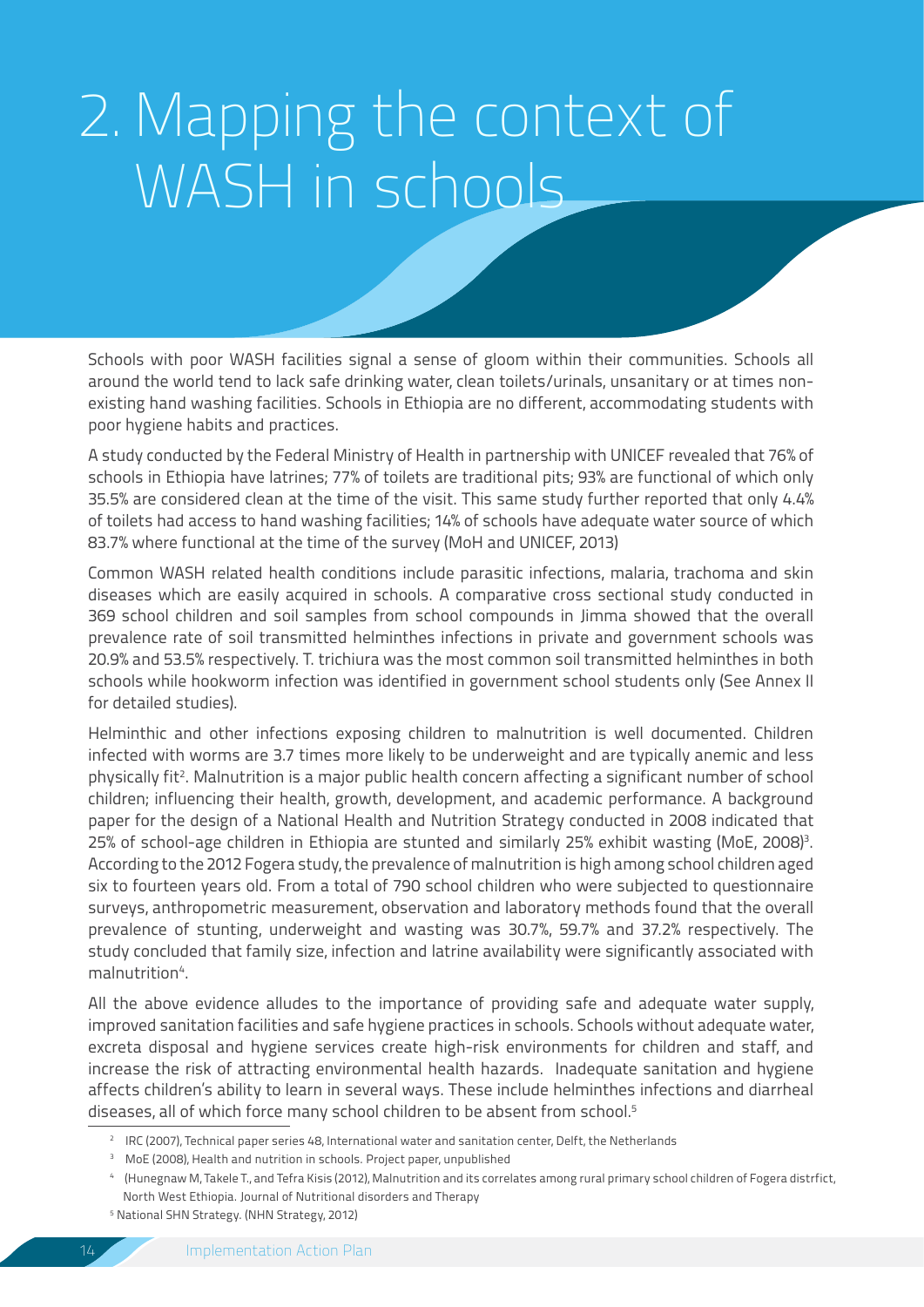### 2.1. Enabling environments

Enabling conditions are pertinent for the successful implementation of the SWASH program. Research documents and key informant discussions with sector actors has revealed the lack of a clear-cut SWASH policy, and in response the Ministry of Education has demonstrated its intention to improve the school conditions in the nation. As such, the Ministry has established School Improvement Program Directorate to provide institutional support and in addition an MOU has been signed between sector ministries and the OWNP.

Proper implementation of SWASH activities further calls for the availability of a program management unit that is equipped with full time project staffs from the government side. Presently, institutional support for SWASH is only provided at the federal and regional levels, via project staffs that have been recruited to manage only CWA projects. WASH specialists/ project staffs at the woreda and zonal level are non-existent. This means that WASH in Schools does not fall within a specific department or section with project staff present at all government levels. In addition to the government effort and commitment, there are national and international non-governmental organizations who are working on School WASH across the regions and at grass root level. As there is no as such strong implementation of school WASH program in harmonized and aligned system, there is capacity gap at zonal and woreda level, because actors such as school teachers, Health Extension Workers and other sector staffs need to be trained on SLTSH, and CHAST etc to be able lead an effective behavior change program at schools.

Schools are not using available WASH program promotion methodologies such as CHAST, SLTSH or other methods unless external actors visit the school and provide these services. School curriculums also pose another challenge. Whilst hygiene and sanitation and other related diseases are included in the curriculum under environmental sciences, there are no well-designed life skill training tools available to instill a lasting behavior change for school children.

### 2.2. Demand for school WASH

The ideal place to teach students life skills and WASH behaviors are schools. Schools teach students how to cope with the demands and challenges life throws their way. Over the years, the numbers of schools have increased substantially (See Figure 1). According to the MoE educational statistics annual abstract, there was 3.5 % increase in schools between 2014 and 2015; and an 11.7% increase between 2015 and 2013. Primary schools grew from 30,495 during 2013 to 33,373 in 2015 (a 9.4% increase over the last three years), whereas secondary schools grew from 1,912 in 2013 to 2,830 in 2015 (a 48% increase over the last three years).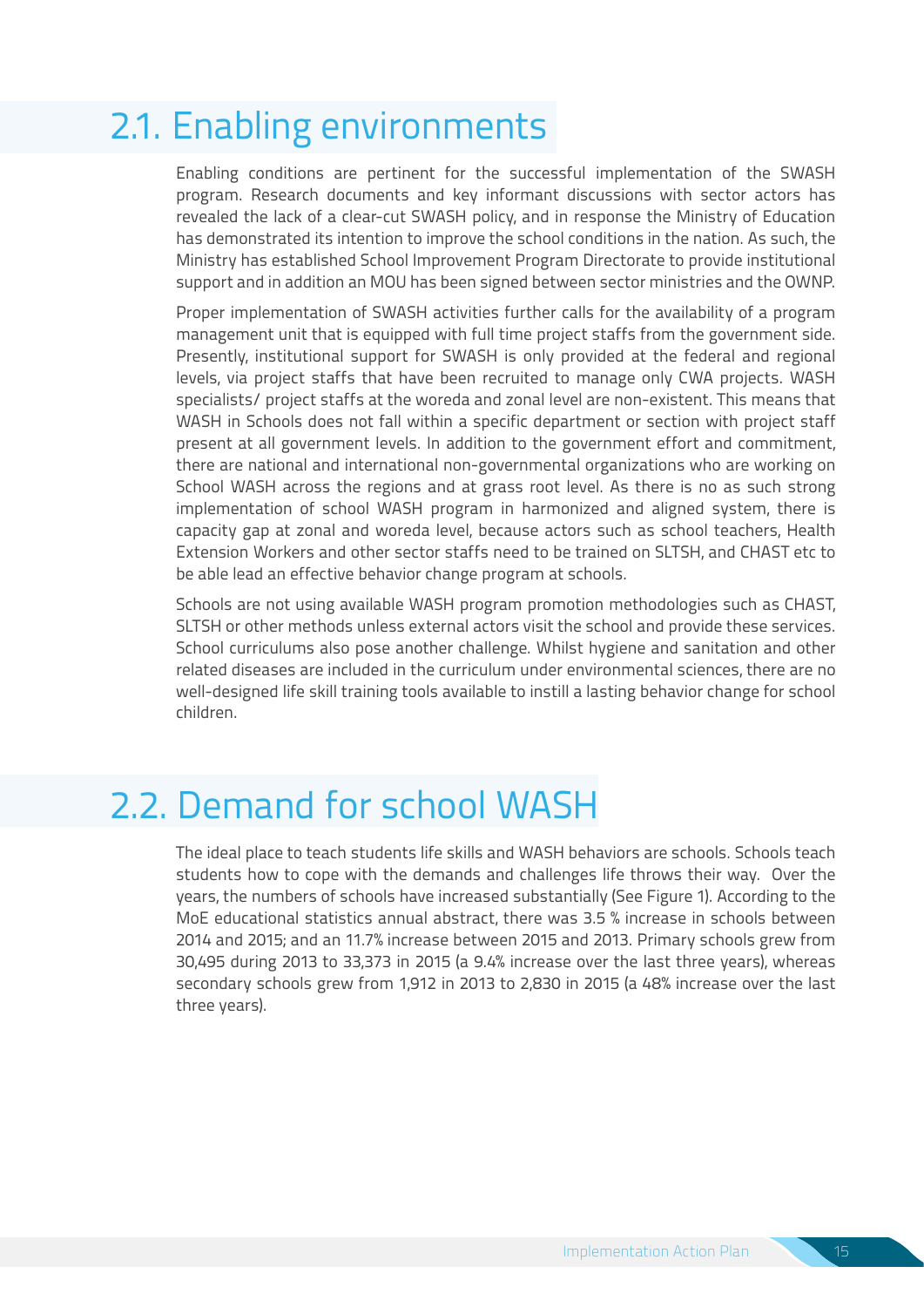



Figure 2. Trend of expansion of schools 2013-2015

School communities constitute significant percentage of the Ethiopia's population. In the year 2013, 21.3 out of 33.8 million school age population were enrolled in schools (Aboma, et al., 2015:11); and as reported in the 2014/15 education statistics annual abstract, this figure has grown to 23.8 million. Similarly the number of teachers in all schools has reached 497,737 creating high demand for WASH in Schools (See Figure 3).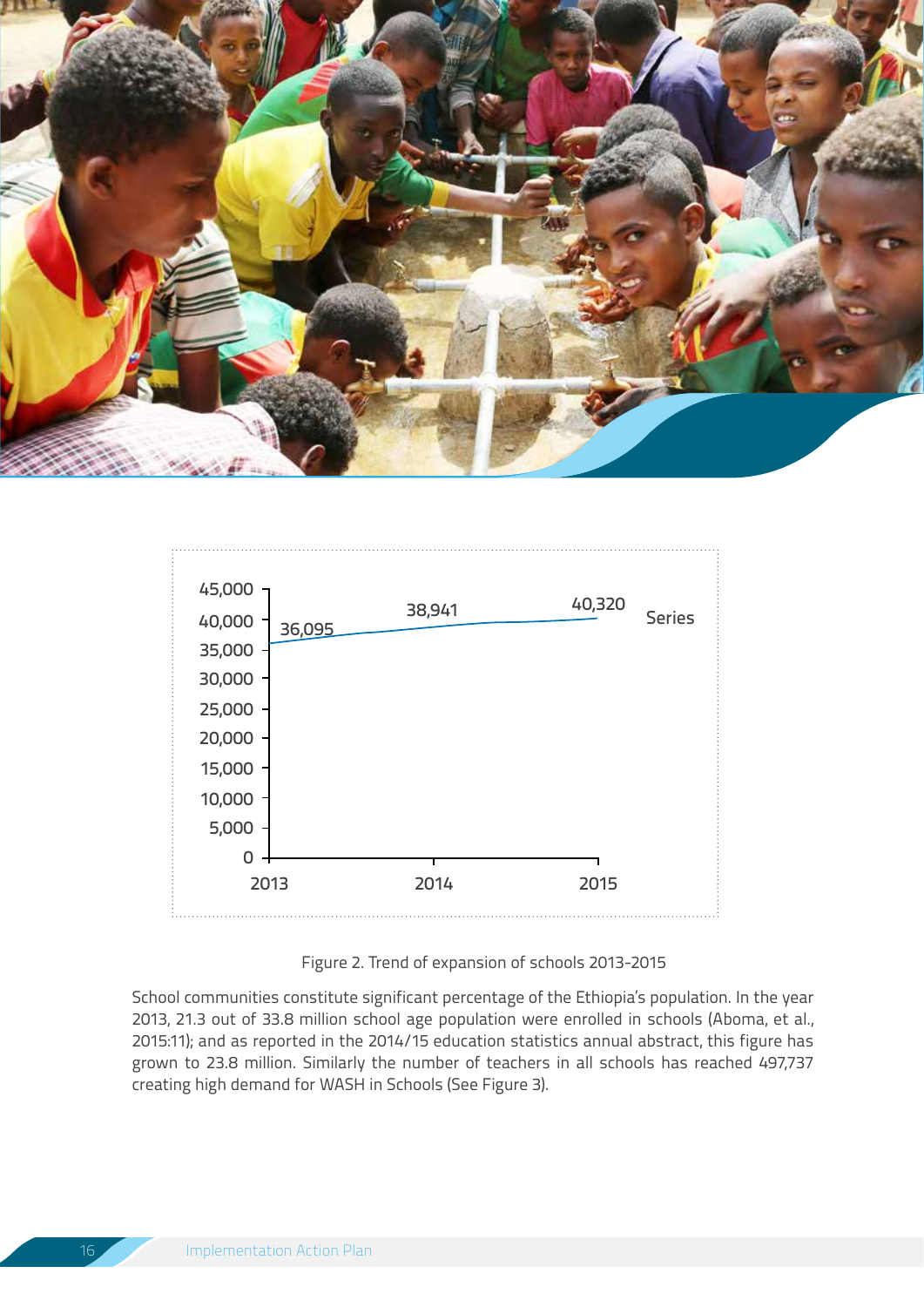

Figure 3. Trend in number of teachers

Both teachers and students spend much of their time in schools, thus raising the demand to access WASH facilities to ensure continued health and wellbeing. Schools are densely populated which can serve to speed up the transmission of communicable diseases associated with poor WASH facilities. In schools where there are no menstrual hygiene management friendly latrine facilities, girls are greatly affected both in terms of their physical hygiene and ability to attend and perform in school. Therefore, due to a myriad of factors it is crucial that children in school's access WASH facilities as this will also enable the provision and scalability of the national school meal program.

### 2.3. Supply Side: A Status Overview on School WASH Service

WASH in Schools involves far comprehensive features than mere construction of facilities. In addition to making available child friendly designs, an effective WASH in Schools program requires adequate planning, management, training, capacity building and coordination among stakeholders. WASH in Schools requires a strong focus on operation, use and maintenance of WASH facilities in the school while also reaching out to the communities and homes. It is also crucial to make SWASH resilient to the impact of climate change and environmental degradation and make it free from contamination source. This can be achieved through appropriate site selection, technology selection, design, construction and protection of the source from climate and environmental risk and contamination.

#### **2.3.1. The availability of WASH at Primary Schools**

The 2015/16 MoE education statistics annual abstract report developed by the Ministry of Education indicates the following: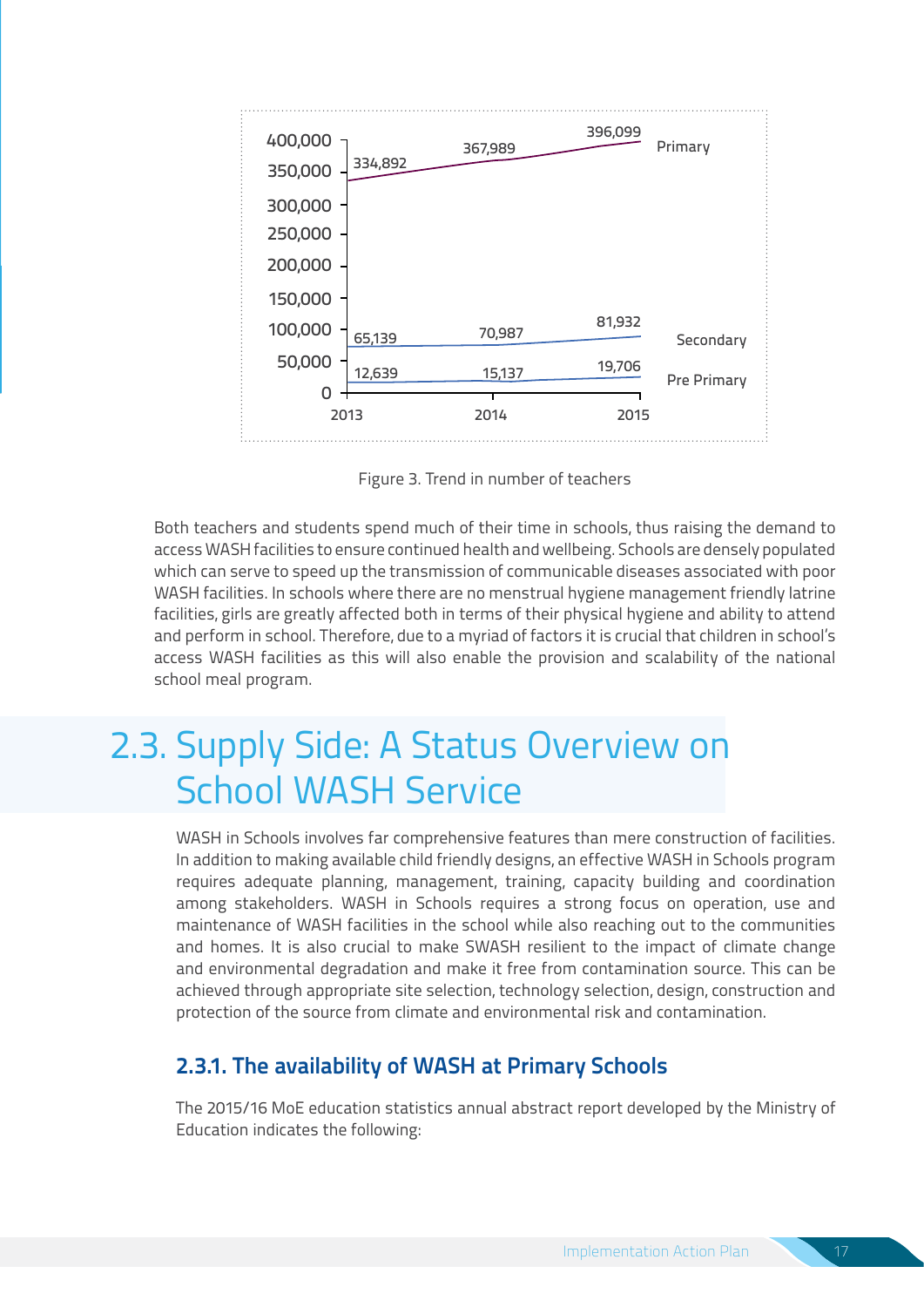#### **Availability of water**

- Nearly 38.4% of primary schools have water supply; with low availability reported from Tigray, Ethiopia Somalia, Afar, Amhara, Oromia and SNNP regions
- 80.4% of schools reported that their main sources of drinking water were from improved/ protected sources; whereas the remaining 19.6% was from unimproved/unprotected sources
- Roughly 69%, 19.7% and 13.4% of primary schools reported that water is available in within the school premises for 5-7 days, 2-4 days and less than 2 days per week respectively
- 59.6% of the water facilities were accessible to children with physical disability and 68.5% of the water facilities were accessible to younger children
- 79.9% of school water facilities are functional whereas the remaining 20.1% of the facilities are non-functional necessitating a need for scrutiny and maintenance cost

#### **Availability of hand washing facility**

- 20.8% of the schools have hand washing facilities. Of this, 88.9% of them have functional and 11.1% of the schools remained to have non-functional facilities.
- 29% of the hand washing facilities were accompanied with soap or another substitute
- 49.2% of the hand washing facilities were accessible to children with different physical disabilities and 43.4% of the hand washing facilities were accessible to younger children

#### **Availability of sanitation facility**

- 86% of primary schools had latrine facilities. Out of this, 54.9% of them were traditional pit latrines that fail to meet the national standard; whereas 45.1% of the schools have access to improved latrines
- In relation to inclusiveness to WASH facilities, the report revealed that 35.9% of the school latrines were accessible to children irrespective of their physical disabilities and 53% of the school latrines were accessible to younger children

Existing latrine blocks in primary schools are not sufficient. According to the WHO<sup>6</sup>, the recommended student - toilet stance ratio is 25:1 for girls and 50:1 for boys (with urinals); whereas in accordance with the MoE, the standard student – latrine stance ratio is 75:1 for boys and 50:1 for girls. Furthermore, per the 2005 sanitation protocol (MoH), studentlatrine ratio is 150:1 for boys and 100:1 for girls with physical separation for girls and boys<sup>7</sup>. The upcoming national WASH in Schools implementation guideline will harmonize all these standards so that the education sector will have one comprehensive standard for WASH in Schools. The upcoming National WASH in Schools guideline will shed more light on the standards that the country would like to set for WASH in Schools. This will help to implement the plans articulated in the fifth-round education sector development program.

<sup>6</sup> WHO, recommended standards of toilets for schools.

<sup>7</sup> Federal Ministry of Health, Sanitation protocol 2005.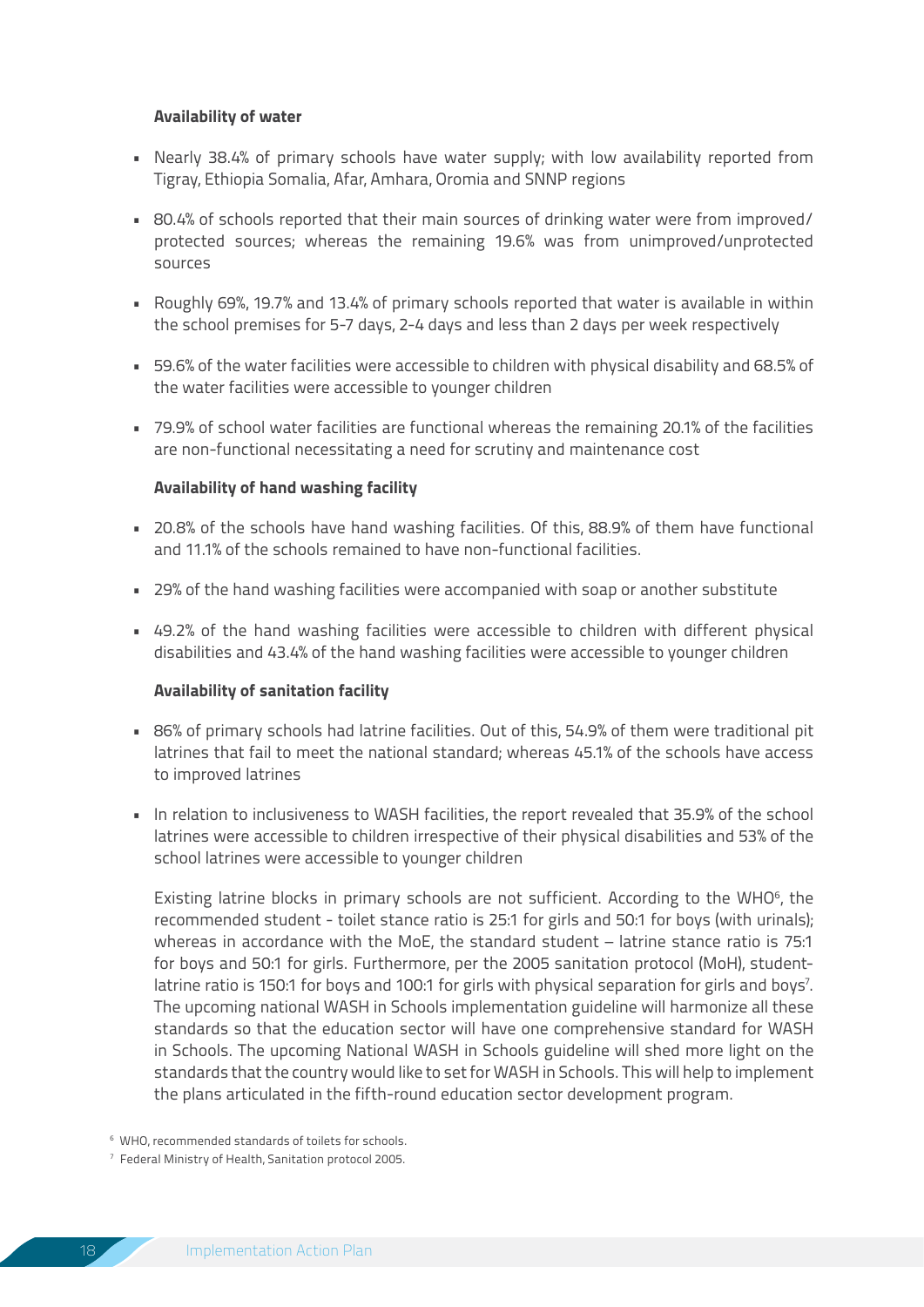#### **2.3.2. The availability of WASH at Secondary Schools**

The 2015/16 education statistics annual abstract report developed by the Ministry of Education indicates the following:

#### **Availability of water**

- 62.6% of secondary schools have water supply facilities, with low availability reported from Ethiopia Somalia, Afar and SNNP regions
- 90.3% of the water facilities were functional whereas the remaining 9.7% of the school water facilities were non-functional demanding simple maintenance
- For 95.2% of secondary schools their main source of drinking water were improved/protected sources; whereas the remaining 4.8% of the schools obtained water from unimproved/ unprotected sources



- Roughly 58%, 18.6% and 9.8% of secondary schools reported that water is available within the school premises for 5-7 days, 2-4 days and less than 2 days per week respectively
- 77.4% of the water facilities were available to students with physical disability

#### **Availability of hand washing facility**

- 40% of the schools have hand washing facilities. Of this, 84% of them were functional and the remaining 16% were non-functional
- 17.5% of the hand washing facilities were accompanied with soap or a substitute
- 17.5% of the hand washing facilities was accessible to children with different physical disabilities

#### **Availability of sanitation facility**

- 40% of the schools have access to hand washing facilities. Of this, 84% of them were functional and the remaining 16% were non-functional
- 17.5% of the hand washing facilities were accompanied with soap or a substitute
- 17.5% of the hand washing facilities was accessible to children with different physical disabilities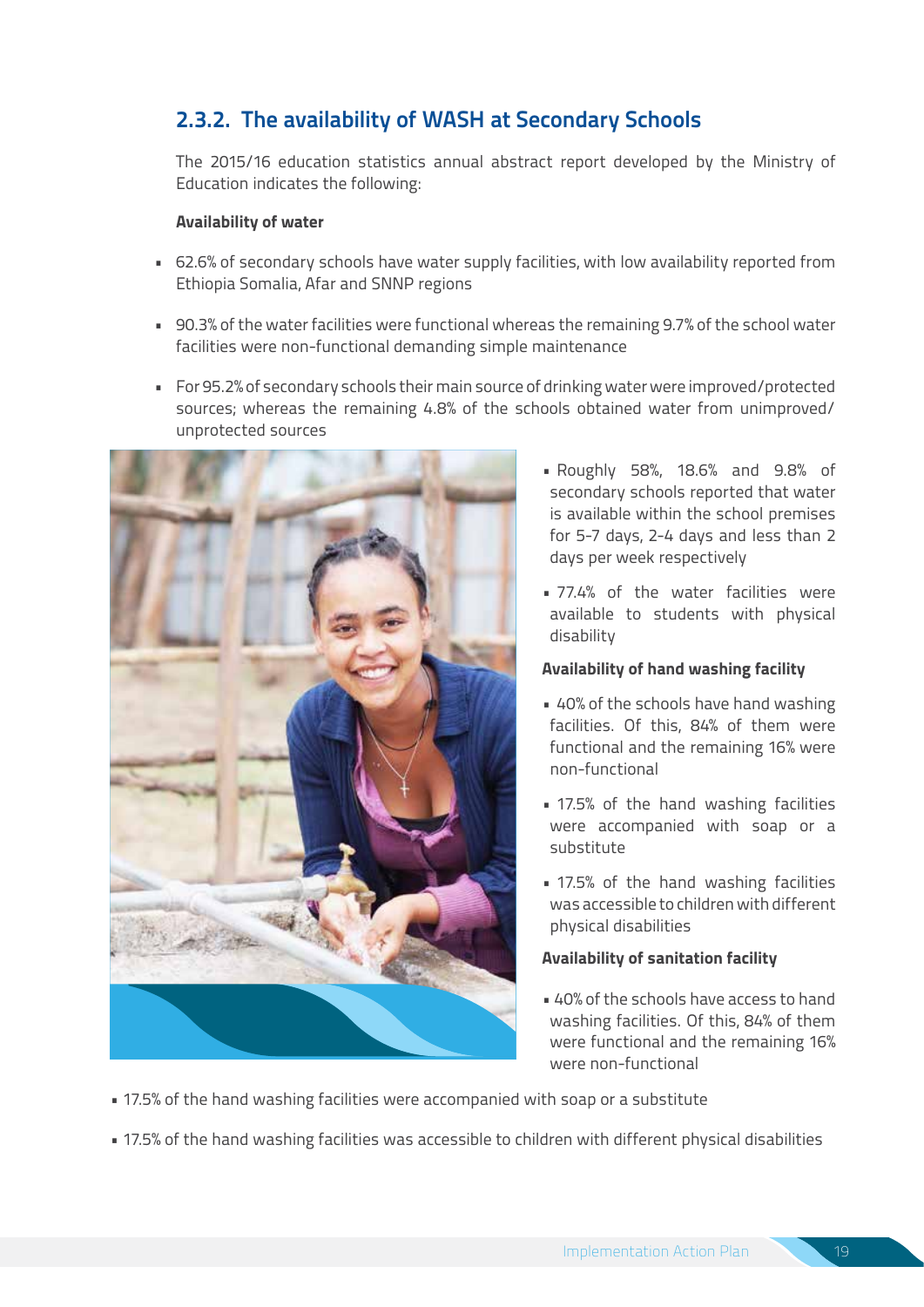#### **Access to sanitation facility**

- 87.4% of the schools have access to latrine facilities, for which 37.9% of them were traditional pit latrines that fail to meet the national standard
- Only 62.1% of the schools have access to improved latrines
- Latrine stance to student ratio for secondary students at a national level is estimated as 1 stance to 109 students. There is a discrepancy across the regions in this matter, with 1 stance to 53 students in Addis Ababa and 1 stance to 533 students in the Afar region. Taking into consideration the standard set by WHO and MoH; the stance student ratio at secondary school level is by far better in comparison to the stance to student ratio for primary schools

### 2.4. SWOT analysis

The core strength, weaknesses, opportunities and threats for SWASH are identified below (See table 1). This SWOT analysis is used to guide the development of the strategy and strategic action and implementation plan.

#### Table 1: SWOT analysis for SWASH

| <b>Strength</b>                                                                                                                | Weakness                                                                                                                       |
|--------------------------------------------------------------------------------------------------------------------------------|--------------------------------------------------------------------------------------------------------------------------------|
| MoE is a well-organized institution<br>MoE has well defined educational policy, curricula                                      | • Available teachers are not well trained<br>on WASH                                                                           |
| etc<br>Well qualified teachers and supervisors up to                                                                           | The EMIS did not adequately include<br>g,<br>WASH indicators until recently.                                                   |
| school level                                                                                                                   | WASH in its totality is not adequately<br>g,<br>reflected in the school curriculum                                             |
| MoE has a well-defined supervisory arrangements<br>MoE has a strong national Education Management<br>Information system (EMIS) | WASH assessment/inspection<br>identification of challenges is not                                                              |
| MoE has established school improvement program<br>directorate                                                                  | explicitly indicated as part of the<br>supervisory activities                                                                  |
| Federal MoE has deployed qualified WASH project<br>specialists                                                                 | The institutional arrangement is<br>n,<br>more developed at higher level than<br>at the lower level where WASH<br>implemented. |
|                                                                                                                                | Lack of governmental structure for<br>u,<br>WASH at all levels                                                                 |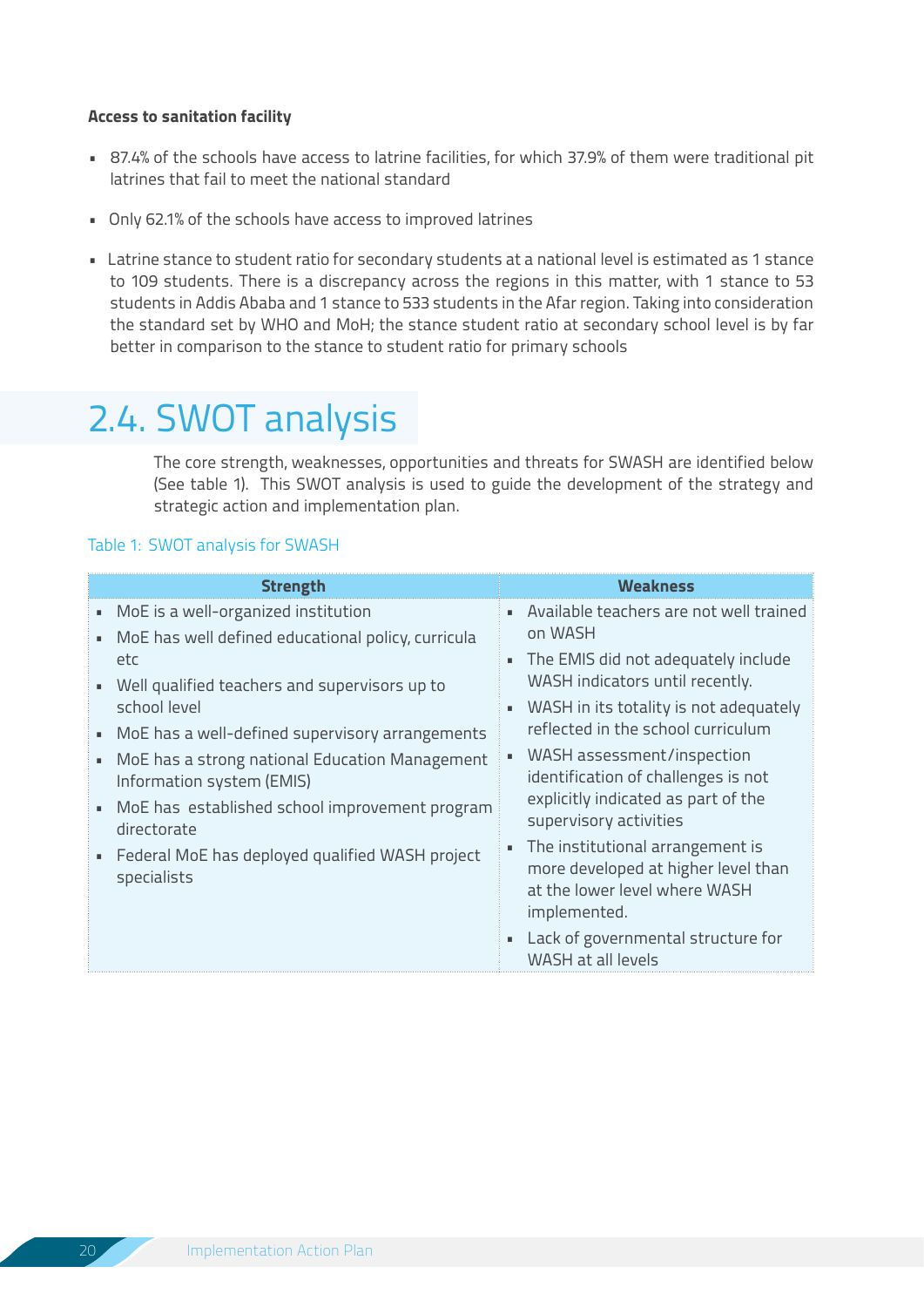| <b>Opportunities</b>                                                                                                                                                                                                                                                                                | <b>Threat</b>                                                                                                                                                                                                                                                                            |
|-----------------------------------------------------------------------------------------------------------------------------------------------------------------------------------------------------------------------------------------------------------------------------------------------------|------------------------------------------------------------------------------------------------------------------------------------------------------------------------------------------------------------------------------------------------------------------------------------------|
| Capitalizing on the organization at all levels,<br>educational system, availability of supportive<br>international and bilateral organizations<br>An educational policy                                                                                                                             | Lack of understanding by teaching<br>×,<br>and administrative staff at all level<br>that WASH is essential for child<br>development                                                                                                                                                      |
| School Health and nutrition Strategy<br>Supportive health mother and child policy of MoH<br>Availability of local human power, pedagogical skills<br>of teachers material resources, skill and knowledge<br>Availability of school improvement program<br>guideline<br>Availability of POM for OWNP | Achieving optimum organization<br>(setting defined institution) for WASH<br>at all levels.<br>Allocation of adequate fund<br>for construction, operation and<br>maintenance of WASH services.<br>Investment for sustained and<br>efficient WASH services in all schools<br>at all level. |

### 2.5. Stakeholders Analysis

Stakeholders comprised of Government actors, developmental partners, religious actors, the private sector and communities have the potential to provide, advocate and participate for WASH in Schools (See table 2)

#### Table 2: Stakeholder analysis and their contribution to SWASH

| <b>Stakeholders</b>                                                                                                                                             | <b>Stakeholders contribution for SWASH</b>                                                                                                                                                                                                                                                                                                                                                                                                                                                                                                                                                                                                                      |
|-----------------------------------------------------------------------------------------------------------------------------------------------------------------|-----------------------------------------------------------------------------------------------------------------------------------------------------------------------------------------------------------------------------------------------------------------------------------------------------------------------------------------------------------------------------------------------------------------------------------------------------------------------------------------------------------------------------------------------------------------------------------------------------------------------------------------------------------------|
| <b>WASH</b> implementing<br>sectors at all levels<br>(Including federal, region,<br>zonal, woreda and kebele<br>administration / Woreda<br>and Kebele cabinets) | • Ministry of education, health, water, finance and ministry of agriculture and<br>natural resources from federal to the grass root level could include SWASH<br>focused programs along with their main WASH related activities.<br>• Advocate at all public events to mobilize people and government support in<br>favor of SWASH<br>. Include WASH in Schools curricula and teacher training (including in-service)<br>programs so that SWASH will have more focus at the school level<br>. Promote life skills-based approaches to behavior change in schools and in<br>communities<br>• Advocate for separate toilets for girls and boys and MHM in schools |
| Teachers/students                                                                                                                                               | • School teachers should lead and support the hygiene and sanitation behavior<br>change process<br>• Manage the sustainability and functionality of water supply system<br>- Advocate for inclusion of needs of students / teachers with disabilities<br>. Take active part in involving school children in promoting improved sanitation<br>in their households and surrounding communities<br>. Enhance and support the construction of improved latrines and support<br>efforts for ODF achievement in their communities<br>. Create a positive public image by transforming the school environment                                                          |
| <b>Media</b>                                                                                                                                                    | . Media outlets can focus on schools and school WASH problems, challenges<br>success stories or exemplary achievements. Interviews held with parents,<br>teachers and students can serve as SWASH promoting programs                                                                                                                                                                                                                                                                                                                                                                                                                                            |
| <b>Private sectors</b>                                                                                                                                          | · Business people constituting parents and community members could<br>support the school program through participating in SWASH improvement or<br>intervention program. They could contribute to the installation of safe water<br>and child-friendly sanitation facilities and hand washing stands with soap<br>. Provision of quality and affordable sanitary / menstrual pads                                                                                                                                                                                                                                                                                |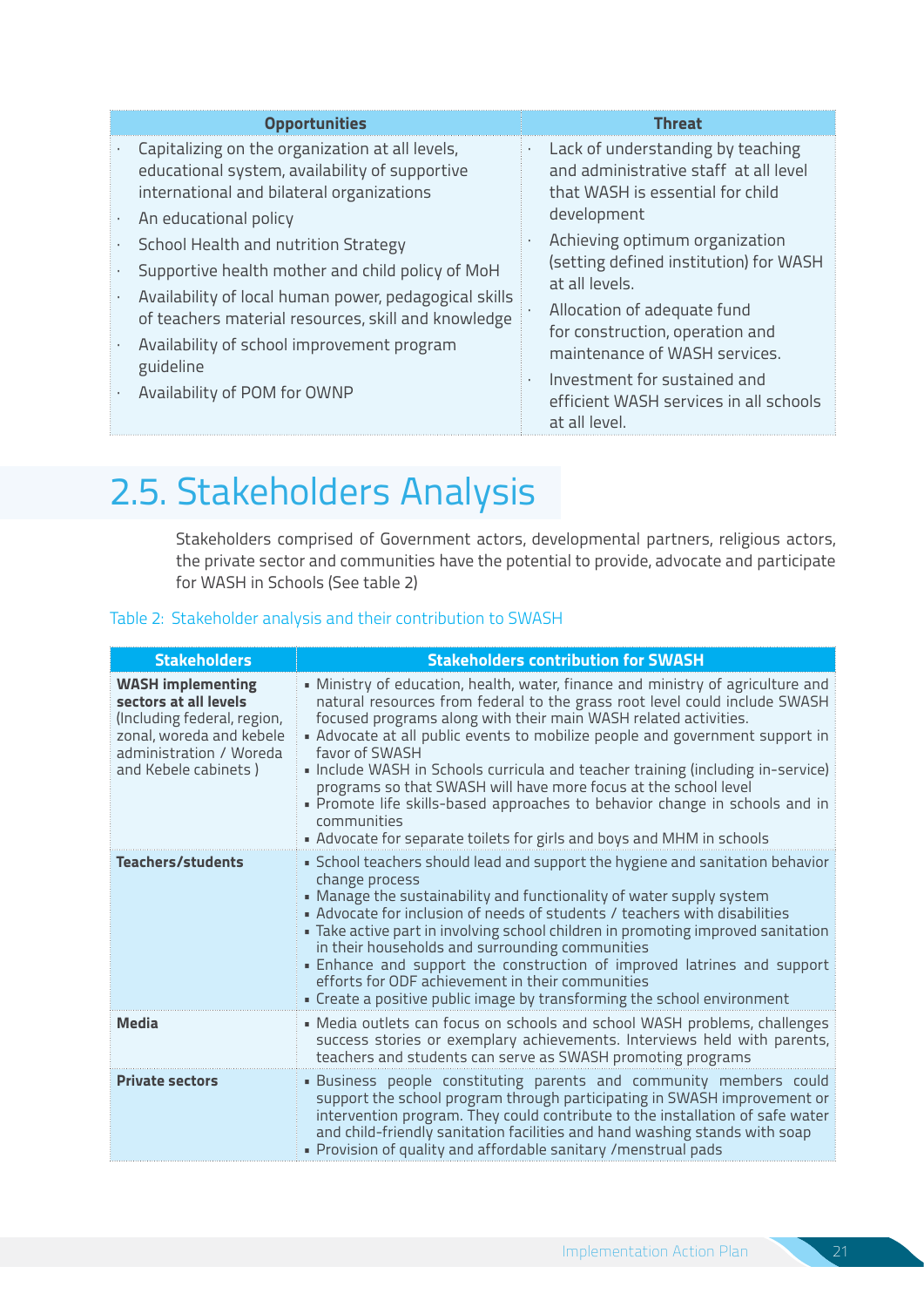| <b>Micro and small</b><br>enterprise development<br>agencies, micro finances<br>at federal, regional and<br>woreda levels,<br>Private sectors (TVETs,<br><b>WASH</b> related material<br>producers) | · Schools can serve as potential WASH business opportunities especially for<br>sanitation marketing<br>· WASH in schools requires concrete, ceramic, plastic products and water<br>treatment chemicals and filters; items that can be provided by businesses<br>. Participate in demand creation for sanitation and water quality improvement<br>through behavior change and other interventions                   |
|-----------------------------------------------------------------------------------------------------------------------------------------------------------------------------------------------------|--------------------------------------------------------------------------------------------------------------------------------------------------------------------------------------------------------------------------------------------------------------------------------------------------------------------------------------------------------------------------------------------------------------------|
| <b>Faith based/religious</b><br>organizations                                                                                                                                                       | . Religious leaders who are highly respected and trusted can use their religious<br>sermons to advocate for children's welfare using the scriptures and their<br>moral authority to preach and guide on the benefits of clean water, sanitation<br>and hygiene<br>• Guide their followers to support school WASH program by organizing the<br>communities towards achieving a clean and healthy school environment |
| <b>Community level</b><br>organizations such<br>as Idir/ development<br>partners                                                                                                                    | . Participate and mobilize communities belonging to their association to<br>support SWASH programs<br>. Collaborate with other community action groups to stimulate action in<br>improving school WASH programs                                                                                                                                                                                                    |
| <b>NGOs</b>                                                                                                                                                                                         | . NGOs especially those who have WASH programs in a community can play a<br>vital role in including and prioritizing School WASH programs<br>• NGOS can advocate on the importance of SWASH and support communities<br>in their endeavor to improve conditions in schools<br>. NGOS can use children to be part of their program and act as change agents<br>for WASH programs in communities                      |
| <b>PTAs</b>                                                                                                                                                                                         | . PTSA members can contribute money, their time, skill to change conditions of<br>WASH in schools and especially help with the management WASH facilities<br>for long-term sustainability                                                                                                                                                                                                                          |
| <b>Teachers/school</b><br>directors/supervisors/<br>administrator staff                                                                                                                             | · Teachers can serve as role models to school children so that children will<br>learn to use the latrine, wash their hands properly after visiting latrines, stop<br>abusing water taps or water wastages, and maintain school WASH facilities<br>including pipes, pumps, latrine doors, walls and roof, diversion ditch etc.                                                                                      |

### 2. 6. SWASH Strategic Framework and Focus

This SWASH strategy is designed to equip WASH in Schools programmers with tools to plan and execute effective and efficient WASH services and life skill programs; and the creation of a conducive and comfortable teaching and learning environment in schools (See Figure 4).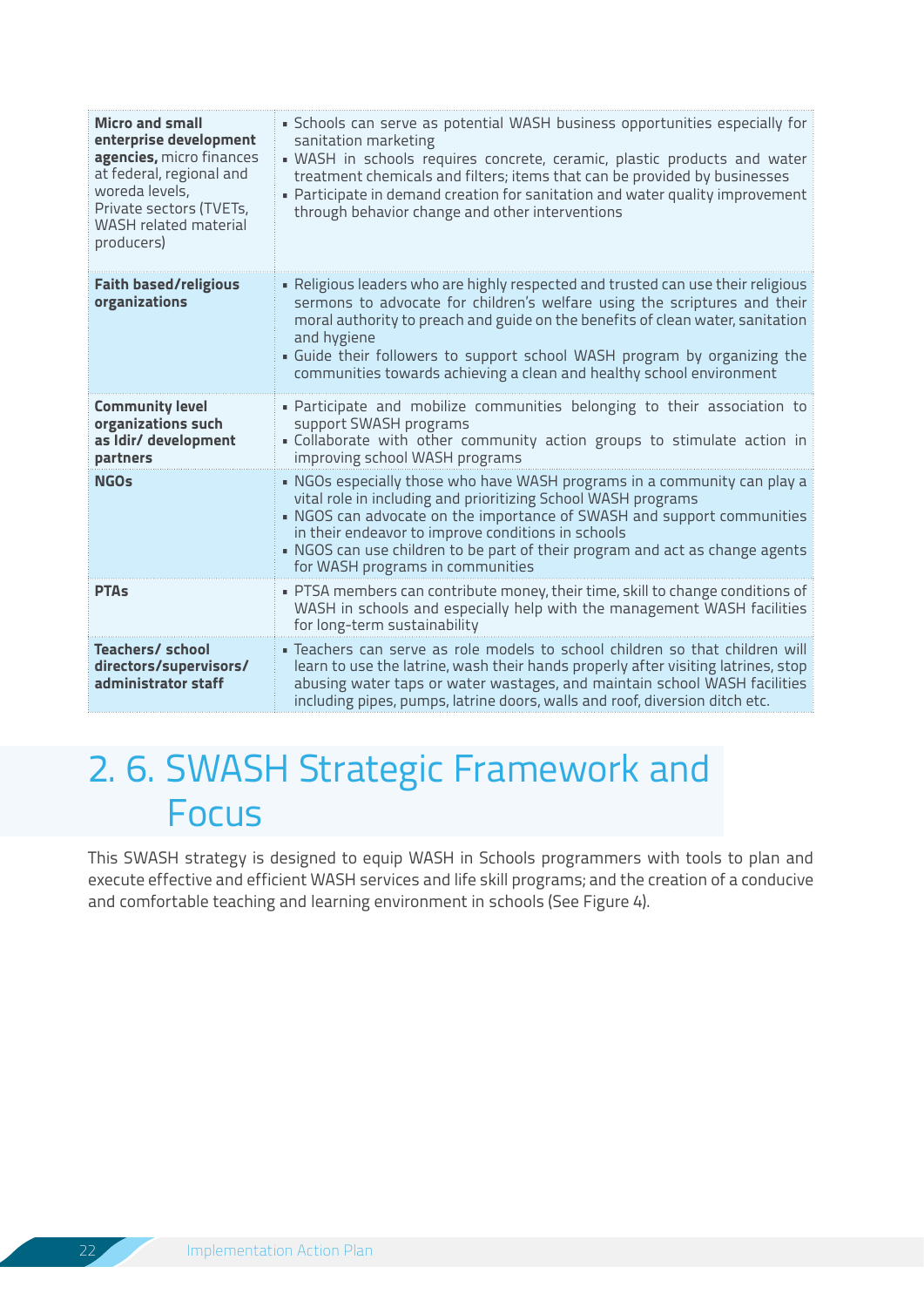

Figure 4: Strategic Framework

#### **2.6.1 SWASH Strategic Focus**

#### **The development and provision of adequate, safe and inclusive water supply**

Schools obtain their water from various sources. These include: piped water, public standpipe, borehole, hand dug wells, protected springs, and rain water harvested from school roofs and stored in appropriately designed water storage. Worst case scenario and there is no supply of water, water tankers can be used and equitable water utilization system among boy and girl students and men and women teachers should be in place in case of distributing water from water tankers. In some cases, students bring water from their homes that they can use in schools. Further to improving access to water supply, schools require operational and maintenance support. This includes regular water quality testing and periodical treatment to ensure safe, sustainable and uninterrupted service in schools.

#### **The development of clean, child friendly, inclusive, gender specific, adequate and improved latrine, hand washing and urinal facilities**

Different options will be assessed to align with the geo-hydrological conditions of the specific schools. The criteria for technology selection will be safety, ease of maintenance, durability, cleanability and appropriateness. The design should consider gender, children's height and students with disability. Sustainable waste evacuation methods such as vacuum truck arrangement at the zonal level and recycling mechanisms, (using alternate pits) and introducing the use of urine for subsurface irrigation system in the garden will be incorporated. Manual de-sludging of the pits in rural areas is not practical. Therefore "alternate" systems are to be used in rural areas. Once the pit is full the superstructure is to be moved to a new place.

#### **The development of a life-skill hygiene education program**

Having water and proper sanitation facilities alone is not sufficient to bring the intended behavioral changes among the school communities Therefore, the SWASH program will also emphasize on appropriate hygiene behavior by all school community members' to maintain health and wellbeing in schools and the surrounding communities. Life skill training on hygiene and sanitation behavior change for students can be provided using the available training manuals and guidelines. Teachers can use these tools not only to train students but parents as well.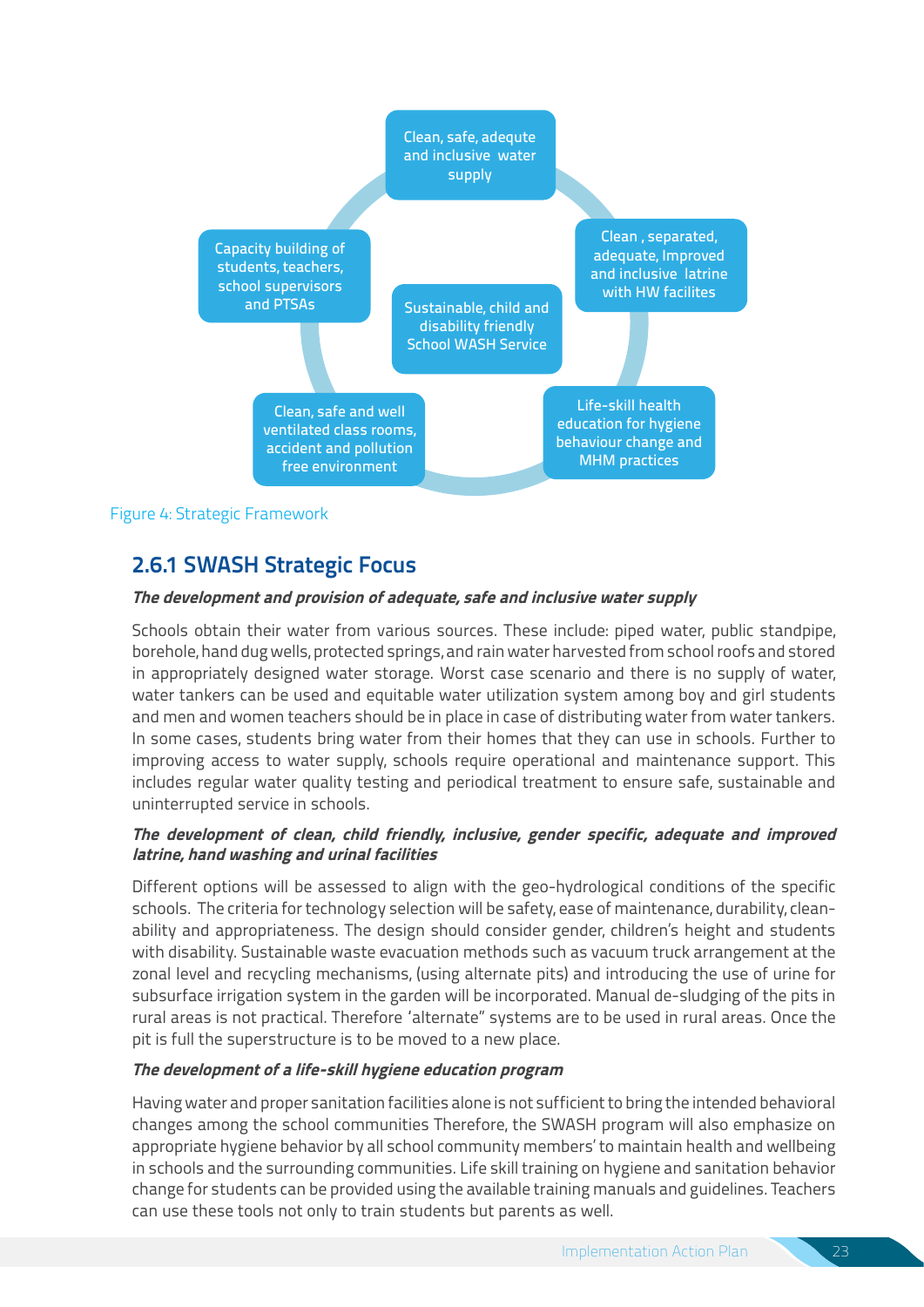

#### **The development of clean, safe, adequate light, well ventilated class rooms and play grounds includes the introduction of:**

- **• Classroom cleanliness** regardless of the flooring material type. The floor should not necessarily be constructed with cement or ceramics for ease of cleaning. Appropriate techniques will be introduced to keep the class room clean at all times regardless of the number of the students.
- **• Class room ventilation and light** is very important especially in crowded conditions. Many communicable diseases such as the common cold, influenza, TB, polio, scabies and mumps can be easily transmitted through contacts, droplets and airborne routes. Class room lighting is very essential for school students to make the smooth teaching and learning process and keep the health and well being of students.
- **• Clean and safe play ground** to avoid cuts, falls, burns, etc in the play and recreational ground. This will require the cleaning and removal of broken bottles, slippery items, solid waste, exposed electrical wires, stones, open wells, ditches or ponds.
- **• Beautifying and creating public images** to make schools attractive and set an example for environments can be maintained. This can be done through the engagement of students and teachers on extracurricular activities such as vegetable gardening (a competition exercise among classes) and planting of permanent type flowers, fruit trees and shrubs.
- **• Solid and liquid waste management** includes proper sweeping of classroom sweeping materials (paper, chalks, broken dusters etc), weeds, waste grass, waste water from drinking fountains and hand washing stations. In addition, scouting for open defecators in the school compound, near school latrines or outside the school compound is part of this program.

#### **Capacity building on SWASH**

Students, teachers and the PTSA is an important focus area to promote proper hygiene and sanitation in schools. Unless teachers and students are adequately informed and properly trained, they cannot serve as change agents for their communities.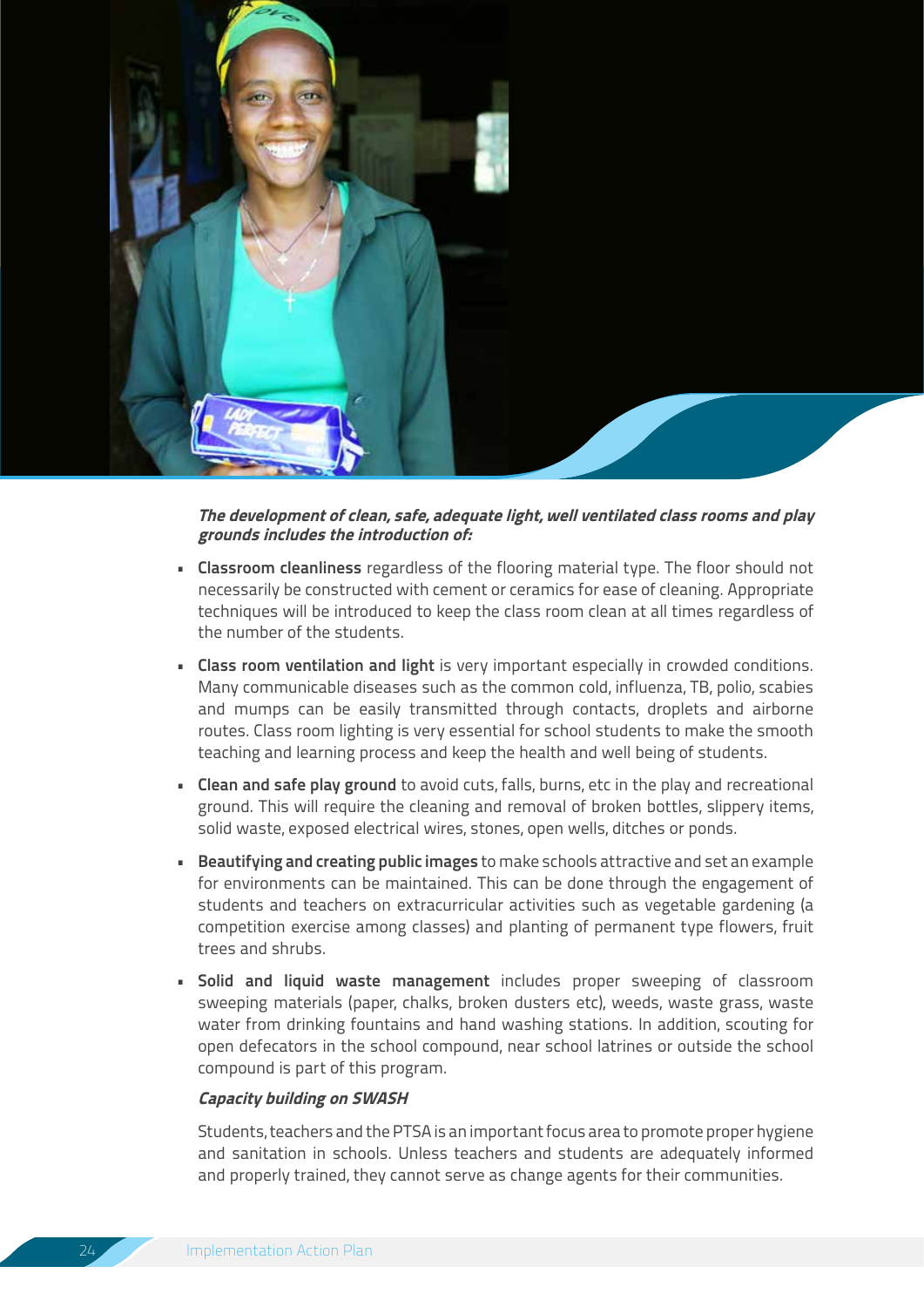The capacity building program for teachers, supervisors and community members will include aspects of community mobilization methods such as CLTSH, SLTSH, PHAST, CHAST, appropriate methods of latrine construction and hand washing facilities, water safety measures and food protection which would equip teachers to lead the WASH program within and outside the school communities.

#### **Addressing cross cutting issues**

This will include:

- Schools will provide WASH services considering the need of children (boys and girls with disability) and teachers with respect to easy access and operability, etc.
- Arrangement for separate latrines, urinals and hand washing facilities for boys and girls located at opposite directions in different blocks, ensuring safety and privacy
- Proper sanitary arrangement for solid and liquid wastes, in addition to waste generated from locations such as hand washing, drinking fountain, MHM facilities, incinerators, classrooms and including hazardous wastes from laboratories and infectious wastes from school health centers
- Arranging for MHM facilities for adolescent girls with complete washing facilities including soap, cloth lines, sanitary disposal and a room for resting
- Arrangement of first aid station with basic provisions such as alcohol, cotton, gauze, plaster and ointments for scabies.

#### **Enhancing collaborated and integrated activities**

Children are part of a larger community and require a system of collaborative action. The following would need to be encouraged:

- NGOs working in this sector could include SWASH in their programs
- Schools support community development program through mobilizing students and their families to support the program.
- Schools collaborate with health institutions to promote effective prevention to youth / school age children on health problems caused by alcoholism, drug addiction, and others depending on the localities and in some cases treatment of diseases such as HIV/AIDS, sexually transmitted diseases, trachoma, scabies and family planning.
- Schools enhance the collaborative action of civic organizations on aspects of school improvement, resource mobilization and actions
- Schools should collaborate with agriculture and natural resource institution, and environmental protection authorities to make the SWASH facilities resilient to the impact of climate change and environmental degradation. And also schools collaborate with water sector institutions on aspects of appropriate site selection, technology selection, design, construction and operation of school water schemes.

#### **Organizing SWASH learning and knowledge exchange platforms**

The overall objectives of establishing a SWASH learning and knowledge exchange platform are:

• To bring the SWASH problem and challenges into focus by creating School WASH forum at all levels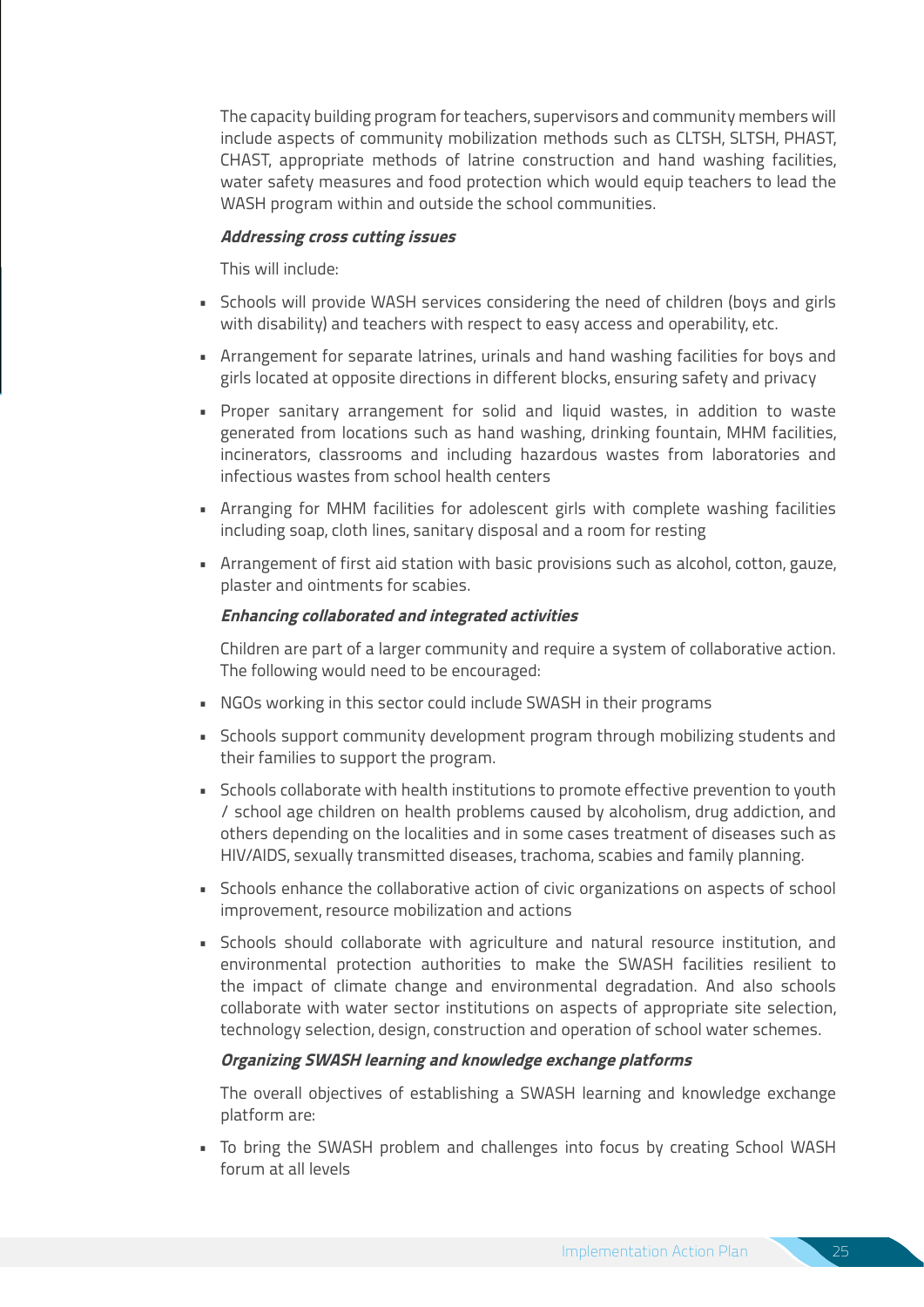- To stimulate new and innovative ideas with respect to student development as means to look into the future
- Existing forums like the annual WASH Multi-Stakeholders Forum can also be used for SWASH learning and knowledge exchange platforms
- To strengthen and be part of the national WASH coordination structure
- To stimulate system wide preparedness and technical capacity for SWASH intervention
- To learn and exchange information on development trends on school WASH, curriculum applicability and challenges

A platform that promotes School WASH coordination, learning and exchange of ideas is an ideal advocacy mechanism. It ensures that local conditions are considered in engaging in program planning, strategizing, implementation and monitoring. It will also harmonize working relationships, sharpen the tools used and serve as learning and sharing hub.

The SWASH platform organized at national, regional and woreda levels will also serve as an extension and supporter of the National WASH coordination structure.

Therefore, the SWASH coordination platform will have the following responsibilities:

- Provide a platform that would ensure that the priorities and designs of the SWASH strategy are applied
- Use agreed standards, guidelines, manuals and tools to the extent possible and if necessary modify or improve tools or design better and contextual guidelines
- Design appropriate and effective messages, print and distribute to stimulate behavior change communication efforts
- Prepare the school community to be part of emergency planning in the unfortunate case of a disaster
- Serve as learning and sharing of information platform; highlighting needs, identifying gaps and developing plans to fill gaps.

#### **SWASH in Emergencies**

There are different emergencies that countries may experience at an unpredictable time. Emergencies may lead to mass migration among other things, disrupting the health and educational systems of its locality. Emergency situations require the construction of shelter, clinics, and teaching facilities, supply of clean and safe water, proper human excreta disposal, solid waste disposal, and hygiene services.

According to a review made on emergencies the number of children affected by emergency situations in Ethiopia from 2010-2014 averaged 250,000 annually (ESDP V).Emergency interventions include the provision of safe water supply, sanitation and hygiene (WASH). These services are the highest priority. In addition, the MoE has worked closely with donors to foster education during emergency situations.

#### • **Water**

According to the WHO, a minimum of at least 15 liters of safe water for drinking, personal hygiene and washing of clothes is needed per student per day. Water supply in emergencies may be accessed from pipes, tankers, or drilled boreholes. In cases where water sources arise from unprotected sources, they would need to be treated prior to consumption.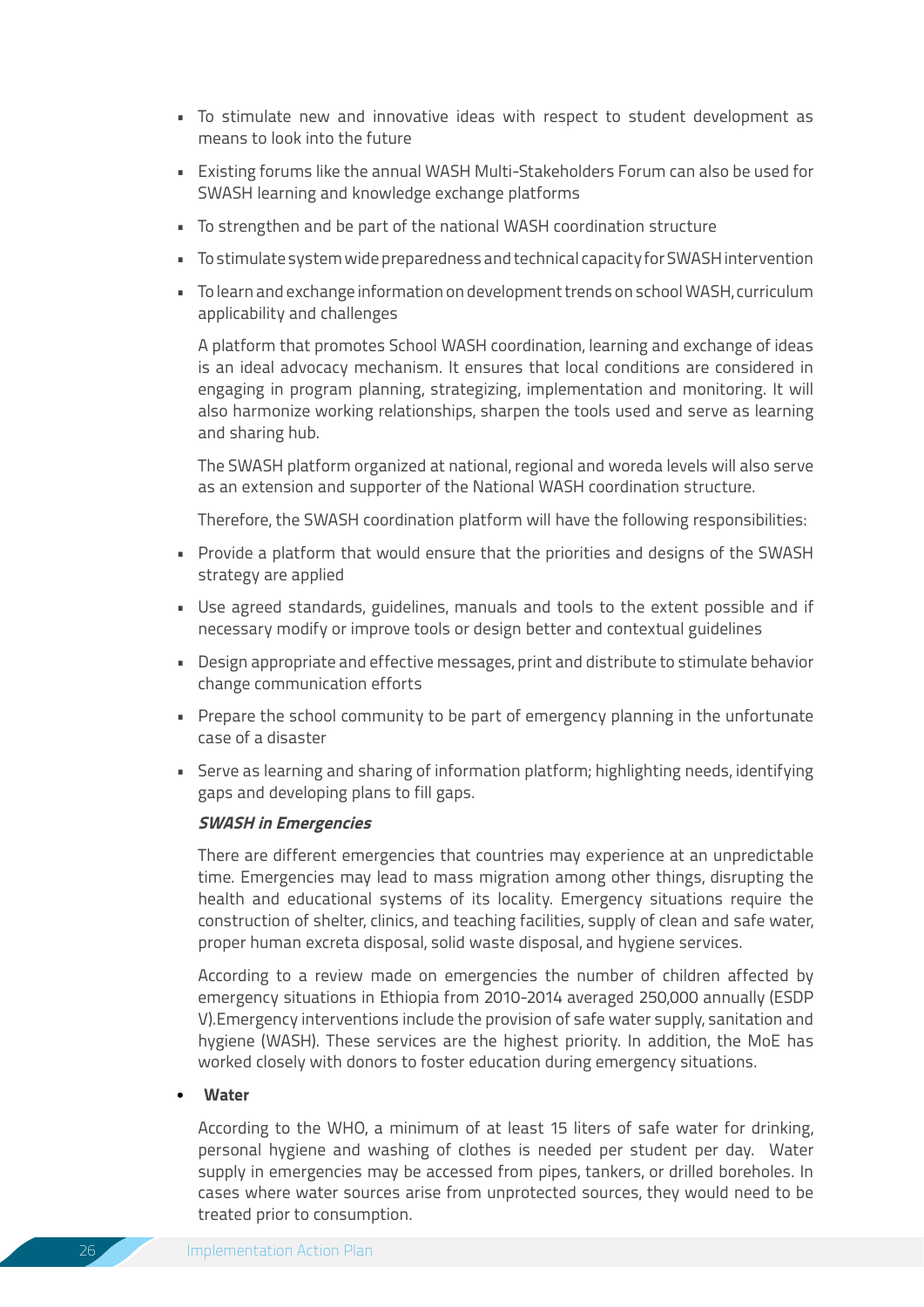For all practical purposes treatment at the point of use is more effective. This is done by treating water stored in jerry cans or larger ROTO tanks in school. In such cases, even surface water which is fairly clean or clear can be treated to make the water safe for drinking. Chemical disinfection such as chlorine tablets, aqua tabs, water guard solution prepared with different strength can similarly be used for this purpose.

#### • **Excreta disposal**

According to the WHO, in emergency situations- a latrine hole should be dug for every 50 students and within 50-meter distance from the camp. Students with disability and the privacy and safety of girls must be taken into consideration during this design. Separate trench latrines for male and female students can be dug. The dug-out earth should be used to cover the excreta after defecation to discourage fly propagation. The above interventions are a short term solution that should be used only during emergency situations.

#### • **Hand washing**

Hand washing using water saving devices (tippy tap) and soap should be placed near the latrine. The waste water from hand washing should be disposed in soak pit. (WHO, field manual, WEDC, Loughborough University, UK.)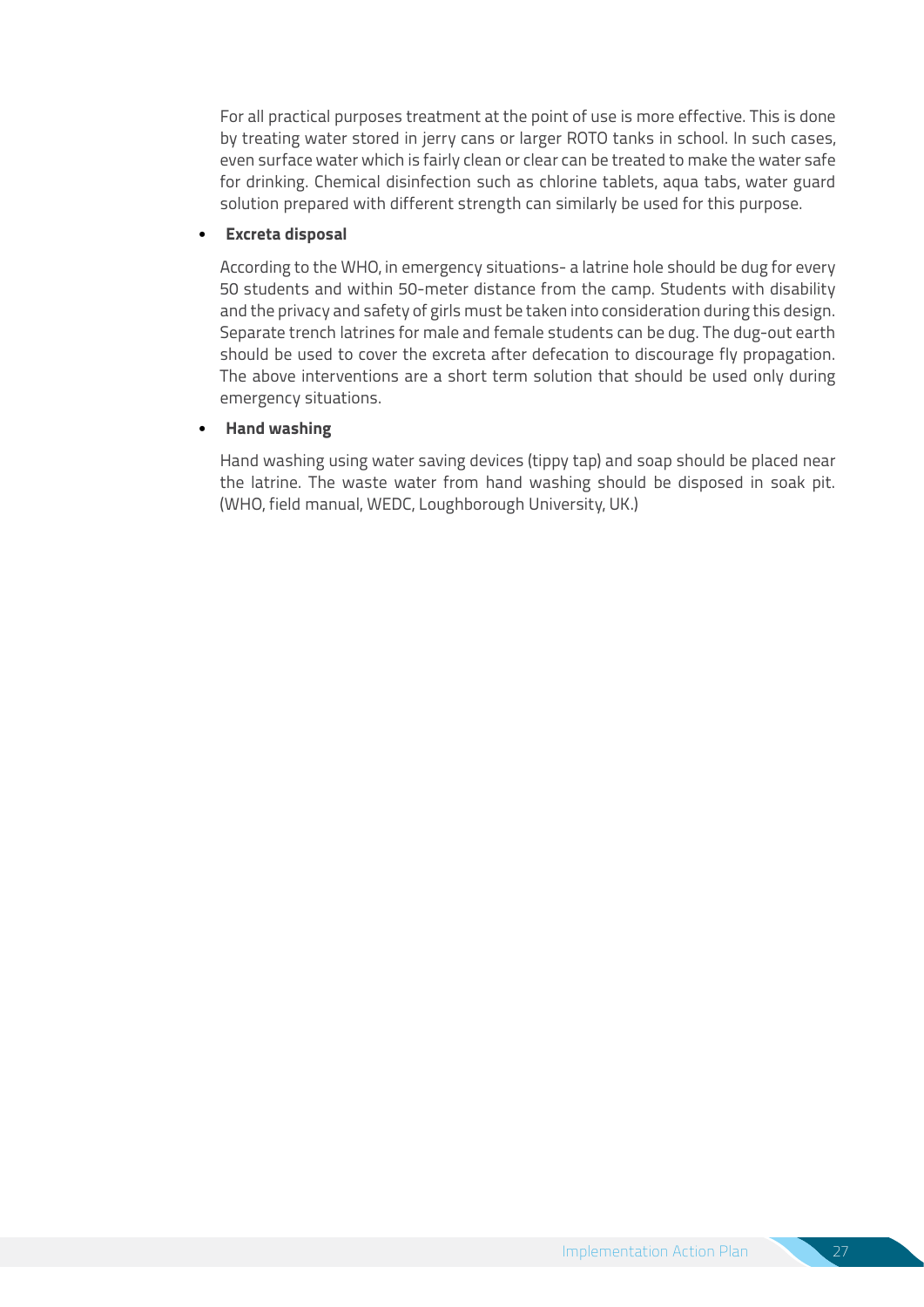# 3. National SWASH program strategy

Based on the enabling environment, existing WASH services, reports and documents reviewed, the following organizational directions are proposed.

### 3.1. Vision and mission

The Federal Ministry of Education has a well-defined vision and mission for school development in Ethiopia (See Figure 3). It is also understood that specific programs may have their own vision and missions to follow.

#### **Vision**

To see that all schools are clean, safe and child friendly with the ability to nurture positive images and support the MoE vision more broadly i.e "to ensure all school age boys and girls access quality primary education that can contribute to their development and productivity".

#### **Mission**

Ensure equitable, sustainable and adequate WASH services at a convenient location for all school children, including those with special needs. This will help produce healthy and intelligent citizens who properly respect and enforce others to respect their rights; citizens who can solve problems and actively participate in development and building a brighter future.



#### Figure 5: Core values for SWASH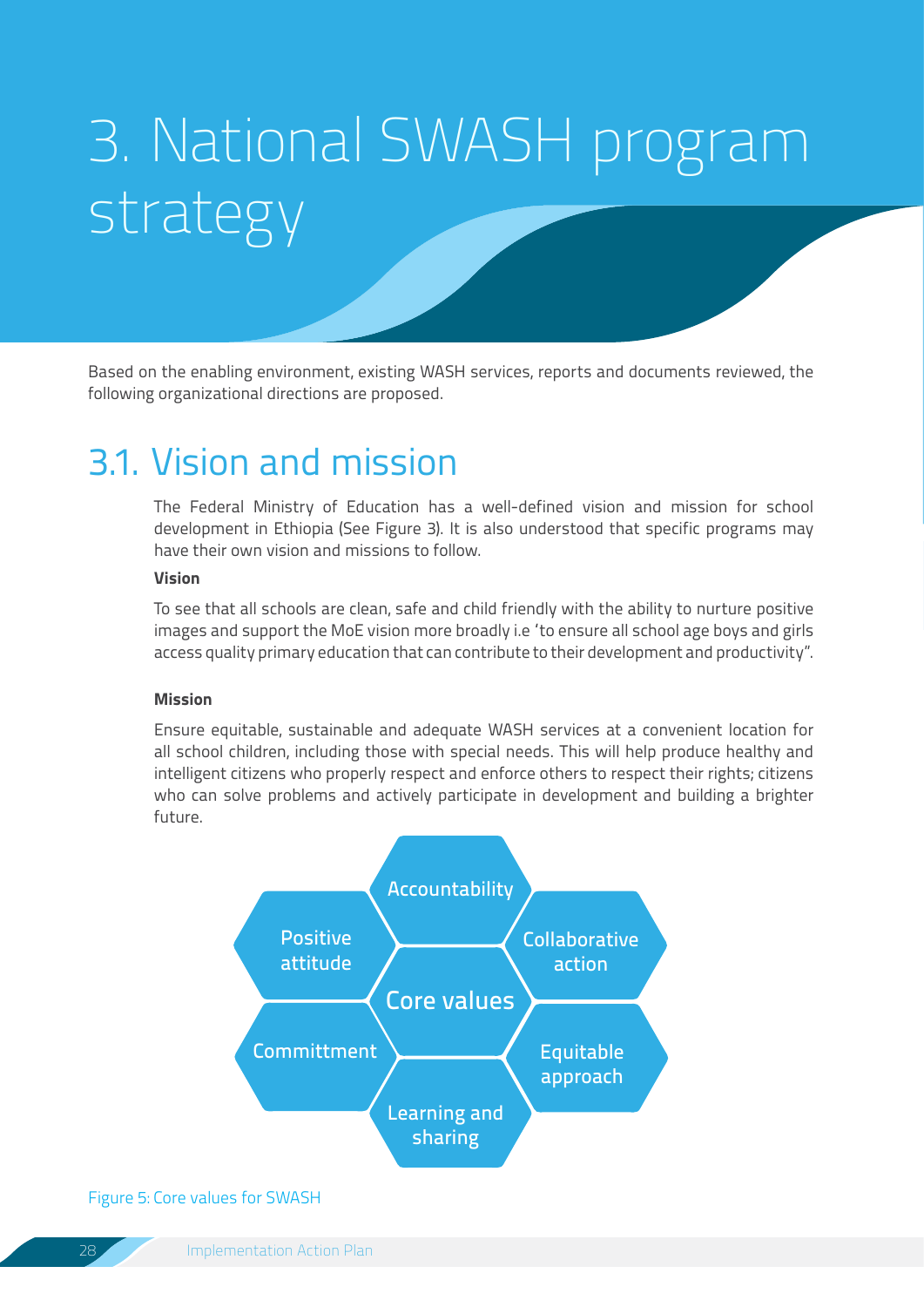

### 3.2.Guiding Principles in the Implementation of SWASH Strategy

#### **The action to be carried out for SWASH will follow the following principles:**

- **I. Political commitment:** Engage political leaders from the federal, regional, zonal, woreda and local levels, including influential people such as religious leaders, community leaders, women groups and youth during a multi stakeholder planning process. This will ensure buy in from key stakeholders and generate political will.
- **II.Partnership and networking:** establish strong link with all government and nongovernmental and private WASH actors
- **III. Harmonization and alignment:** school WASH should be considered as part of the overall school development program. It should be harmonized with plans, align with policies and strategies and integrated with developmental plans.
- **IV. Integration of SWASH with other development programs** such as Climate Resilient Water Safety Plan (WSP); urban and small town hygiene and sanitation program; national nutrition program; Neglected Tropical Disease (NTD), climate change etc
- **V.The SWASH strategy will use existing resources** such as CLTSH, SLTSH and MHM guideline, ODF verification protocol, sanitation marketing guideline, water and sanitation construction manuals and procedures. Additional guidelines, manuals, technology options and other communication tools are designed to expedite changes at schools and communities. Hence, the school will be in the position to support community level CLTSH and SLTSH processing and community mobilization, ODF verification, nutrition and water quality improvement. This indicates that other agencies operating in the locality can support the school WASH program and vise-versa.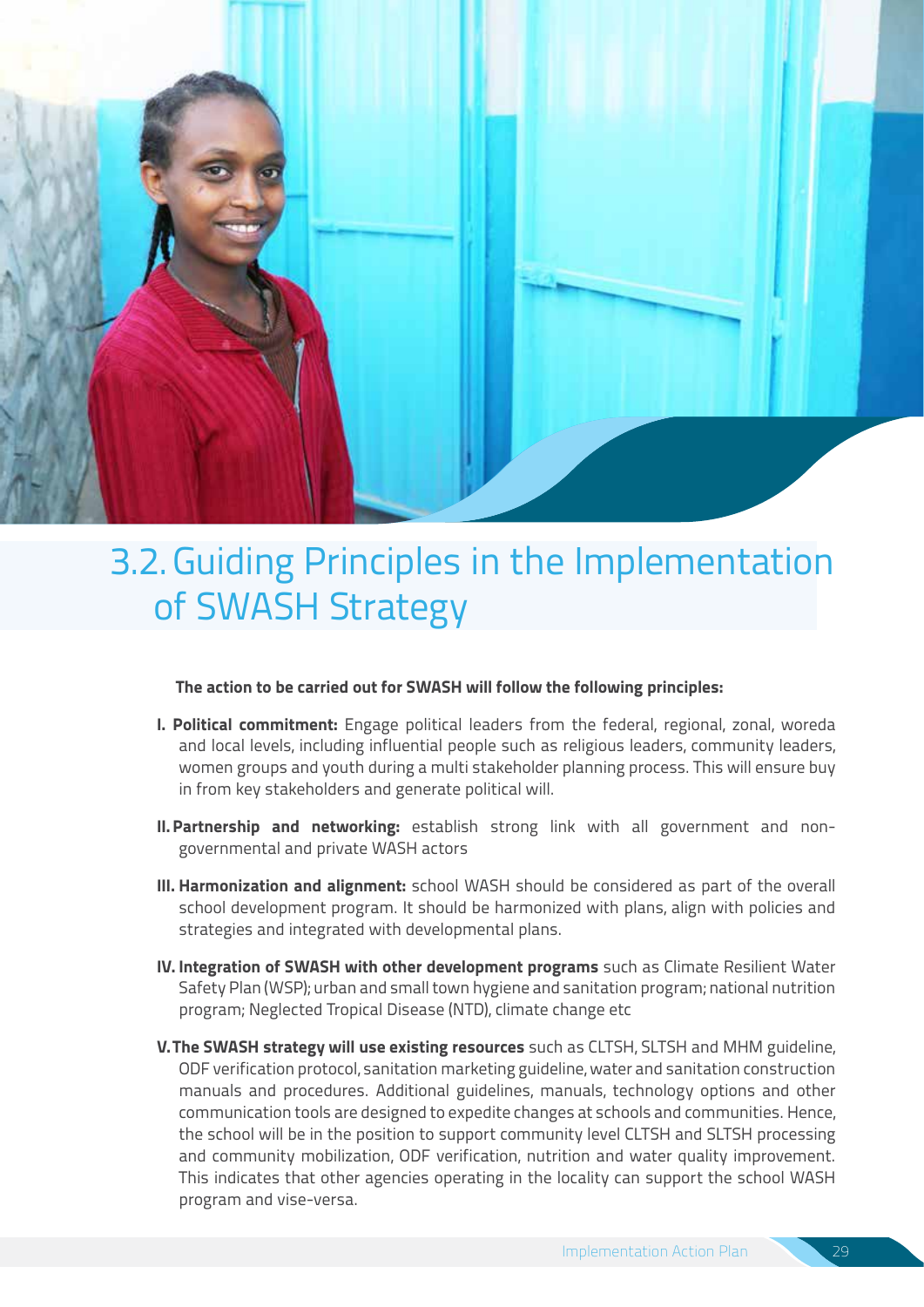### 3.3.Goal:

The ultimate Goal of this strategy is ensure equitable, sustainable and adequate WASH services at convenient location suitable for all school children including those with special needs.

### 3.4.Strategic objectives:

The strategic objectives are designed inconsideration of global and national targets. The strategic objectives are listed below.

#### **Strategic objective 1: By 2020, achieve the provision of safe and adequate improved school water supply for all**

#### **Strategic Target:**

- 1. Increase proportion of primary schools using drinking water from improved water sources available at the school from the baseline 38.4% to 80%
- 2. Increase proportion of secondary schools using drinking water from improved water sources available at the school from the baseline 63% to 100%
- 3. Increase proportion of schools that conduct bacteriological water quality test from the baseline to 50%
- 4.Decrease proportion of non functionality rate of water supply system in primary schools from the baseline 19% to 5%
- 5.Decrease proportion of non functionality rate of water supply system in secondary schools from the baseline 10% to 0%

#### **Strategic objective 2: By 2020, achieve access to adequate and equitable improved school sanitation for all which are safe, child, disability and gender sensitive**

#### **Strategic Target**

- 1. Increase proportion of primary schools with access to improved latrines from 38.6% to 80%.
- 2. Increase proportion of secondary schools with access to improved latrines from 54.3% to 100%.
- 3. Increase proportion of open defecation free schools from the baseline 18% to 82%
- 4. Increase proportion of schools with proper waste management service (solid and hazardous, etc) from the baseline to 80%
- 5. Increase proportion of schools with proper liquid waste management service from the baseline to 80%
- 6. Increase proportion of schools latrines emptied and properly disposed from the baseline to 50%.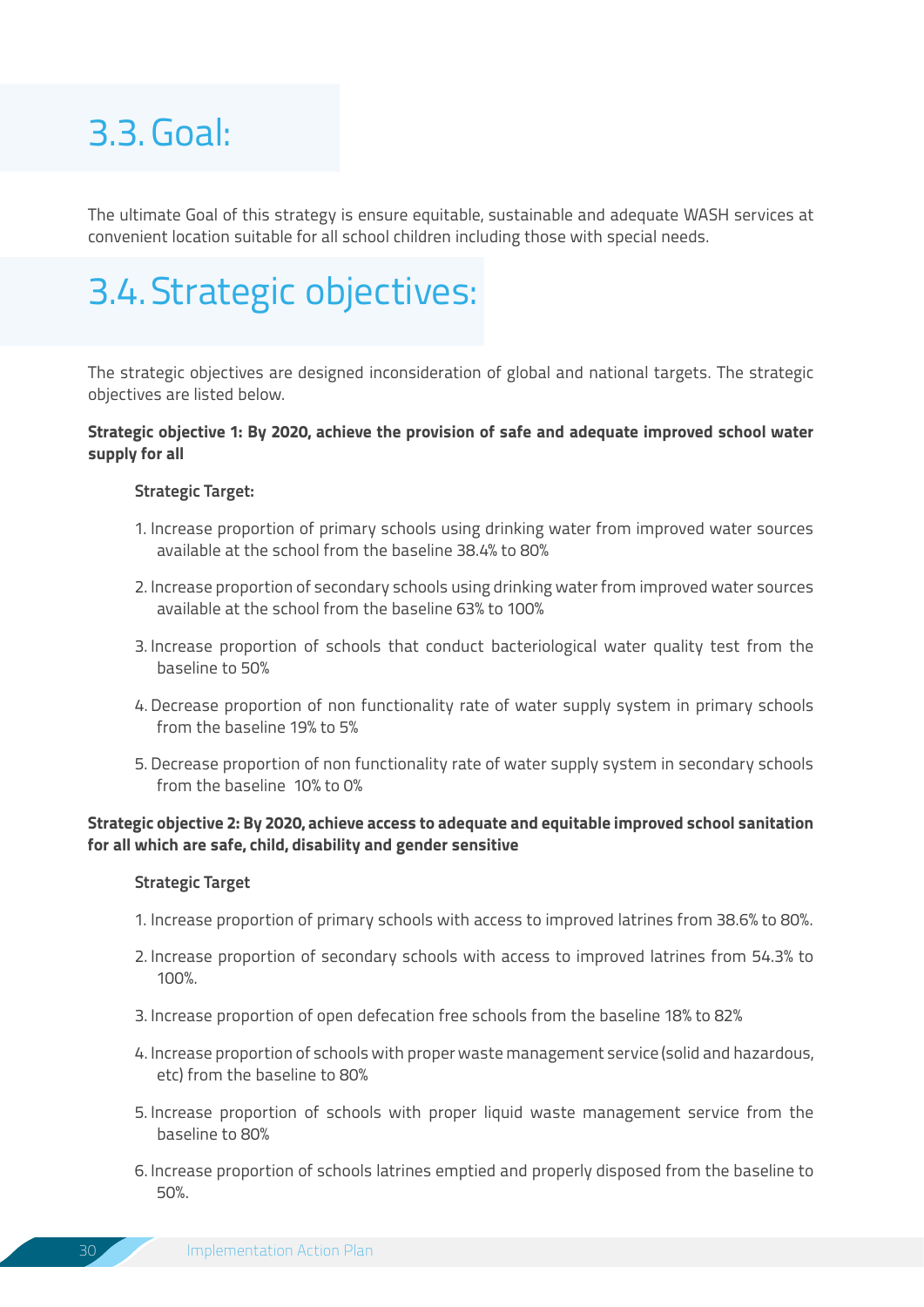#### **Strategic objective 3: By 2020, achieve access to hygiene services and promote basic hygiene behavior/practice.**

#### **Strategic Target**

- 1. Increase proportion of schools with hand washing facilities with soap and water available from the baseline 20.8% to 80%
- 2. Increase proportion of schools with menstrual hygiene management facilities with soap and water from the baseline to 100%
- 3. Increase proportion of students practicing hand washing with soap/substitute at all critical times from the baseline to 85%.
- 4. Increase the proportion of adolescent students practicing proper menstrual hygiene management from the baseline to 100%.

#### **Strategic Objective 4: By 2020, create enabling environment for school WASH program**

#### **Strategic Target**

- 1. Establish school WASH structure from federal to school level.
- 2. Develop school WASH implementation guidelines, design and construction and training manuals
- 3.Human resource development and capacity building
- 4. Strengthen monitoring and evaluation, learning and research.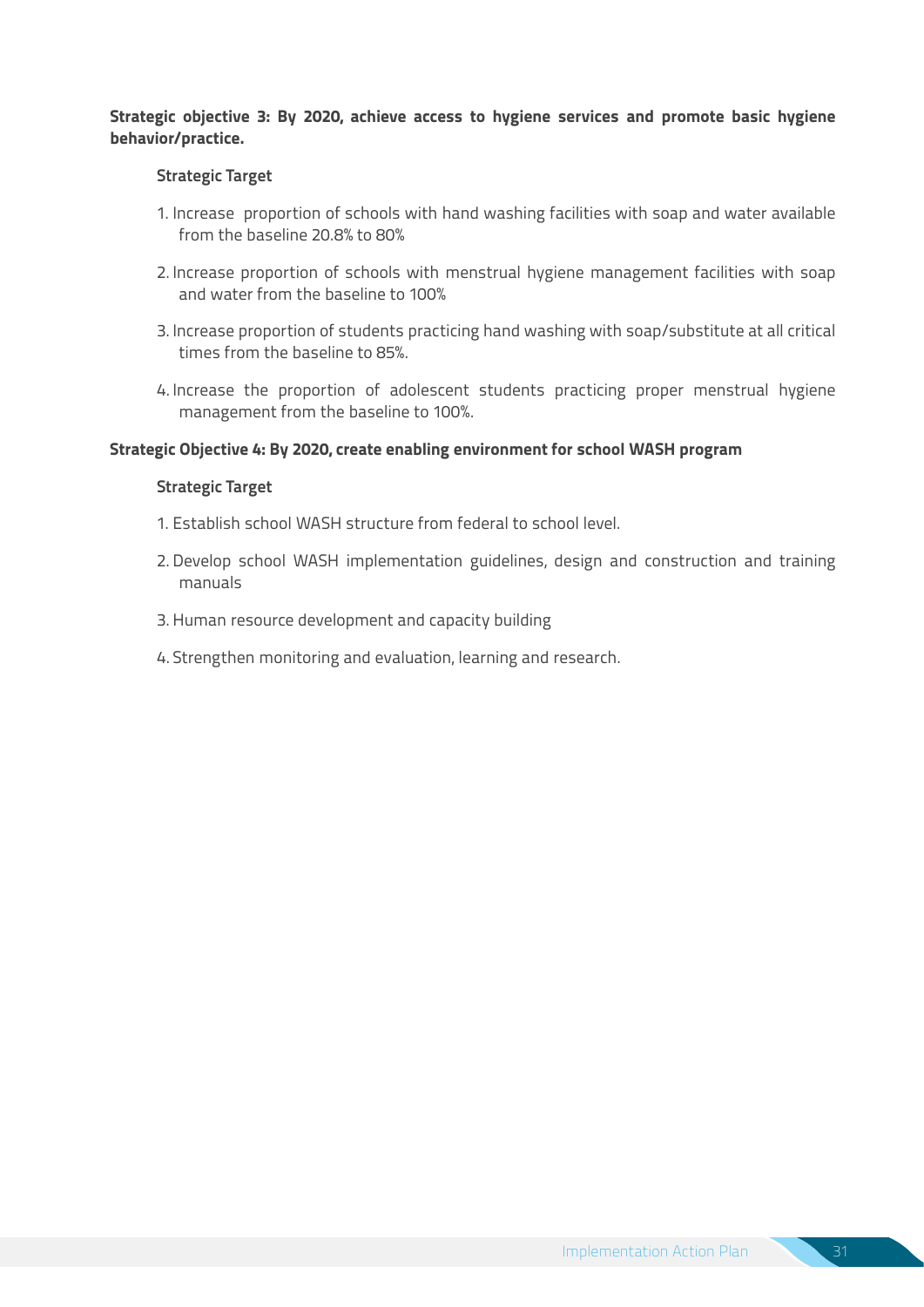# 4. SCHOOL WATER, SANITATION AND HYGIENE STRATEGIC ACTION PLAN

### 4.1. Introduction

The national SWASH situational analysis report exposes the need to design a practical strategy that would help coordinate and harmonize stakeholder's efforts to provide and promote SWASH services. Schools represent the fundamental entity to produce leaders and build nations. In Ethiopia, access to WASH is limited, and School WASH Strategy is a step in the direct direction.

To this end, efforts to expand access to WASH starts with a series of services and programs that must be established and reflected amongst school children and their wider community. These include:

- a. Water, sanitation and hygiene provision in schools
- b. Hygiene promotion in schools
- c. Capacity development at all levels (federal, regions, zones, woredas, kebeles, schools, teachers, PTSA, cluster supervisor, health extension workers, guards, directors)
- d. Resource mobilization
- e. Creating an enabling environment
- f. School policies
- g. Ensure community participation and ownership through linking schools and community
- h. Ensure the incorporation of WASH facilities in new school design and construction monitoring, evaluation, learning, exchange knowledge and experience

### 4.2. SWASH Action Planning Component

The SWASH action plan component will help create access to sustainable SWASH services, strengthen partnership and coordination, create implementation capacity building, enhance financial and material resources, monitor programs and facilitate experiential learning (See Fig.6)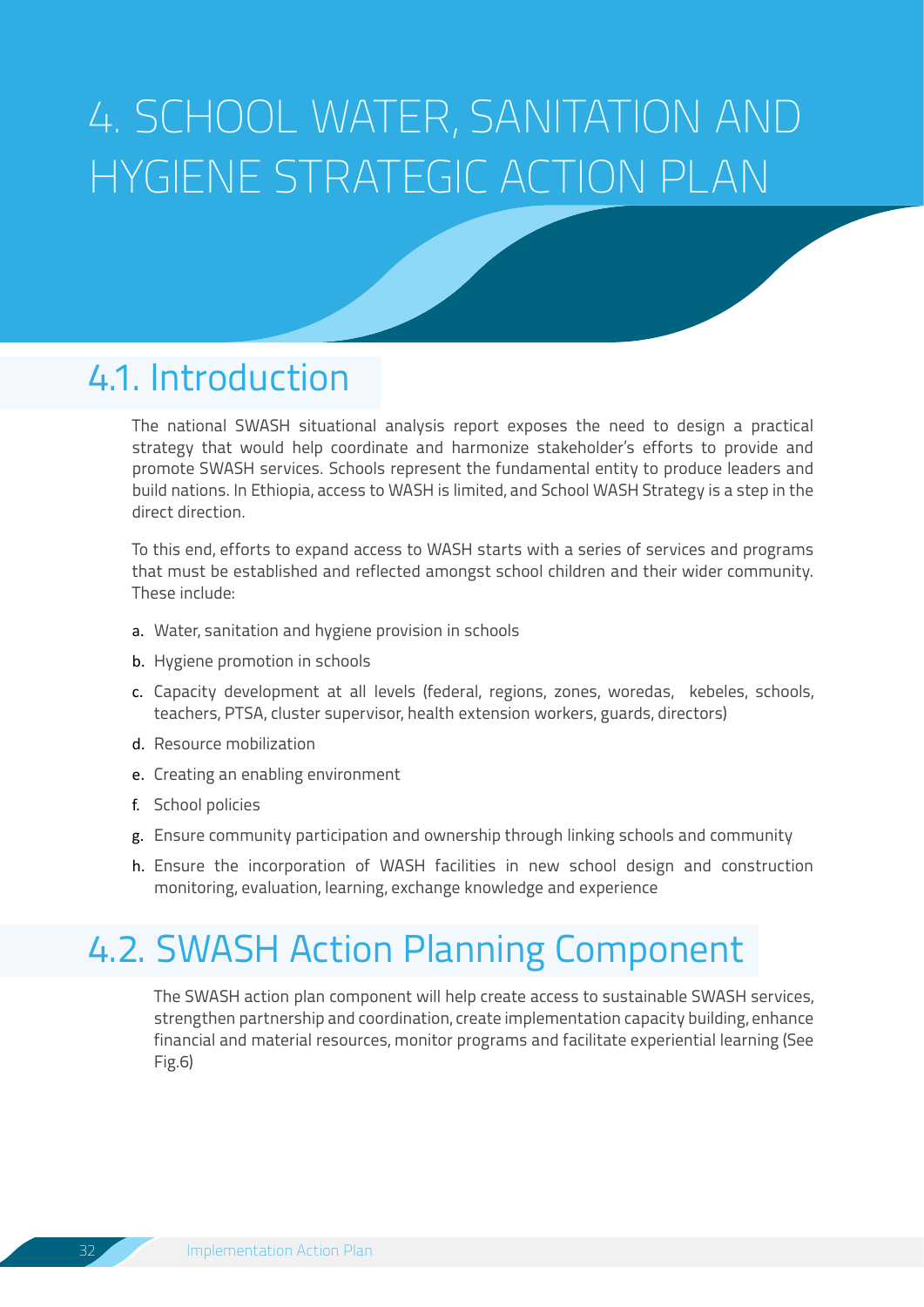

Figure 6: SWASH Action Planning Components

### 4.3. Institutional Development

Establish School WASH case teams or units at federal/regional levels, education bureaus, city administrations, zonal and woreda/town levels with appropriate professional composition and supported with earmarked resources.

#### **Core tasks include:**

- 1. 1. Development of appropriate structure from federal to woreda/town level
- 2. 2. Assign appropriate structure at kebeles, clusters and schools
- 3. 3. Allocate essential resources for functioning of the structures

### 4.4. Implementation of Capacity Building

Based on the capacity gaps identified in SWASH assessments, the capacities of schools are to be enhanced to enable them to plan, implement, monitor, evaluate and report on SWASH programs. The capacity building element will focus on improving attitude, knowledge, practice and building skills through tailored trainings. These trainings will involve the following:

- Training of master trainers at federal, regional and higher institutions
- Training of trainers (ToT) at zone, woreda/town and clusters
- Utilize the ToTs for teachers, students, Alternate Basic Education (ABE) facilitators, guards, health extension workers and parents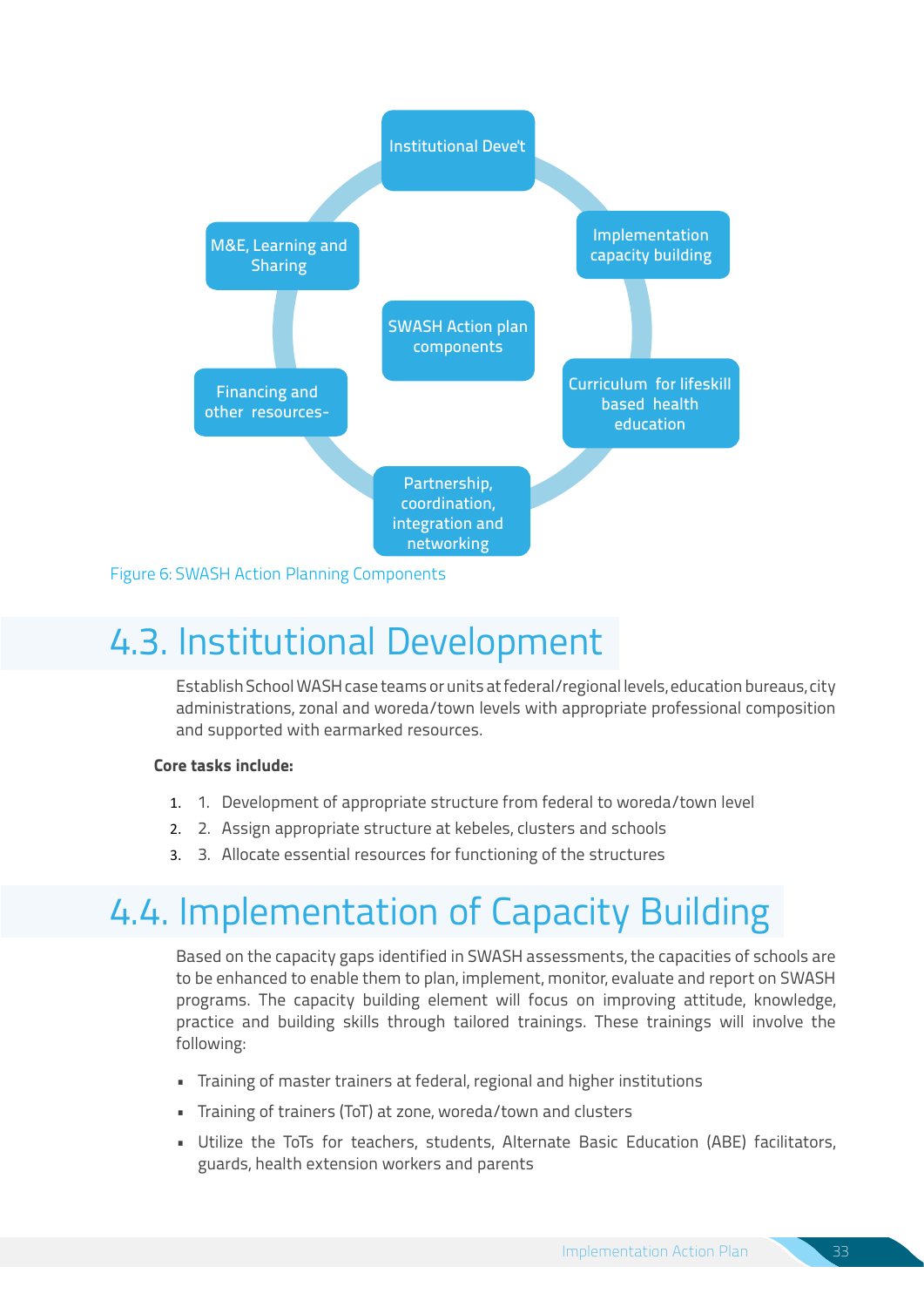

### 4.5. Access to Basic SWASH Services

Creating the enabling environment for basic access to equitable water, sanitation and hygiene services to schools so that students use the services and develop good hygiene behavior at an early age to guarantee lifelong behavior change and hygienic practices. Core tasks assumed include:

- 1. 1. To develop simple, applicable and affordable technology options manual for WASH facilities
- 2. 2.To prepare a guideline for proper implementation of the school WASH activities at grass root level
- 3. 3.Establish a system to ensure school WASH sustainability (O&M training, supply chain for O&M, climate resilience-water safety plan and resource mobilization and allocation)
- 4. 4.Mobilize the boys and girls student and teachers to support changes in their respective communities
- 5. 5.Multi-level advocacy for federal, regional and local authorities will be targeted to promote Hygiene and Sanitation Improvement, understand the role they can play in achieving the national strategic goals

### 4.6. Curriculums for life skill based health education

Although the educational curriculum includes environmental training which also includes sanitation; it is not a standalone training package. The objective is therefore to incorporate and strengthen the existing syllabus to be more elaborated with a scope of life skill development and community outreach. Core tasks include: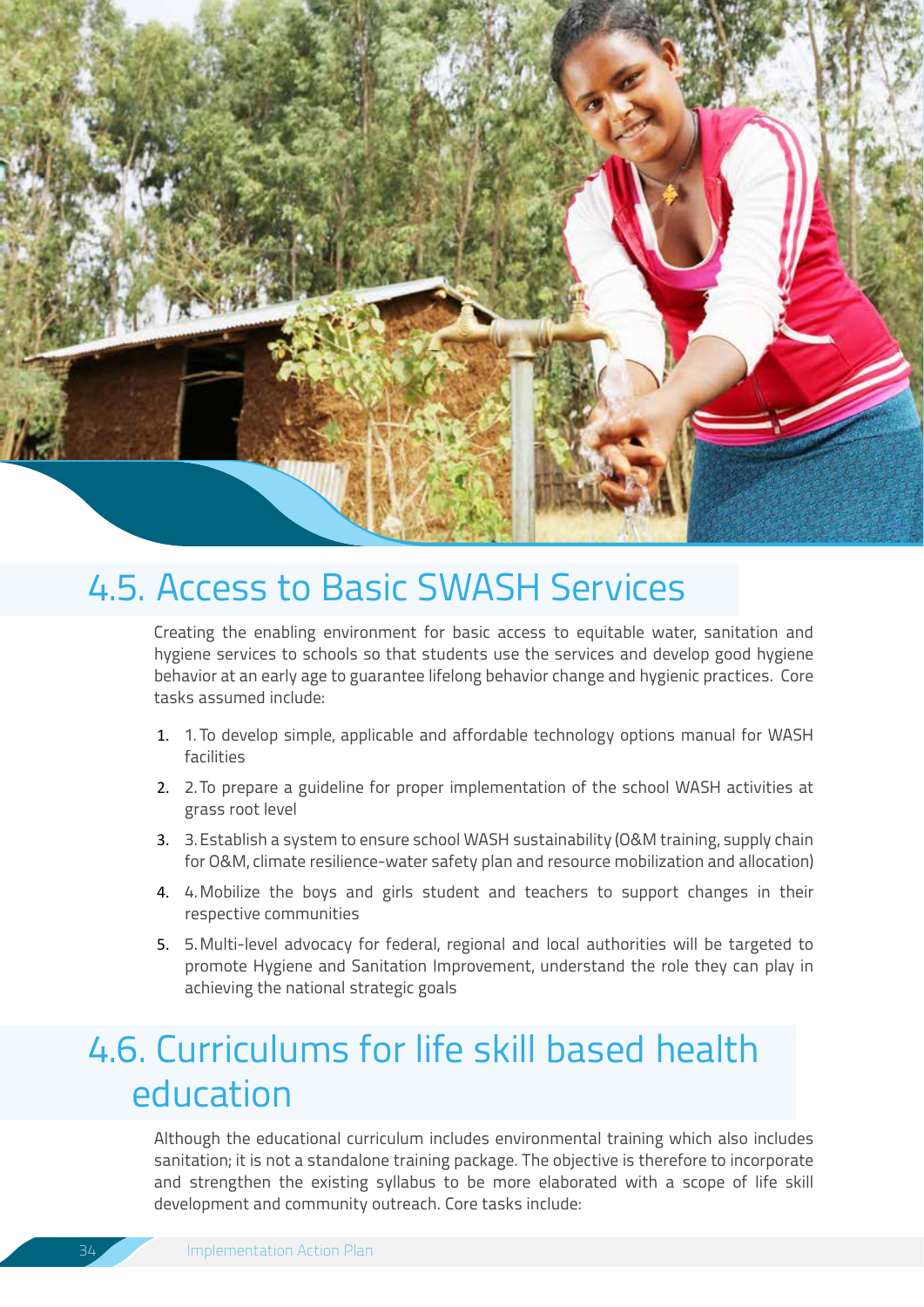- 1. To assess the existing curriculums to see if SWASH is adequately addressed
- 2. To revise the existing curriculum to adequately incorporate SWASH
- 3. To train teachers and teach students as part and parcel of the subject matters

### 4.7. Partnership, coordination and networking

SWASH is a multi-dimensional and multi sectoral undertaking. Activities for SWASH would need to be aligned and integrated with the efforts of NGOs and other implementing partners. Core tasks include:

- 1. To develop appropriate coordination mechanism that would motivate all actors to work together for one common end-SWASH.
- 2. To establish School WASH forum with relevant non- governmental organizations and other school WASH actors
- 3. To map organizational, human and material resources available to strengthen SWASH at all levels
- 4. To organize an advocacy meeting and reach consensus to enhance and mobilize coordination among sectors, NGOS and other partners
- 5. To ensure the incorporation of school WASH plan and budgeting within the school development plan
- 6. To ensure vertical and horizontal coordination through joint planning, implementation, monitoring and reporting

### 4.8. Finance and other resources

All strategies developed including the SWASH strategy are very much dependent on financial resources and other forms of support such as trained trainers for implementation. School WASH financing is more of a capital investment than a recurrent expense, where it primarily would need to obtain from the Government and/or donor organizations and later by the school community. Schools may also be able to generate their own income through events and resource mobilization efforts. Core tasks include:

- 1. To assess the SWASH life cycle cost and determine the required cost per student
- 2. To allocate the required budget for school WASH from the public treasury
- 3. To map non-governmental organizations and donors that provide financial and technical support for school WASH program
- 4. To identify additional specific financial sources for implementation of school WASH interventions
- 5. To identify the required human and material resources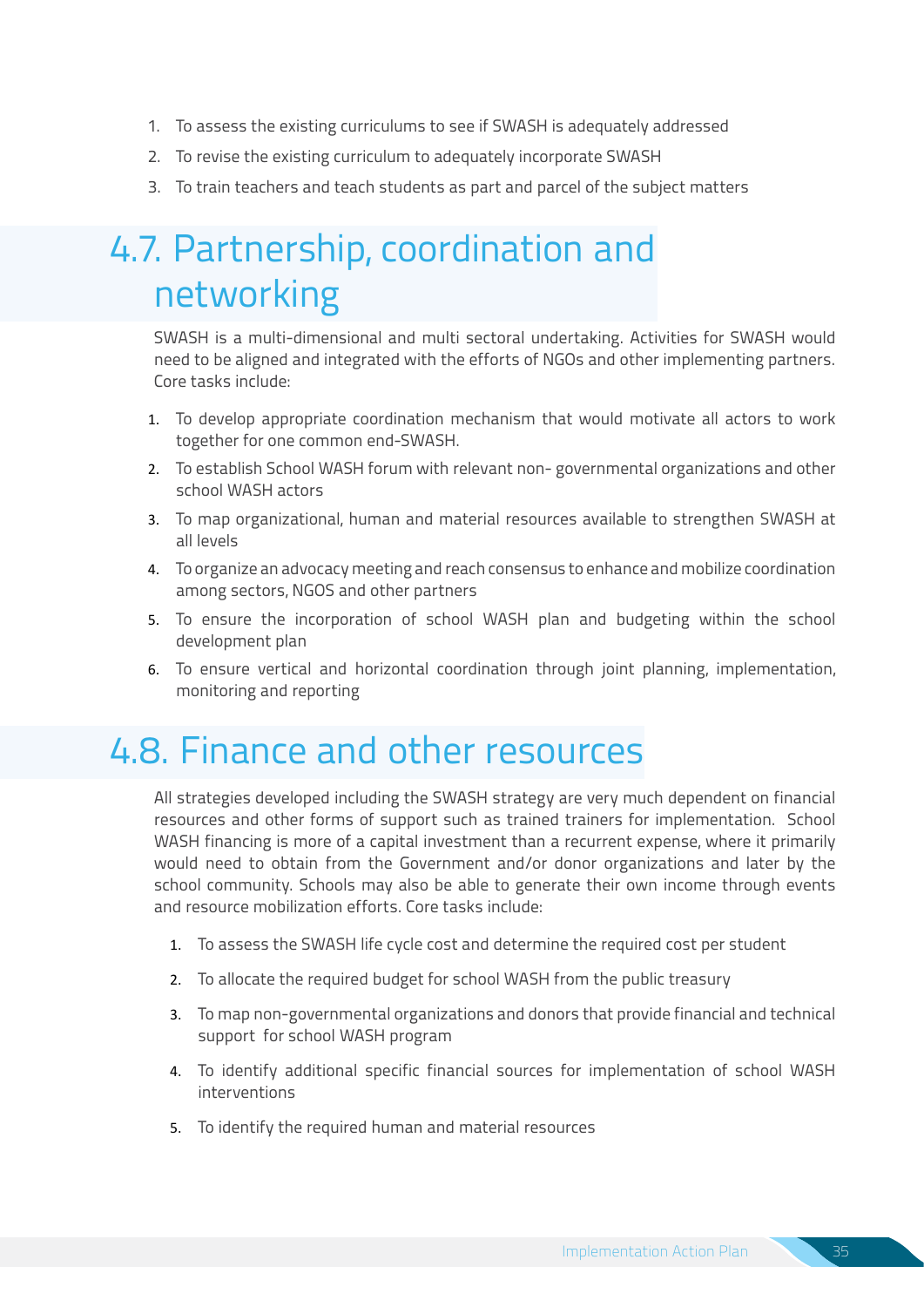### 4.9. Monitoring, evaluation, learning and sharing

Ministry of Education has an EMIS which is a robust national monitoring system. It is commendable that they have enhanced the tool with SWASH indicators. However, more work needs to be done to strengthen the reporting and feedback mechanism, monitoring result for quarterly review, planning and learning. Core tasks include:

- 1. To ensure the cascading of customized SWASH indicators with EMIS to schools
- 2. To develop self-monitoring and supportive supervision checklist with clear schedules
- 3. To train human resources on school WASH monitoring and reporting
- 4. To conduct quarterly, bi-annual and annual review meetings
- 5. To prepare simple learning notes or WASH periodicals every year to reflect on innovative ideas used, events organized, resource generated, community involvements for school development as a means to expand learning and sharing among schools
- 6. Establish /strengthen school WASH learning and sharing platforms at all levels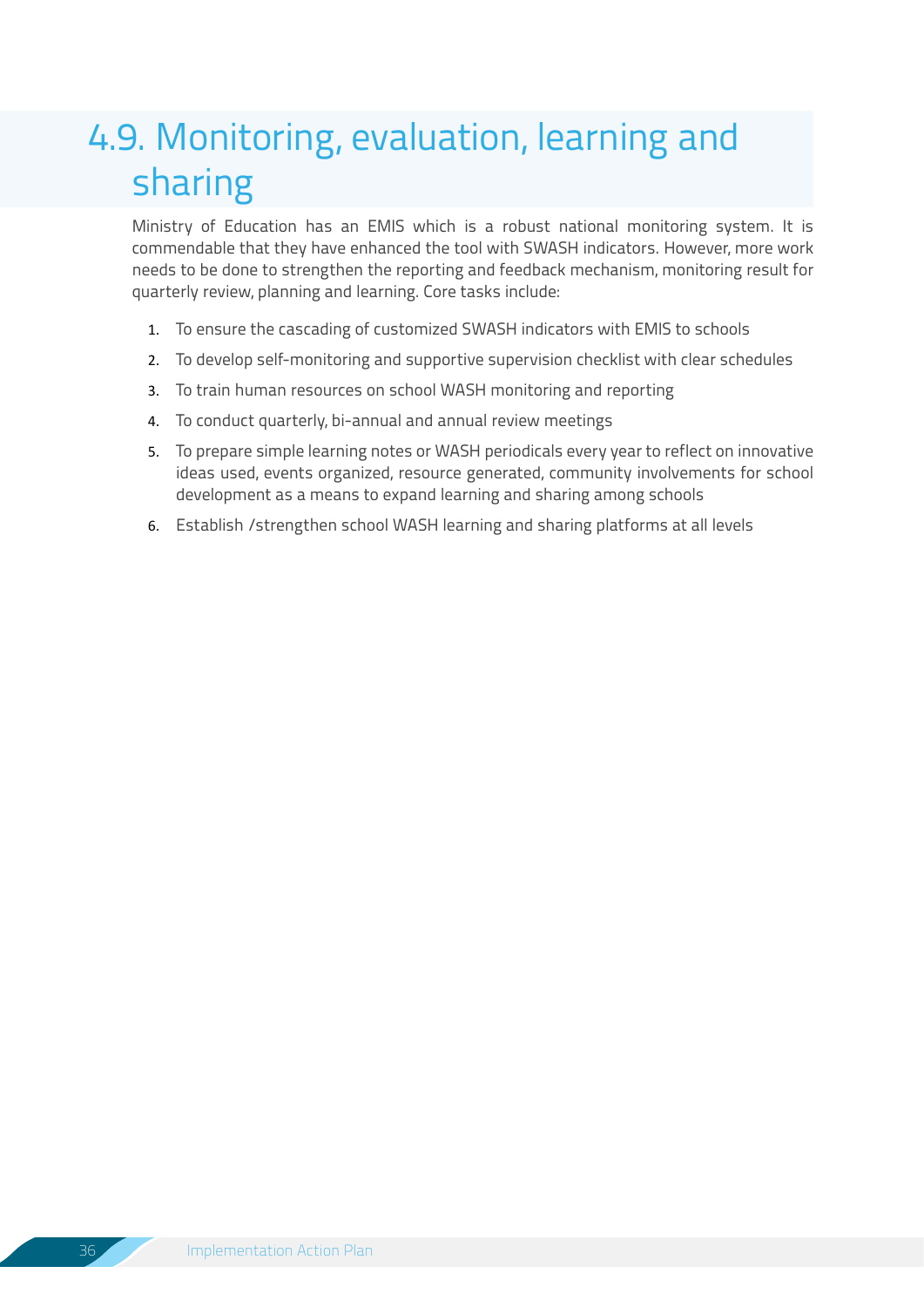| ֖֖֖֧ׅ֧ׅ֧֧֪ׅ֧֧֧֧֚֚֚֚֚֚֚֚֚֚֚֚֚֚֚֚֚֚֚֚֚֚֚֚֚֚֚֬֝֝֓֞֡֡֓֞֡֡֓֬֝֓֞֝֬֓֓֞֝֓֞֞֝֬֓֞֝֬֝֓֞֝֬֝֬֝֬֝֬֝                       |
|-------------------------------------------------------------------------------------------------------------|
|                                                                                                             |
|                                                                                                             |
|                                                                                                             |
|                                                                                                             |
|                                                                                                             |
|                                                                                                             |
|                                                                                                             |
|                                                                                                             |
|                                                                                                             |
|                                                                                                             |
|                                                                                                             |
| <b>アクシュニュロニュロー とうこう とうこう アクシュー とうこうしょう アクシュリー こうしょう しょうしょう アクセス</b><br>ニニュゴニュニンコリニン フニゴ ハリッシノリン リュリンゴンゴン ニュ |
|                                                                                                             |
|                                                                                                             |
|                                                                                                             |
|                                                                                                             |
|                                                                                                             |
|                                                                                                             |
|                                                                                                             |
|                                                                                                             |
|                                                                                                             |
|                                                                                                             |
|                                                                                                             |
|                                                                                                             |
|                                                                                                             |
|                                                                                                             |
|                                                                                                             |
|                                                                                                             |
|                                                                                                             |
|                                                                                                             |
|                                                                                                             |
|                                                                                                             |
|                                                                                                             |
|                                                                                                             |
|                                                                                                             |
|                                                                                                             |
| ť                                                                                                           |
|                                                                                                             |
|                                                                                                             |

|                                                                                                                                                                                                                                       | 2020/21<br>$\mathcal{E}$          |                                                                                                                                                            | 100                                                                                                                                                              |                                                                                                                            |                                                                                                                              |                                                                                                                                |
|---------------------------------------------------------------------------------------------------------------------------------------------------------------------------------------------------------------------------------------|-----------------------------------|------------------------------------------------------------------------------------------------------------------------------------------------------------|------------------------------------------------------------------------------------------------------------------------------------------------------------------|----------------------------------------------------------------------------------------------------------------------------|------------------------------------------------------------------------------------------------------------------------------|--------------------------------------------------------------------------------------------------------------------------------|
|                                                                                                                                                                                                                                       | 2019/20<br>$\mathbf{\mathcal{E}}$ | 80                                                                                                                                                         |                                                                                                                                                                  | 50                                                                                                                         | S                                                                                                                            | $\circ$                                                                                                                        |
|                                                                                                                                                                                                                                       |                                   | P <sub>2</sub>                                                                                                                                             | 90                                                                                                                                                               | œ                                                                                                                          | $\supseteq$                                                                                                                  | $\sim$                                                                                                                         |
| <b>Implementation Period</b>                                                                                                                                                                                                          | 2018/19<br>$\mathbf{\mathcal{E}}$ | 60                                                                                                                                                         | 80                                                                                                                                                               | $\overline{5}$                                                                                                             | 与                                                                                                                            | LN                                                                                                                             |
|                                                                                                                                                                                                                                       | 2017/18<br>$\mathbf{\mathcal{E}}$ | GT                                                                                                                                                         | <b>P</b>                                                                                                                                                         | LN                                                                                                                         | $\overline{\overline{C}}$                                                                                                    | $\overline{ }$                                                                                                                 |
|                                                                                                                                                                                                                                       | 2016/17<br>$\infty$               | 38.4                                                                                                                                                       | යි                                                                                                                                                               | $\circ$                                                                                                                    | $\overline{C}$                                                                                                               | 9.7                                                                                                                            |
| <b>Indicators</b>                                                                                                                                                                                                                     |                                   | schools with access<br>to improved water<br>% of primary<br>source                                                                                         | schools with access<br>to improved water<br>% of secondary<br>source                                                                                             | water quality test<br>bacteriological<br>% of schools<br>conducted                                                         | % of non-functional<br>facilities in primary<br>water supply<br>schools                                                      | % of non-functional<br>secondary schools<br>water supply<br>facilities in                                                      |
| and categorizing<br>schools according to need<br>Sorting by region, woreda<br>and allocating<br>Prioritizing per feasibility<br><b>ractivities</b><br>Signing contract<br>Majo<br>and locality<br>Supervising<br>Estimating<br>budget |                                   | $\blacksquare$                                                                                                                                             | Conduct the necessary action<br>Coordinating and aligning the<br>Preparing estimated budget<br>water testing with MoH<br>e result<br>for the test<br>based on th | Sorting by region, woreda and<br>locality of nonfunctional and<br>repairable water systems<br>and allocating<br>Estimating | Signing contract<br>Supervising<br>budget                                                                                    |                                                                                                                                |
| <b>Target</b>                                                                                                                                                                                                                         |                                   | available at the school from the<br>Increase proportion of primary<br>from improved water sources<br>schools using drinking water<br>baseline 38.4% to 80% | Increase proportion of secondary<br>available at the school from the<br>from improved water sources<br>schools using drinking water<br>baseline 63% to 100%      | Increase proportion of schools<br>that conduct bacteriological<br>water quality test from the<br>baseline to 50%           | functionality rate of water supply<br>system in primary schools from<br>Decrease proportion of non<br>the baseline 19% to 5% | functionality rate of water supply<br>system in secondary schools<br>from the baseline 10% to 0%<br>Decrease proportion of non |
| <b>Objective</b><br>Strategic                                                                                                                                                                                                         |                                   | adequate improved school water supply for all<br>SO1. By 2020, achieve the provision of safe and                                                           |                                                                                                                                                                  |                                                                                                                            |                                                                                                                              |                                                                                                                                |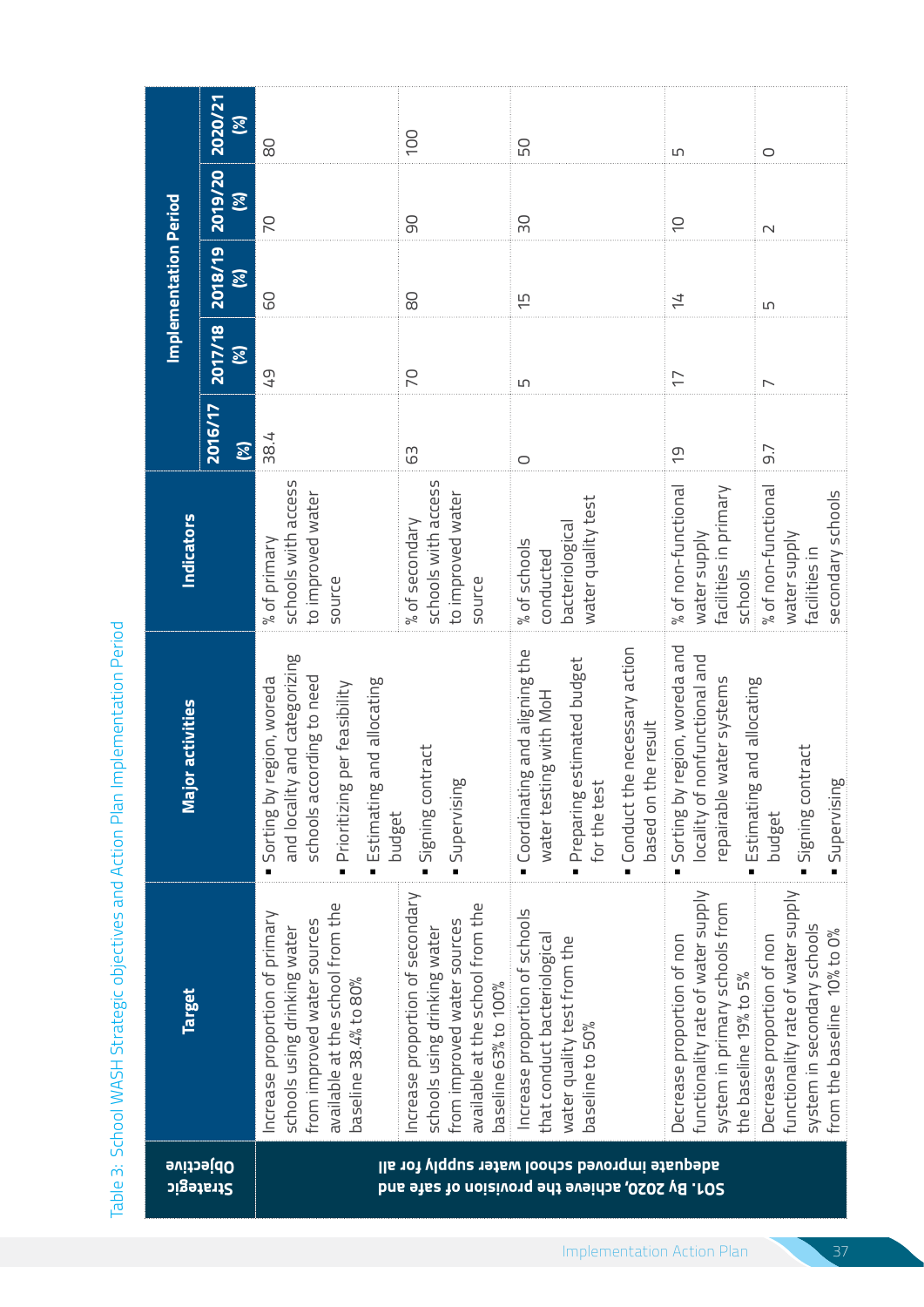| 99<br>PO<br>$\overline{\circ}$<br>50<br>60<br>74<br>54<br>54<br>GT<br>38.6<br>54.3<br>$\overset{\infty}{\rightarrow}$<br>% of primary schools<br>$\binom{6}{6}$<br>$\overline{c}$<br>% of open defection<br>schools with access<br>waste<br>proper liquid waste<br>management (% of<br>secondary<br>% of schools with<br>with<br>% of schools with<br>barrel<br>and<br>disposed grey waten<br>schools that safely<br>to improved latrine<br>composting plant)<br>and urine waste)<br>improved latrine<br>access<br>management<br>of schools<br>free schools<br>incinerators<br>functional<br>ð<br>proper<br>i with<br>$\approx$<br>ity and categorizing<br>disposed under soil in school<br>and dispose waste<br>liquid waste), hand washing<br>Transform existing grey and<br>urine waste problem to the<br>Develop SLTSH manual and<br>school compound<br>aste segregation<br>students to burn<br>and sustain ODF<br>schools according to need<br>Sorting by region, woreda<br>gand allocating<br>bathing (MHM generated<br>and urine waste is safely<br>Ig per feasibility<br>and hazardous<br>Grey water waste from<br>and storage system to<br>the organic,<br>create awareness<br>Signing contract<br>pod<br>Supervising<br>ヮ<br>Prioritizir<br>Crate a w<br>separate<br>norganic<br>Organize<br>compoun<br>compost<br>and local<br>Estimatir<br>new met<br>Scale-up<br>safely in<br>schools<br>budget<br>waste<br>primary<br>schools with access to improved<br>schools with access to improved<br>Increase proportion of secondary<br>defecation free schools from the<br>service (solid and hazardous, etc)<br>with proper waste management<br>Increase proportion of schools<br>Increase proportion of schools<br>management service from the<br>Increase proportion of open<br>atrines from 54.3% to 100%<br>atrines from 38.6% to 80%<br>proportion of<br>from the baseline to 80%<br>with proper liquid waste<br>baseline 18% to 82%<br>baseline to 80%<br>Increase | 8 | 100 | 82 | 75 | 75 |
|----------------------------------------------------------------------------------------------------------------------------------------------------------------------------------------------------------------------------------------------------------------------------------------------------------------------------------------------------------------------------------------------------------------------------------------------------------------------------------------------------------------------------------------------------------------------------------------------------------------------------------------------------------------------------------------------------------------------------------------------------------------------------------------------------------------------------------------------------------------------------------------------------------------------------------------------------------------------------------------------------------------------------------------------------------------------------------------------------------------------------------------------------------------------------------------------------------------------------------------------------------------------------------------------------------------------------------------------------------------------------------------------------------------------------------------------------------------------------------------------------------------------------------------------------------------------------------------------------------------------------------------------------------------------------------------------------------------------------------------------------------------------------------------------------------------------------------------------------------------------------------------------------------------------------------------------------------------------------------|---|-----|----|----|----|
|                                                                                                                                                                                                                                                                                                                                                                                                                                                                                                                                                                                                                                                                                                                                                                                                                                                                                                                                                                                                                                                                                                                                                                                                                                                                                                                                                                                                                                                                                                                                                                                                                                                                                                                                                                                                                                                                                                                                                                                  |   |     |    |    |    |
|                                                                                                                                                                                                                                                                                                                                                                                                                                                                                                                                                                                                                                                                                                                                                                                                                                                                                                                                                                                                                                                                                                                                                                                                                                                                                                                                                                                                                                                                                                                                                                                                                                                                                                                                                                                                                                                                                                                                                                                  |   |     |    |    |    |
|                                                                                                                                                                                                                                                                                                                                                                                                                                                                                                                                                                                                                                                                                                                                                                                                                                                                                                                                                                                                                                                                                                                                                                                                                                                                                                                                                                                                                                                                                                                                                                                                                                                                                                                                                                                                                                                                                                                                                                                  |   |     |    |    |    |
|                                                                                                                                                                                                                                                                                                                                                                                                                                                                                                                                                                                                                                                                                                                                                                                                                                                                                                                                                                                                                                                                                                                                                                                                                                                                                                                                                                                                                                                                                                                                                                                                                                                                                                                                                                                                                                                                                                                                                                                  |   |     |    |    |    |
|                                                                                                                                                                                                                                                                                                                                                                                                                                                                                                                                                                                                                                                                                                                                                                                                                                                                                                                                                                                                                                                                                                                                                                                                                                                                                                                                                                                                                                                                                                                                                                                                                                                                                                                                                                                                                                                                                                                                                                                  |   |     |    |    |    |
|                                                                                                                                                                                                                                                                                                                                                                                                                                                                                                                                                                                                                                                                                                                                                                                                                                                                                                                                                                                                                                                                                                                                                                                                                                                                                                                                                                                                                                                                                                                                                                                                                                                                                                                                                                                                                                                                                                                                                                                  |   |     |    |    |    |
|                                                                                                                                                                                                                                                                                                                                                                                                                                                                                                                                                                                                                                                                                                                                                                                                                                                                                                                                                                                                                                                                                                                                                                                                                                                                                                                                                                                                                                                                                                                                                                                                                                                                                                                                                                                                                                                                                                                                                                                  |   |     |    |    |    |

**SO2. By 2020, achieve access to adequate and equitable improved school**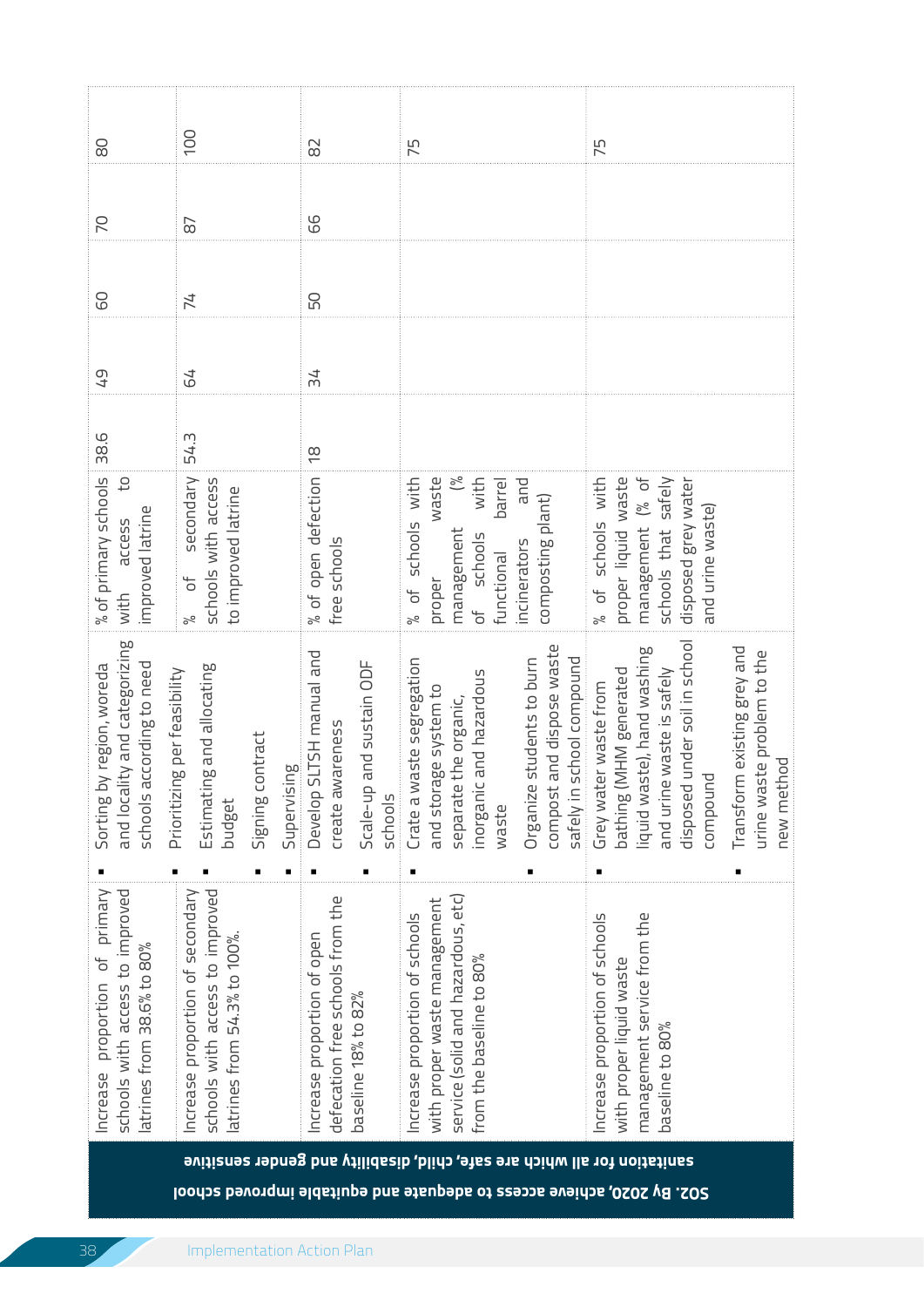| 50                                                                                                                                                                                            | 80                                                                                                                                                  | 100                                                                                                                                   | 59                                                                                                                                                                           | 100                                                                                                                                                              |
|-----------------------------------------------------------------------------------------------------------------------------------------------------------------------------------------------|-----------------------------------------------------------------------------------------------------------------------------------------------------|---------------------------------------------------------------------------------------------------------------------------------------|------------------------------------------------------------------------------------------------------------------------------------------------------------------------------|------------------------------------------------------------------------------------------------------------------------------------------------------------------|
|                                                                                                                                                                                               | 59                                                                                                                                                  |                                                                                                                                       |                                                                                                                                                                              |                                                                                                                                                                  |
|                                                                                                                                                                                               | 50                                                                                                                                                  |                                                                                                                                       |                                                                                                                                                                              |                                                                                                                                                                  |
|                                                                                                                                                                                               | 55                                                                                                                                                  |                                                                                                                                       |                                                                                                                                                                              |                                                                                                                                                                  |
|                                                                                                                                                                                               | 20.8                                                                                                                                                |                                                                                                                                       |                                                                                                                                                                              |                                                                                                                                                                  |
| % of schools latrines<br>pue<br>properly disposed<br>emptied                                                                                                                                  | % of schools access<br>washing<br>acilities with soap<br>and water<br>hand<br>p<br>D                                                                | hygiene<br>ement<br>of schools with<br>menstrual<br>manag<br><b>Facilities</b>                                                        | students<br>hand<br>substitute at critica<br>washing with soap,<br>practicing<br>moments<br>$\overline{0}$<br>ಸ                                                              | adolescent<br>practiced<br>menstrua<br>students<br>hygiene<br>proper<br>ď                                                                                        |
| ders/sectors on the<br>Assess and identify latrines<br>on empting and managing<br>that needs to be empting<br>Create public awareness<br>Work with relevant<br>stakehol<br>latrines<br>matter | hand washing facilities with<br>Facilitate Installation of<br>soap around latrines                                                                  | Construction of MHM<br>acilities<br>friendly f                                                                                        | hand washing facilities with<br>and utilization of<br>Facilitate Installation of<br>shing facilities<br>Awareness creation on<br>soap around latrines<br>benefits<br>hand wa | Facilitate construction of<br>MHM facilities with soap<br>Awareness creation on<br>Avail sanitary pads at<br>al hygiene<br>around latrines<br>menstru<br>schools |
| п<br>٠<br>Increase proportion of schools<br>disposed from the baseline to<br>atrines emptied and properly<br>50%.                                                                             | п<br>available from the baseline 20.8%<br>Increase proportion of schools<br>facilities with soap and water<br>access with hand washing<br>to $80\%$ | management facilities with soap<br>and water from the baseline to<br>Increase proportion of schools<br>with menstrual hygiene<br>100% | Increase proportion of students<br>times from the baseline to 85%.<br>practicing hand washing with<br>soap/substitute at all critical                                        | ٠<br>management from the baseline<br>adolescent students practicing<br>Increase the proportion of<br>proper menstrual hygiene<br>to 100%                         |
|                                                                                                                                                                                               |                                                                                                                                                     |                                                                                                                                       | hygiene behavior/practice<br>By 2020, achieve access to hygiene services and promote basic                                                                                   | 505'                                                                                                                                                             |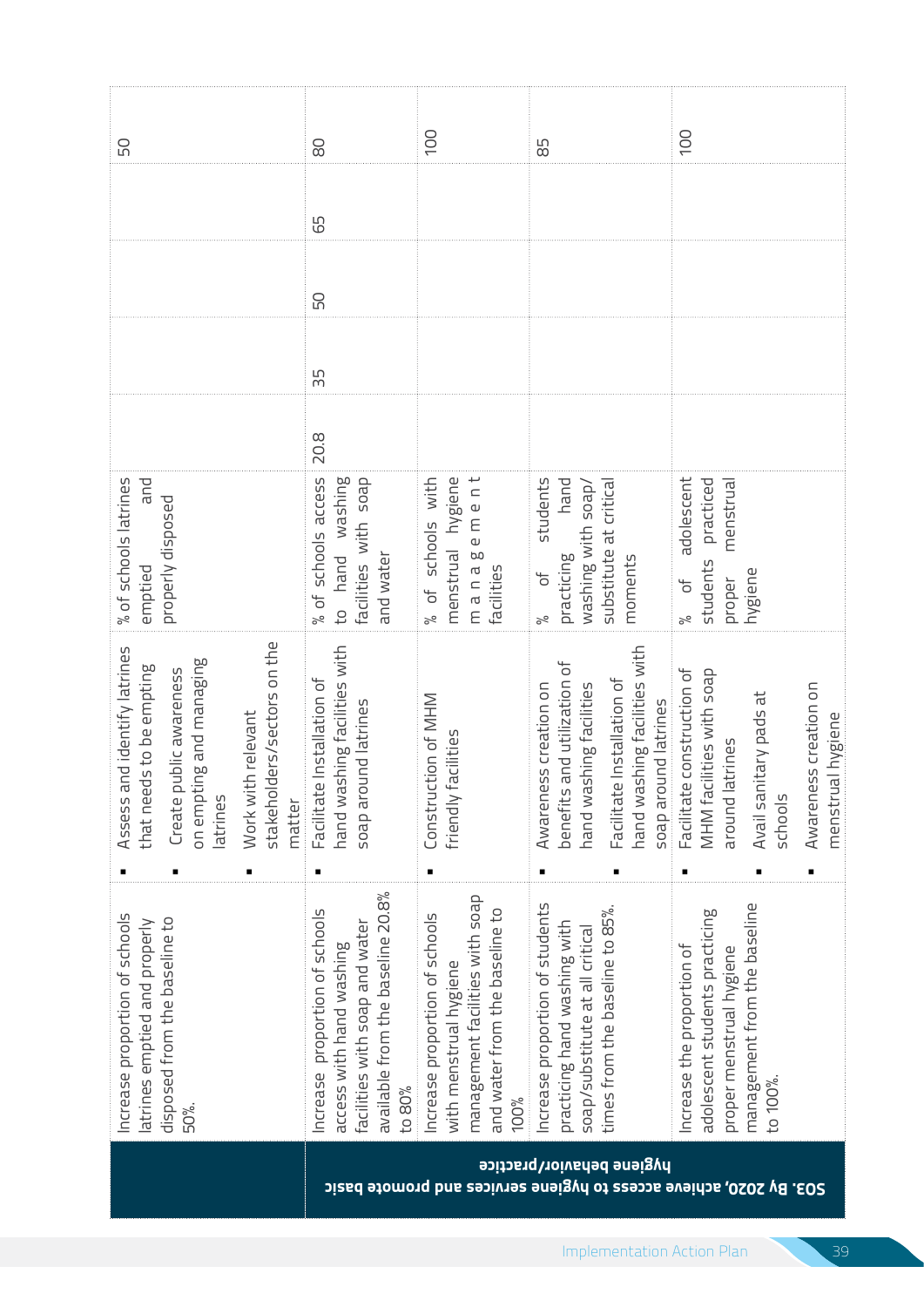| Establish school WASH structure<br>design and construction and<br>from federal to school level.<br>implementation guidelines,<br>Develop school WASH<br>training manuals |   | distribute guideline<br>design and construction and<br>School WASH case<br>necessary human<br>Develop SWASH guideline,<br>team/unit from federal to<br>capacity needed for the<br>training manuals<br>Establish<br>Draft the<br>structure<br>Print and<br>Woreda | ď<br>distributed copies of<br>guideline<br>and manuals<br>strategy,<br>Number           | 8,500    | $\times$             |          |
|--------------------------------------------------------------------------------------------------------------------------------------------------------------------------|---|------------------------------------------------------------------------------------------------------------------------------------------------------------------------------------------------------------------------------------------------------------------|-----------------------------------------------------------------------------------------|----------|----------------------|----------|
| Human resource development<br>and capacity building                                                                                                                      |   | Preparing training materials,<br>and scheduling<br>logistics and budget<br>g trainees,<br>and manuals<br>Identifyin<br>invitation                                                                                                                                | Number of Master<br>trained on<br>strategy<br>and guideline<br>trainers<br><b>SWASH</b> | 50       |                      |          |
|                                                                                                                                                                          |   | enue<br>Arrange v                                                                                                                                                                                                                                                | ď<br>implementers<br>trained on SWASH<br>Number                                         |          | 22,5000<br>22,5000   |          |
| and<br>evaluation, learning and research<br>monitoring<br>Strengthen                                                                                                     | п | school WASH<br>Create platform for<br>all level<br>Establish<br>forum at                                                                                                                                                                                         |                                                                                         | $\times$ | $\times$<br>$\times$ | $\times$ |
|                                                                                                                                                                          |   | knowledge sharing, learning<br>and reporting                                                                                                                                                                                                                     |                                                                                         |          |                      |          |
|                                                                                                                                                                          |   | Undertake different<br>al studies<br>operation                                                                                                                                                                                                                   |                                                                                         |          |                      |          |

**SO4: By 2020, create enabling environment for school WASH program**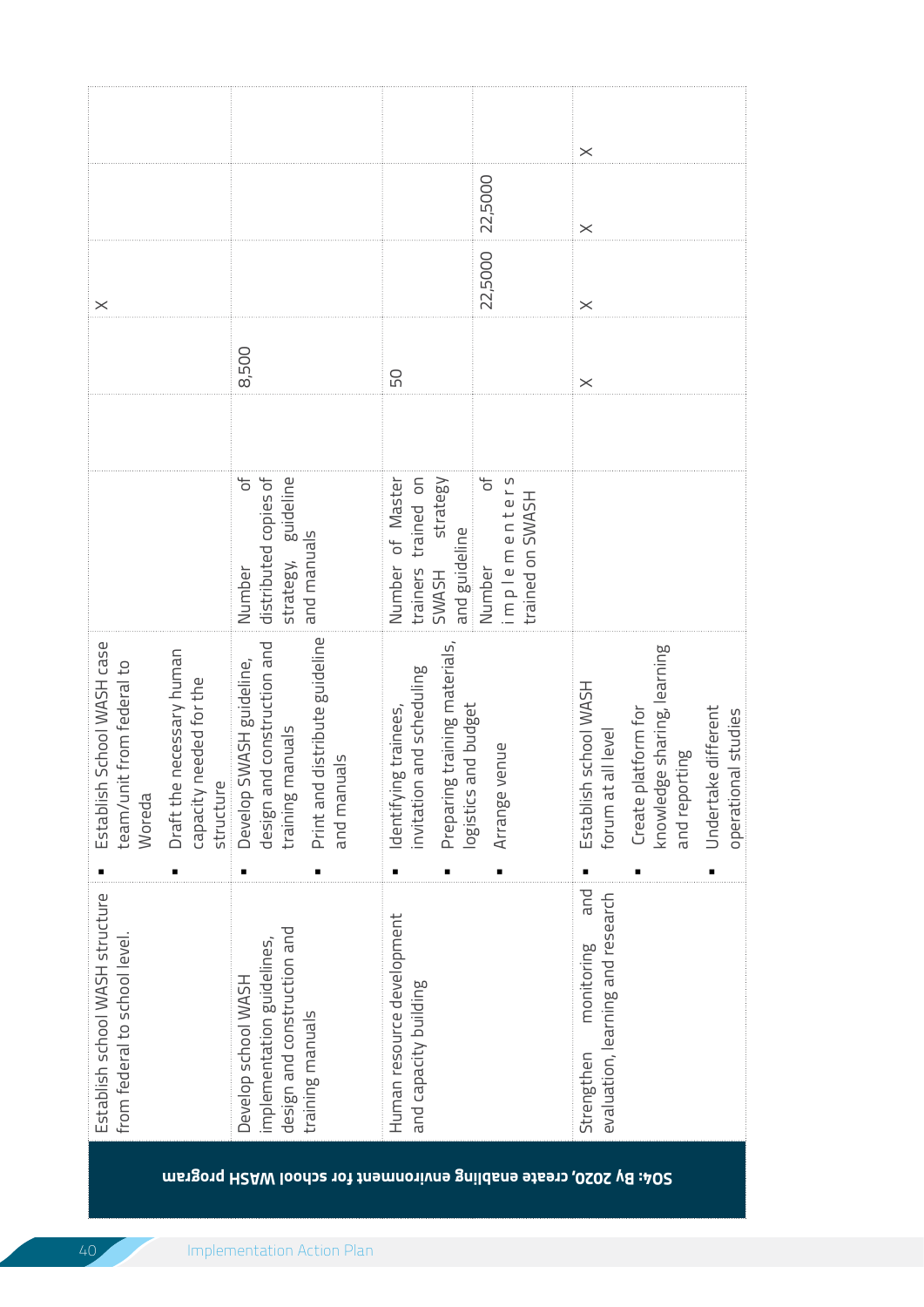| <b>Cost Description</b>                                                                                                                                           | Unit                                        | Five-year | <b>Budget required</b>                                                                                     |                |         | Yearly task distribution |         |         |
|-------------------------------------------------------------------------------------------------------------------------------------------------------------------|---------------------------------------------|-----------|------------------------------------------------------------------------------------------------------------|----------------|---------|--------------------------|---------|---------|
|                                                                                                                                                                   |                                             | Plan      | (Birr)                                                                                                     | <b>2016/17</b> | 2017/18 | 2018/19                  | 2019/20 | 2020/21 |
| Print and distribute school WASH<br>guideline and strategy                                                                                                        | No. of copies                               | 2,500     | 250,000                                                                                                    |                | 2,500   |                          |         |         |
| technology options etc to regions,<br>Print and distribute manuals,<br>zones and woredas                                                                          | No. of copies                               | 6,000     | 600,000                                                                                                    |                |         | 6,000                    |         |         |
| Master trainers training (per diem,<br>transport, refreshment)                                                                                                    | trainees<br>No. of                          | 50        | 325,500                                                                                                    |                | 50      |                          |         |         |
| implementers (per diem, transport,<br>Training of woreda level<br>refreshment)                                                                                    | trainees<br>No. of                          | 45,000    | 122,500,000                                                                                                |                |         | 22,500                   | 22,500  |         |
| Construct safe water in 80% of<br>primary schools and 100% of<br>secondary schools                                                                                | No. of water<br>systems                     | 18,411    | water system (OWNP estimate)**<br>152,200@18,411=2,802,154,000<br>2,192,400,00 @152,200.00                 |                | 4,103   | 4,657                    | 4,658   | 4,993   |
| nonfunctioning water systems in<br>primary and secondary schools<br>Rehabilitate 95% and 100% of                                                                  | rehabilitated<br>systems<br>No. of<br>water | 10,260    | 20,000@10,260=205,200,000<br>water system rehabilitated<br>76,734,000 @20,000.00/<br>(OWNP estimate) **    |                | 2,565   | 2,565                    | 2,565   | 2,565   |
| Conduct bacteriological water<br>quality test to 50% of water<br>schemes every year                                                                               | tested water<br>schemes<br>No. of           | 14,500    | 2,175,000 @30 birr/test/5 times<br>test, 14,500@3500 = 50,750,000<br>** Br.3,500.00/water point/one        |                | 3,625   | 3,625                    | 3,625   | 3,625   |
| separated, with urinals, MHM and<br>with safe, adequate, male/female<br>Rehabilitation of existing latrines<br>Construction of new and<br>hand washing facilities | No. of latrines                             | 10,236    | 1,809,600,000@250,000/latrine<br>estimate) ** 199,250@17,772=<br>block complete (OWNP-CWA<br>2,559,000,000 |                | 2,558   | 2,558                    | 2,560   | 2,560   |
| Upgrading/rehabilitation of existing<br>unimproved latrines to improved<br>age, gender inclusive latrine                                                          | No. of latrines                             | 9,976     | 50,000*9,976 = 598,560,000                                                                                 |                | 7672    | 7672                     | 7672    | 7672    |
| <b>Total Budget required</b>                                                                                                                                      |                                             |           | 5,740,779,500.00                                                                                           |                |         |                          |         |         |
| 10% inflation                                                                                                                                                     |                                             |           | 574,077,950.00                                                                                             |                |         |                          |         |         |
| Grand Total Budget Required                                                                                                                                       |                                             |           | 6,314,857,450.00                                                                                           |                |         |                          |         |         |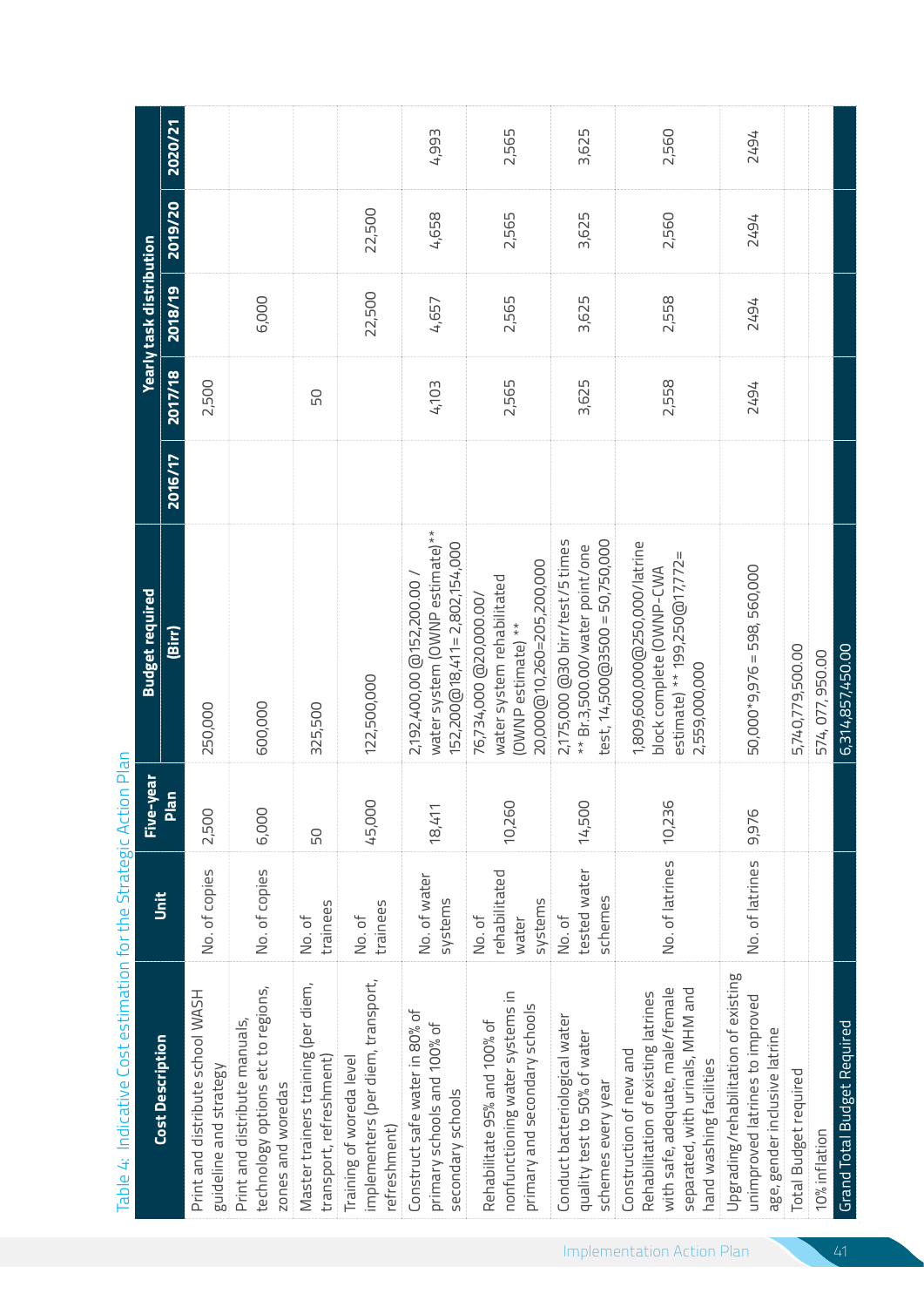Note:

- Print cost estimate (average) at birr……………………….. 100/copy
- No. of woredas in Ethiopia, WASH sector ministries and WASH actors used for the estimation……. 1000
- No. of zones in Ethiopia used for the estimation ……… 71
- No of school used for the estimation………………………… 36,203 primary and secondary schools.
- \*\* Ref. OWNP project appraisal document
- Trainees considered for master trainers and implementers are: SWASH focal persons at all level, universities, NGOs. school directors, woreda supervisors, environmental health professionals, parents, HEW
- Master trainers training is calculated at the rate of 50 participants for participants from federal level and regional levels and for 50 participants for each woreda.

### 4.10.Resources

**Financial Requirement:** Funding need for school WASH program is essentially for hardware and software activities. The major cost however is the hardware or construction cost. The cost centers for the hardware projects include:

#### **A. Capital investment**

- The construction of safe, equitable and adequate water supply systems
- The construction an equitable, adequate, child and disability friendly improved latrine systems for male and female students and teachers
- Construction of an equitable, adequate, child and disability friendly urinals for male and female students and teachers
- Construction of a safe, adequate, disability friendly and comfortable MHM units

#### **B. Recurrent cost**

- Organize an operation and maintenance units at woreda level
- Printing of teaching and mobilization IEC products

**Sources of Fund:** The principal sources of budget for schools include:

- Government allocation, partner's contribution in the consolidated WASH account
- Partner organizations who supports the program but who are not directly contributing to the consolidated WASH fund (CWA)
- School generated income
- Community contribution

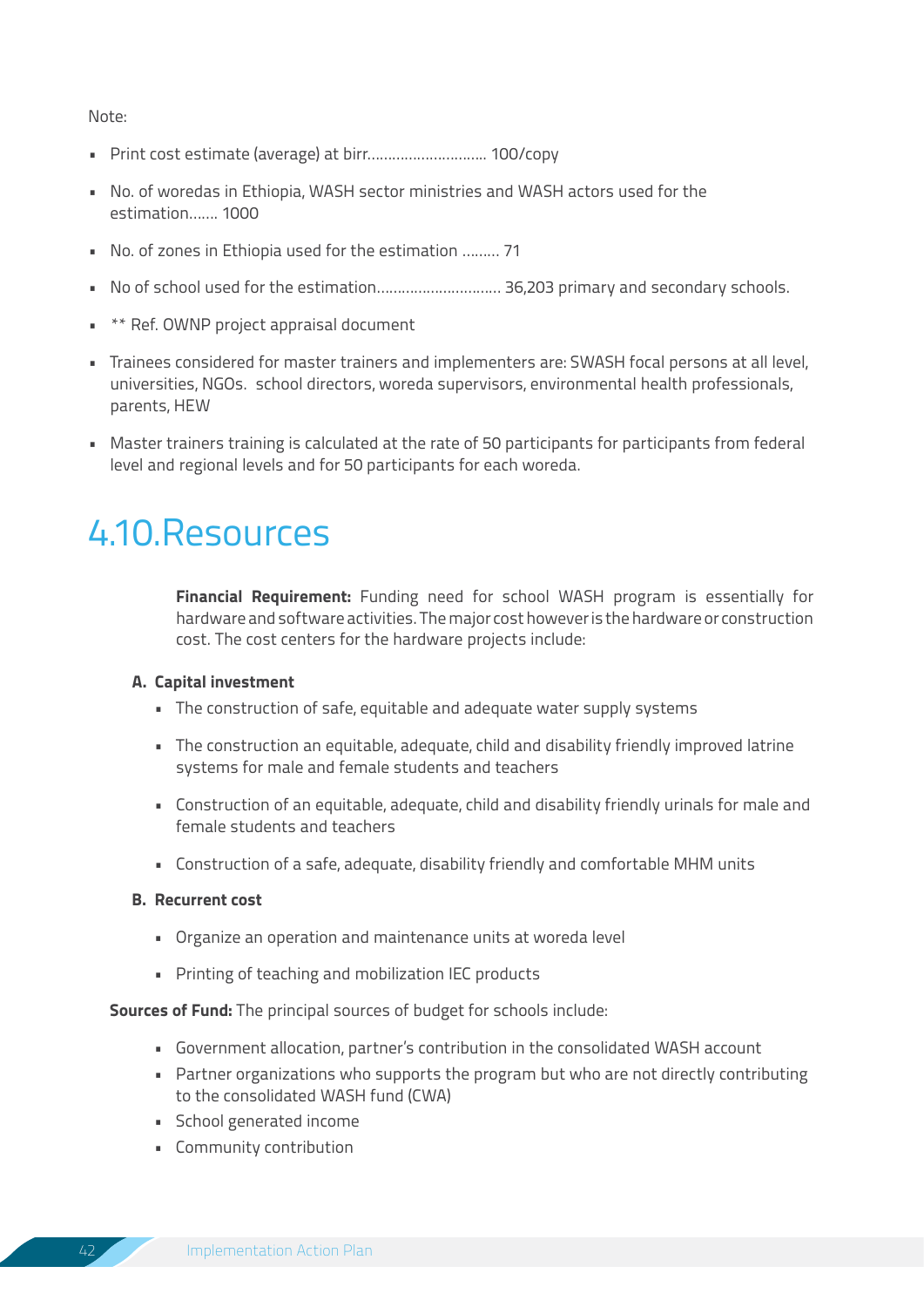#### Table 3: Funding sources

| <b>Funding Source</b>                                                  | <b>Amount (million</b><br>dollars) | <b>Purpose</b>                              |
|------------------------------------------------------------------------|------------------------------------|---------------------------------------------|
| Government                                                             | 80,000,000                         | Water supply construction                   |
|                                                                        |                                    | Water supply maintenance and rehabilitation |
|                                                                        |                                    | Improved latrine construction               |
|                                                                        |                                    | Urinal construction                         |
|                                                                        |                                    | MHM facilities construction                 |
|                                                                        |                                    | Hand washing facilities construction        |
|                                                                        |                                    | Water quality monitoring                    |
| <b>National WASH</b>                                                   | 847, 550, 610                      | Water supply construction                   |
| program indicative<br>budget allocation for<br>regional hygiene/school |                                    | Water supply maintenance and rehabilitation |
|                                                                        |                                    | Improved latrine construction               |
| facilities (2014-2018)**                                               |                                    | Urinal construction                         |
|                                                                        |                                    | MHM facilities construction                 |
|                                                                        |                                    | Hand washing facilities construction        |
|                                                                        | 11,415,542                         | Water quality monitoring                    |
| Local NGOs,                                                            | ?????                              | Water supply construction                   |
| international NGOs, bi-                                                |                                    | Water supply maintenance and rehabilitation |
| lateral and multi-lateral                                              |                                    | Improved latrine construction               |
| organizations and other<br>WASH actors.                                |                                    | Urinal construction                         |
|                                                                        |                                    | MHM facilities construction                 |
|                                                                        |                                    | Hand washing facilities construction        |
|                                                                        |                                    | Water quality monitoring                    |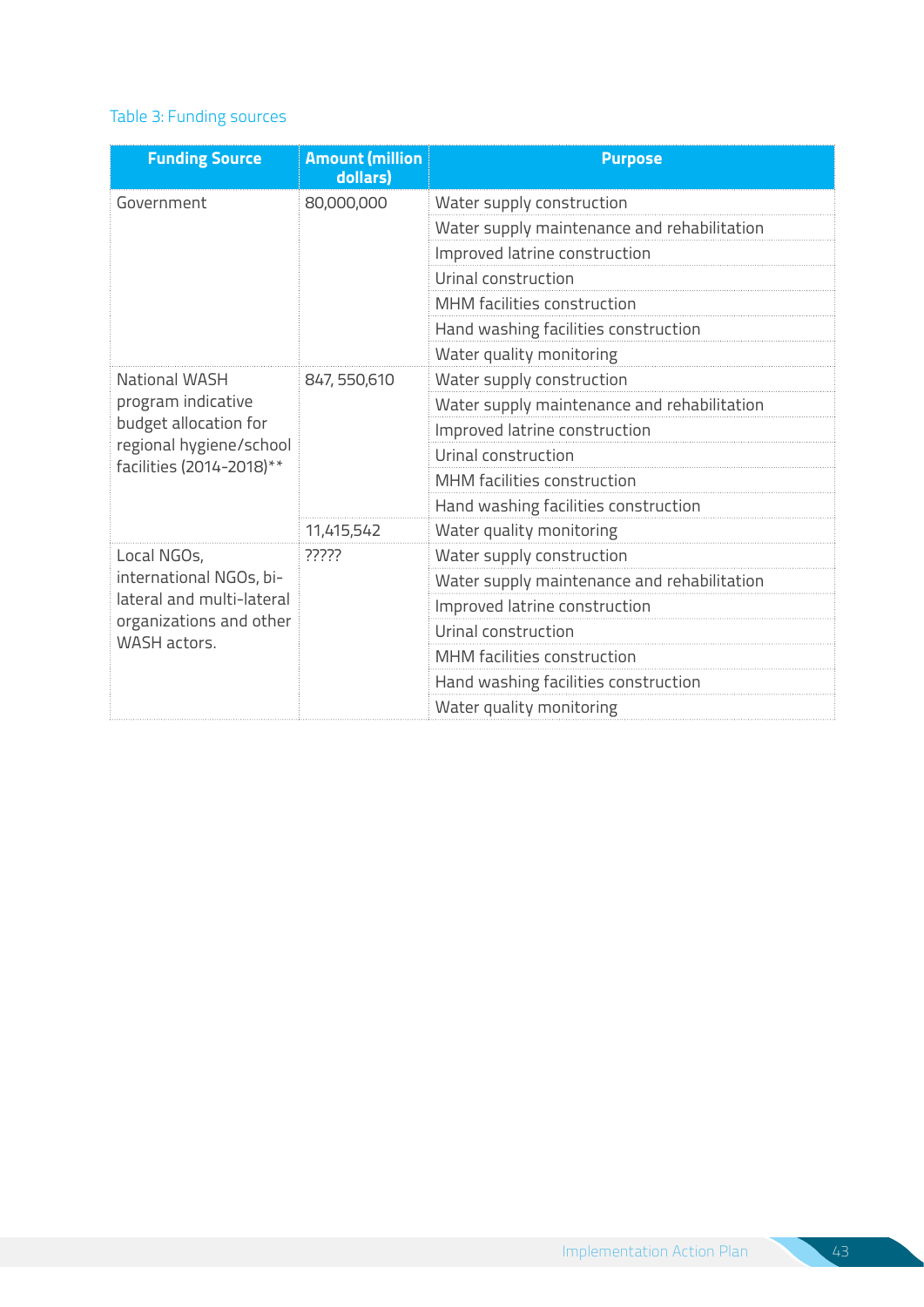# Annex I: Important WASH policies, documents and major milestones

| <b>Name</b>                                                                        | Acronym       | Year                | <b>Description</b>                                                                                                                                                                         |
|------------------------------------------------------------------------------------|---------------|---------------------|--------------------------------------------------------------------------------------------------------------------------------------------------------------------------------------------|
| Memorandum of<br>Understanding                                                     | <b>MOU</b>    | 2006<br>and<br>2012 | Signed between MoH, MoWE, MoFED and MoE to<br>improve inter-ministerial cooperation with respect<br>to WASH                                                                                |
| Menstrual Hygiene<br>Management Guideline                                          | <b>PASDEP</b> | 2005                | Focused on community and institutional menstrual<br>hygiene management                                                                                                                     |
| Plan for Accelerated<br>and Sustained<br>Development to End<br>Poverty in Ethiopia | <b>UAP</b>    | 2005                | National plan for guiding all development activities<br>for 5 years                                                                                                                        |
| Universal Access Plan                                                              | <b>NHSS</b>   | 2005                | National plan for water supply and sanitation<br>services. Sets out 100% coverage for water and<br>sanitation by 2012. Revised down to <100% by<br>2015. Currently undergoing 2nd revision |
| National Hygiene and<br><b>Sanitation Strategy</b>                                 | <b>GTP</b>    | 2011                | Developed to complement the water sector<br>strategy. Built around 3 pillars: enabling<br>environment; promotion and mobilization;<br>improved access to supplies and services             |
| Growth and<br><b>Transformation Plan</b>                                           | W IF          | 2011                | Builds on the PASDEP, Goals will lead to launch of a<br>National WASH program                                                                                                              |
| National WASH<br>Implementation<br>Framework                                       | <b>SHN</b>    | 2012                | Provides guidelines for implementing National<br>WASH program                                                                                                                              |
| National Hygiene and<br>Sanitation Strategic<br><b>Action Plan</b>                 | <b>NHSSAP</b> | 2011                | Focus is on school health nutrition for school<br>children                                                                                                                                 |
| National Hygiene and<br><b>Sanitation Strategic</b><br><b>Action Plan</b>          | <b>NHSSAP</b> | 2011                | 5-year action plan that focuses onrural and urban,<br>domestic and institutional 'on site sanitation", hand<br>washing and safe drinking water handling in the<br>home                     |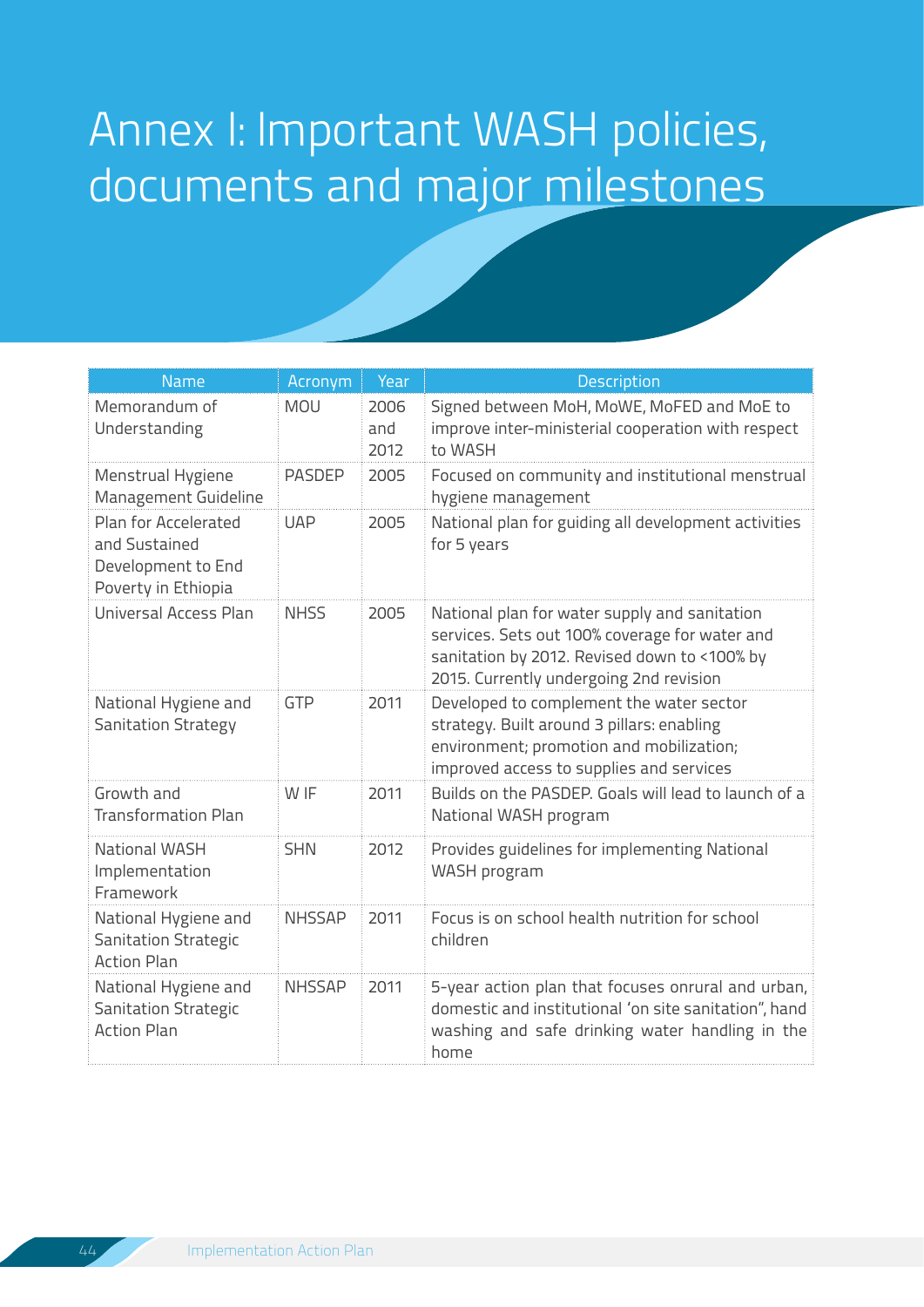## Annex II: Research conducted in Schools

| <b>Research title</b>                                                                                                                                                                              | <b>Result</b>                                                                                                                                                                                                                                                                                      | <b>Reference</b>                                                                                                                                                                                                                                    |
|----------------------------------------------------------------------------------------------------------------------------------------------------------------------------------------------------|----------------------------------------------------------------------------------------------------------------------------------------------------------------------------------------------------------------------------------------------------------------------------------------------------|-----------------------------------------------------------------------------------------------------------------------------------------------------------------------------------------------------------------------------------------------------|
| Soil transmitted<br>helminths and<br>schistosomamansoni<br>infections among school<br>children in zarima town,<br>northwest Ethiopia                                                               | Out of 319 study subjects, 263 (82.4%)<br>are infected with Ascarislumbricoides<br>(22%) followed by Hookworms<br>(19%) and Trichuristrichiura (2.5%).<br>Schistosomamansoni 37.9% of the study                                                                                                    | <sup>©</sup> Alemu et al; licensee<br>BioMed Central Ltd. 2011<br><b>BMC</b> Infectious diseases<br>open, inclusive and<br>trusted201111:189                                                                                                        |
| Prevalence of intestinal<br>parasitic infections<br>and risk factors among<br>schoolchildren at the<br>University of Gondar<br>Community School,<br>Northwest Ethiopia: a<br>cross-sectional study | Out of 304 study subjects, 104 (34.2%)<br>were infected with. The predominant<br>intestinal parasite was Hymenolepis<br>nana, followed by Entamoebahistolytica/<br>dispar and Ascarislumbricoides with 42<br>(13.8%), 28 (9.2%), 18 (5.9%), respectively                                           | Gelaw et al.; licensee<br>BioMed Central Ltd.<br>2013BMC Public Health,<br>BMC series open, inclusive<br>and trusted201313:304 <sup>©</sup>                                                                                                         |
| Prevalence and<br>determinant factors<br>of intestinal parasites<br>among school children<br>in Arba Minch town,<br>Southern Ethiopia                                                              | The overall prevalence<br>of intestinal parasites was 27.7%, with<br>predominant<br>parasite<br>being<br>wasE.<br>histolytica/dispar64(12.9%) followed by<br>A.lumboricoids53(10.6%), H.nana21 (4.2%)<br>and G.lamblia21 (4.2%).                                                                   | Desyessa<br>et<br>(2014)<br>al<br>American Journal of Health<br>Research. Vol. 2, No. 5,<br>2014, pp. 247-254.                                                                                                                                      |
| Malnutrition and<br>intestinal parasitic<br>infections in school<br>children of Gondar, North<br>West Ethiopia                                                                                     | The prevalence of underweight,<br>stunting, wasting and intestinal<br>parasitoses was 34.8%, 27%, 50% and<br>55.6%, respectively. Parasites identified<br>are Ascarislumbricoides (17.8%),<br>Trichuiristrichiura (3.4%), hookworm<br>(4.3%), The prevalence of multiple<br>parasitoses was 10.9%. | Find all citations by this<br>author (default). Or filter<br>your current search Worku<br>N, et al.<br>Find all citations in this<br>journal (default). Or filter<br>your current search.<br><b>Ethiopian Medical</b><br>Journal[2009, 47(1):9-16]. |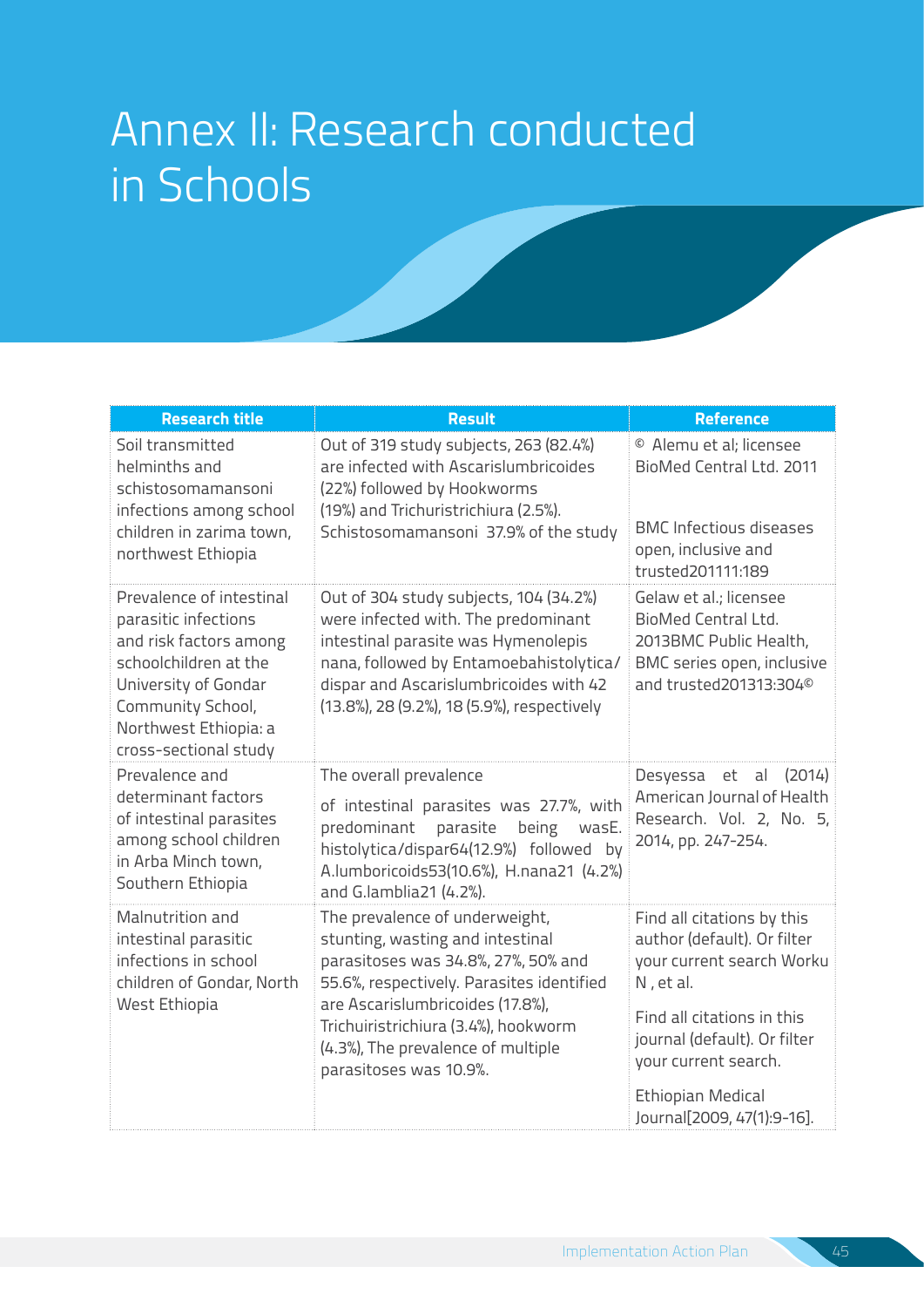| Malnutrition and its<br>correlation among rural<br>primary school children<br>of Fogera District,<br>Northwest Ethiopia                                              | Out of the 790 school-age students Hunegnaw M, et al (2013)<br>the overall prevalence of stunting,<br>underweight and thinness were 243<br>(30.7%), 96 (59.7%) and 294 (37.2%). Those<br>children who were found to be both<br>stunted and underweight were only 1.01%<br>(8)., latrine availability were significantly<br>associated with malnutrition.                                                                                                                                                                                                                                                                                                                                       | Journal of Nutritional<br>Disorders & Therapy. |
|----------------------------------------------------------------------------------------------------------------------------------------------------------------------|------------------------------------------------------------------------------------------------------------------------------------------------------------------------------------------------------------------------------------------------------------------------------------------------------------------------------------------------------------------------------------------------------------------------------------------------------------------------------------------------------------------------------------------------------------------------------------------------------------------------------------------------------------------------------------------------|------------------------------------------------|
| Knowledge, Attitudes,<br>and Practices (KAP) of<br>Hygiene among School<br>Children in Angolela,<br>Ethiopia                                                         | The overall prevalence of intestinal Alyssa Vivas, BizuGelaye,<br>parasitosis was high (81.0%). Soil- et al, Prev Med Hyg. 2010<br>transmitted helminths (STHs) infections Jun; 51(2): 73-79.<br>(63.0%) were more prevalent than protozoa<br>infections (23.5%). The predominant<br>parasites were A.lumbricoides (60.5%),<br>E.histolytica/dispar (16.25%),<br>Giardia<br>lamblia (11.7%) and T.trichuria (9.7%). The<br>presence of Intestinal Parasitic Infections<br>statistically significant<br>(IPIs) have<br>association with the educational status of<br>the household heads, absence of washing<br>facility, home cleanness condition and<br>type of latrine used with (p < 0.05). |                                                |
| Soil transmitted<br>helminths and associated<br>factors among school<br>children in government<br>and private primary<br>school in Jimma town,<br>southwest Ethiopia | The overall prevalence rate of soil Serkadis D. et al (2013),<br>transmitted helminth infections in private Ethiop J Health Sci. 2013<br>and government schools was 20.9% and Nov; 23(3): 237-244.<br>53.5% respectively. Soil contamination<br>rate of the school compounds was<br>11.25% with predominant parasites of A.<br>lumbricoides                                                                                                                                                                                                                                                                                                                                                    |                                                |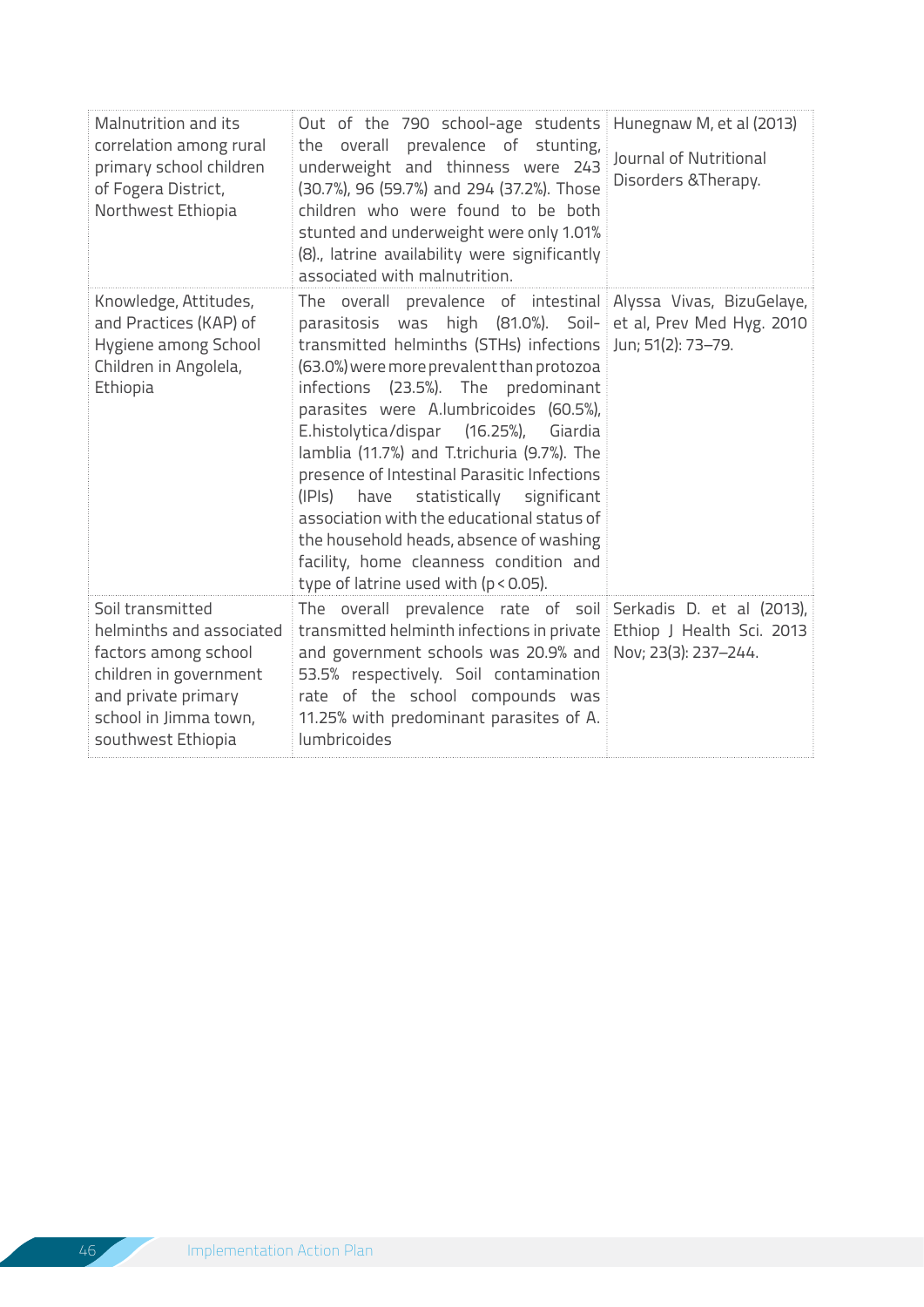# Annex III: Roles & Responsibilities of Government & Partner Organizations for SWASH

All governmental, international and bilateral organizations have the responsibility to support the SWASH program, and in doing so foster a nation that develops a new generation of intellectuals with appropriate behavior and attitude. To this end, all educational sectors and stakeholders are expected to play a leadership role in coordinating the program, identifying partners coordinating all efforts.

#### **Role and Responsibilities of Ministry of Education (MoE)**

- Create awareness, enhance knowledge and create the enabling environment for the advancement of School WASH program
- Utilize principles of the National SWASH strategy to develop any materials such as print/ electronic, tools, strategies and IEC needed to support the action plans
- Ensure the proper utilization of the strategy by all stake holders who are engaged in school WASH interventions programs
- Support Regional Education Bureaus and other sector offices to establish a viable SWASH platform, adopt the strategy and avail the necessary resources (human, material, financial)
- Establish and follow a robust SWASH monitoring and evaluation system both the hard ware and software activities of SWASH in collaboration with key stakeholders
- Provide special support for emerging regions to implement the strategy in the context of pastoralist and agro-pastoralists that is suitable and friendly to the culture and environmental

#### **Role and Responsibilities of Regional Education Bureaus**

- Create awareness on how to utilize the strategy in collaboration with regional partners using available communication strategies
- Employ the strategy to develop any materials such as print/electronic, tools, strategies, IEC, job aids, etc that is useful for the advancement of SWASH
- Ensure proper utilization of the strategies by all stakeholders who have engaged in SWASH program in their respective regions
- Support zonal/woreda education department/ offices and other sector offices who work in the school program to adopt/adapt the strategy in availing resources including human power and financial support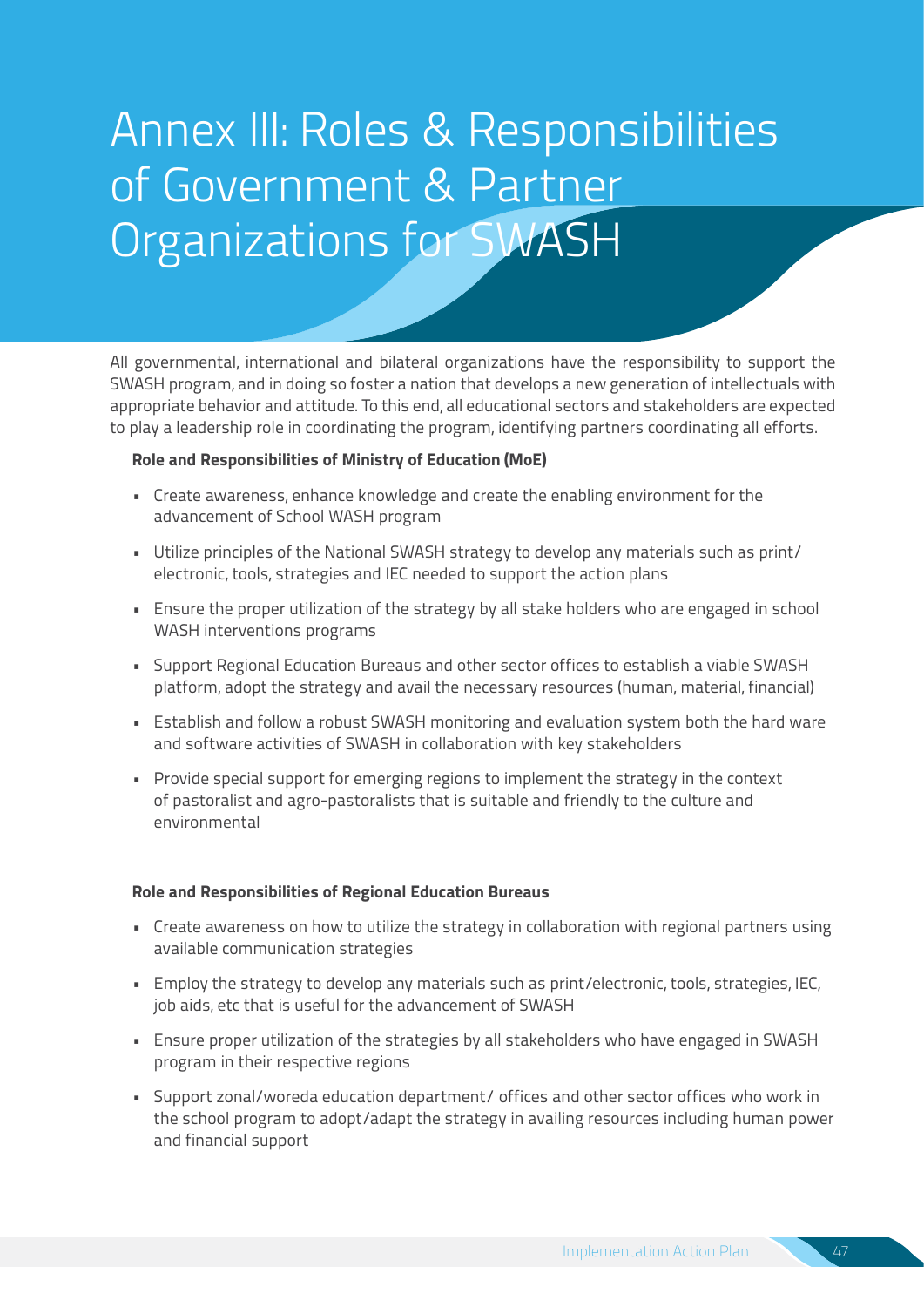#### **Role and responsibilities of zonal/ woreda education department/ offices**

- Organize SWASH platforms at local levels to familiarize the SWASH strategy with partners such as health, water, agriculture, women's and youth offices programmers
- Collaborate with local partners to develop culturally-relevant SWASH interventions
- Stimulate coordinated efforts and guide utilization of the SWASH strategy by stakeholders such as Woreda Health Offices, PHCU and other sector offices to adopt and adapt the strategy and avail resources
- Collaborate with all WASH actors to make the program more successful both in achieving the intended targets effectively and efficiently

#### **Role and responsibility of school institutes/communities**

#### **a. Schools**

- Ensure the school curriculum fully adheres to and encompasses SWASH principles and services
- Establish SWASH clubs and support their activities with materials and other resources
- Ensure students organize and support community actions
- Initiate and involve local NGOS, other sectors and community members on SWASH program development and school improvement actions

#### **b. PTSA and Community Members**

- Elected PTSA members support school development and improvement initiatives
- Elected PTSA act as a bridge between the school and the communities so that communities become part of the school program and provide the necessary support

#### **Role and Responsibilities of Primary Health Care Units**

All actors in primary health care units, such as health centers, Health Extension Posts (with HEWs) and Health Development Army (HDA) and kebele health committees would use the SWASH strategy to conduct sanitation and hygiene transformation not only in schools but also use the school to stimulate and process sustainable behavior change in the communities. Their role would involve:

- Make use of the strategy to follow and develop culturally-relevant promotional materials
- Provide support in understanding and implementing the strategy
- Ensure that the strategy links and guides HEWs in their day to day sanitation and hygiene promotion efforts
- Work with schools to bring about sustainable changes in the schools and communities

#### **Role and Responsibilities of Partners**

In this context, partners refer to UN agencies, civil society organizations including faith based and community based organizations and NGOs. The key roles and responsibilities of partners include:

• Support MoE and its structural offices at all levels to implement the strategy to the optimal level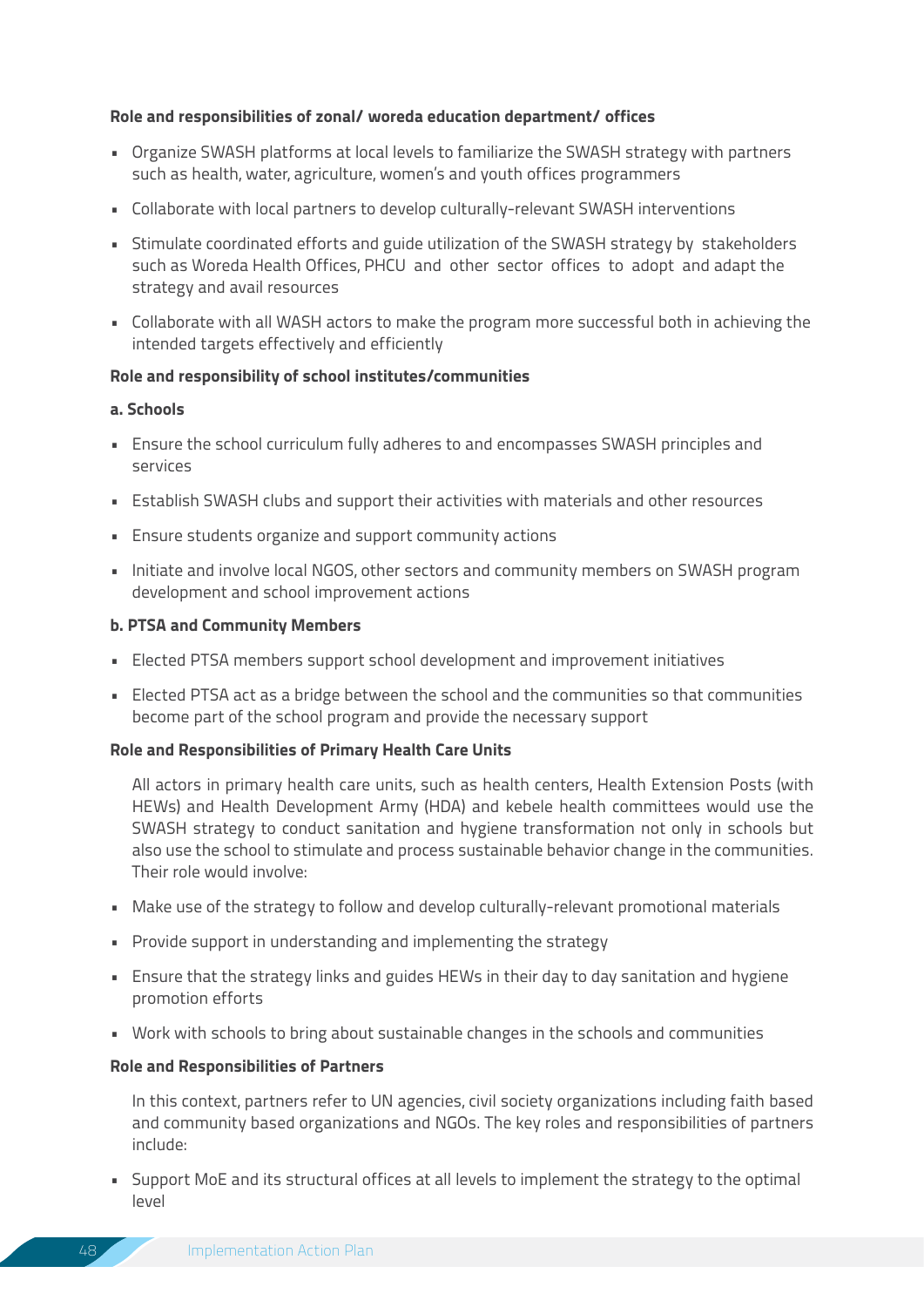- Adopt the strategy to develop promotional materials including tools, learning aids etc.
- Provide support to MoE in familiarization, dissemination and implementation of the strategy
- Collaborate with MoE in evaluating the effectiveness of the strategy

#### **Role and responsibilities of media outlets**

Media outlet includes both print and electronic media outlets that work on health education and communication. Key responsibilities of media outlets include:

- Employ innovative strategies and develop appropriate locally acceptable communication materials and utilize few minutes of their airtime for the benefits of school WASH transformation, behavior and attitude change
- Support MoE and REBs in creating awareness for the public and amplify community health concerns identified through community dialogue forums and other communication strategies like advocacy, social and/or community mobilization
- Prepare programs and create competition among schools by exposing negative or positive profiles of schools and their behavior, attitudinal and public imaging status.

#### **Roles and responsibilities of Sector Ministerial Offices**

Sector offices refers to line offices including Ministry of Health at all levels and health institutions at all levels , Ministry of Agriculture and Natural Resource at all levels, Ministry of Water, Irrigation and Electricity, Ministry of Information and Communication and others in their respective sector networks that can contribute to the improvement of SWASH

#### **The Sector Ministerial Offices' key roles and responsibilities include:**

- Mainstream school health promotion in addressing factors and mitigate health risks and effects
- Employ the strategy to develop promotionalmaterials at their respective end
- Support implementation process of the strategy at all levels
- Implement measures to ensure safe and healthy learning environment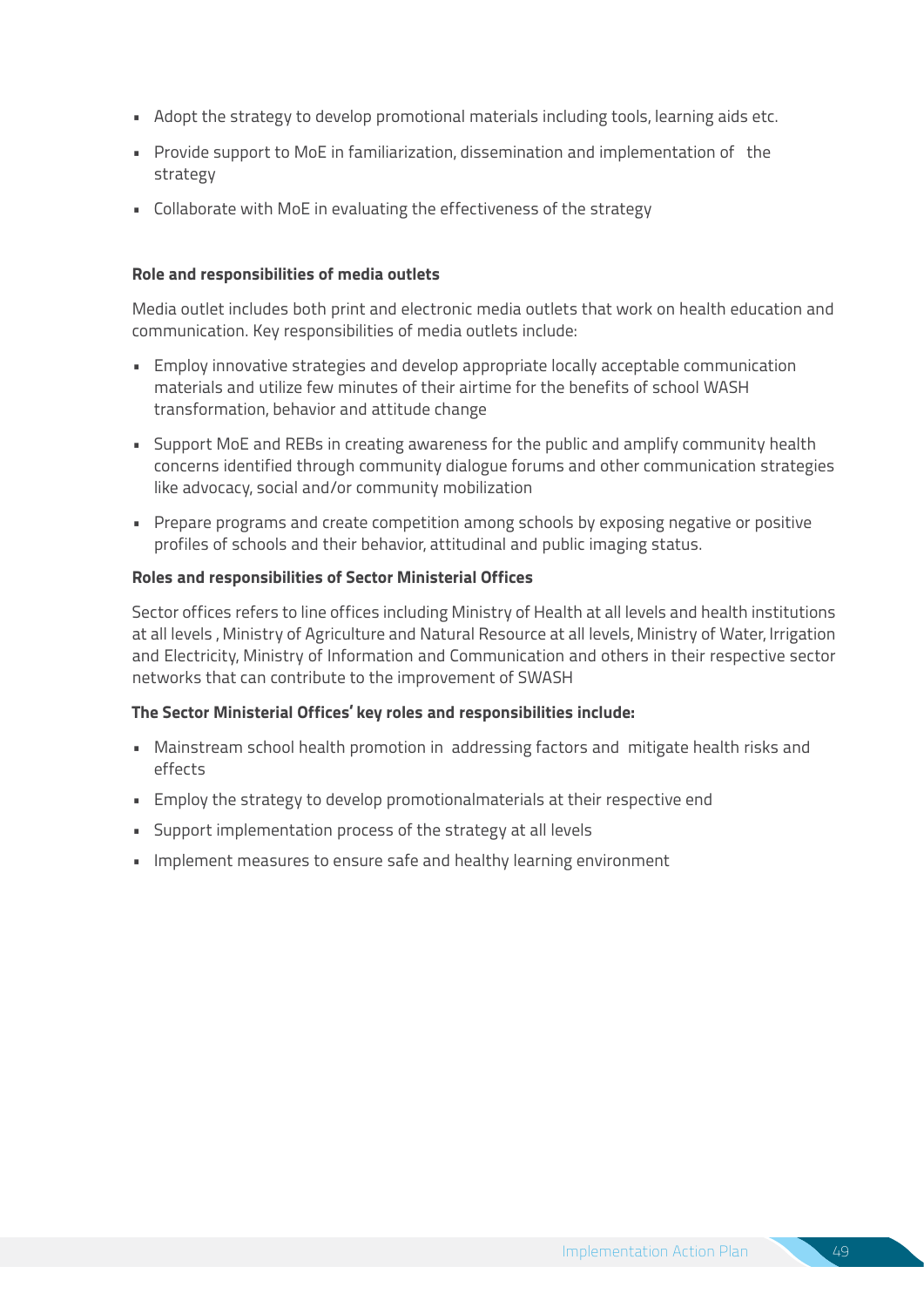# Annex IV: Enabling environments considered essential for SWASH development

| <b>Enabling</b><br><b>Environments</b> | <b>Federal level</b>                                                                                                                                                                                                                                                                                                                                                                                                                                                                                                                                                         | <b>Regional and woreda level</b>                                                                                                                                                                                                                                                                                                                                                                                                                                                                                                                                                                                                                                                                                                                                                                                                    |
|----------------------------------------|------------------------------------------------------------------------------------------------------------------------------------------------------------------------------------------------------------------------------------------------------------------------------------------------------------------------------------------------------------------------------------------------------------------------------------------------------------------------------------------------------------------------------------------------------------------------------|-------------------------------------------------------------------------------------------------------------------------------------------------------------------------------------------------------------------------------------------------------------------------------------------------------------------------------------------------------------------------------------------------------------------------------------------------------------------------------------------------------------------------------------------------------------------------------------------------------------------------------------------------------------------------------------------------------------------------------------------------------------------------------------------------------------------------------------|
| Policy, directives,<br>guidelines      | There is a specific policy<br>designed to create school<br>improvement where a new<br>directorate has been newly<br>established to carry the<br>task<br>The ministry also has<br>divided the schools<br>into four levels so that<br>intervention and standards<br>will be designed based on<br>these levels<br>All sector plans like ESDP<br>5 are now designed to<br>include SWASH as a<br>cross cutting issue in the<br>education sector<br>The FMOE will have only<br>one plan for the nations<br>and all sector partners will<br>be expected to follow only<br>this plan | Although there are sector policies<br>belonging to all WASH signatories none<br>have explicitly addressed WASH in<br>schools<br>The School Health and Nutrition Strategy<br>which is recently developed by MoE<br>indicated WASH as its component, but<br>with limited details<br>The Fourth Education Sector<br>Development Program acknowledges the<br>problems of WASH but not on 'how' to<br>alleviate the problem<br>The most important document for WASH<br>in Ethiopia is the OWNP (2013) with its<br>WIF and POM<br>There is no guideline or strategy for school<br>WASH except MoE's expression in various<br>documents of educational quality and<br>school improvement to create a conducive<br>learning and teaching environment<br>Other than the inclusion of hygiene in<br>٠<br>environmental science for elementary |
|                                        | There is no lack of<br>commitment. The proof is<br>the school improvement<br>program where WASH is<br>included                                                                                                                                                                                                                                                                                                                                                                                                                                                               | school there is no mention of drinking<br>water safety measures, sanitation and<br>hygiene in the curriculum                                                                                                                                                                                                                                                                                                                                                                                                                                                                                                                                                                                                                                                                                                                        |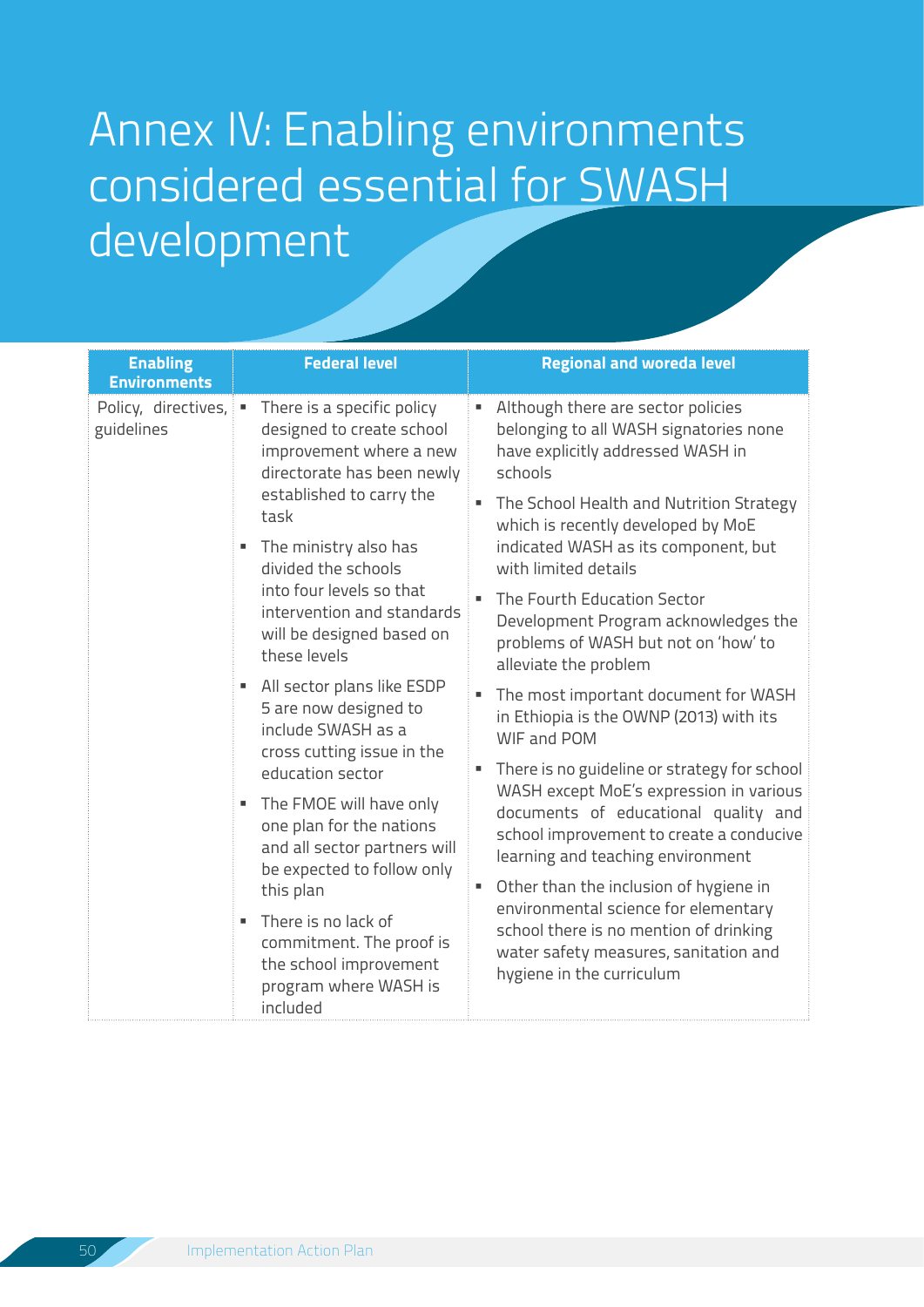| Institutional<br>Arrangement | A new directorate who<br>would overlook school<br>improvement including<br>SWASH program is<br>established at the federal<br>level<br>At the federal level, there<br>are SWASH focal persons<br>who are responsible for<br><b>WASH</b><br>There are WASH Program<br>Management Units<br>organized at federal and<br>regional levels located<br>under Planning and<br><b>Resource Mobilization</b><br>Directorate in the MoE                                                                     | • There are WASH focal persons in regional<br>educational bureaus and woreda offices<br>but not in zones except zonal education<br>supervisors<br>Other sector bureaus such as health and<br>water have good arrangement for SWASH<br>at local levels<br>There is PMU members at the regional<br>level located under planning EMIS and<br>resource mobilization process owner<br>WASH specialists, engineers and CFTs are<br>employed in regions to support OWNP-<br>CWA Targeted woredas |
|------------------------------|-------------------------------------------------------------------------------------------------------------------------------------------------------------------------------------------------------------------------------------------------------------------------------------------------------------------------------------------------------------------------------------------------------------------------------------------------------------------------------------------------|-------------------------------------------------------------------------------------------------------------------------------------------------------------------------------------------------------------------------------------------------------------------------------------------------------------------------------------------------------------------------------------------------------------------------------------------------------------------------------------------|
| <b>Budget for WASH</b>       | Out of the 80-billion-<br>birr annual budget, the<br>Government has already<br>allocated 80% of the<br>needed budget to support<br>all schools in the country.<br>The gap is 20% and the<br>ministry intends to get it<br>from partners.<br>There is no budget problem<br>٠.<br>but when budget is sent<br>down to the woredas the<br>woredas may use it for<br>their other priorities<br>Effective utilization and<br>using the allocated budget<br>for the planned activities is<br>a concern | • There is no SWASH funding plan as<br>such. WASH in Schools is dependent on<br>external financing<br>Woredas covered under OWNP have<br>plans for SWASH. Government is also<br>allocating a matching fund CWA targeting<br>woredas<br>There is no public budget line allocated<br>for WASH in Schools                                                                                                                                                                                    |
| Implementation<br>Capacity   | The federal level SWASH<br>ш<br>staffs are professionals in<br>the field<br>Their involvement<br>in designing SWASH<br>program and participating<br>in workshops is also<br>considered a capacity<br>building opportunity                                                                                                                                                                                                                                                                       | " Low level of awareness and knowledge of<br>school staff on the importance of SWASH<br>Teachers, school WASH focal persons or<br>head masters are not trained in SWASH<br>Refresher training is not offered to<br>٠<br>teachers in all regions on regular<br>basis except in those regions who are<br>supported by NGOs. There is no standard<br>training manual designed nor a guide<br>to initiate a behavior change program<br>to teachers, students and school<br>communities        |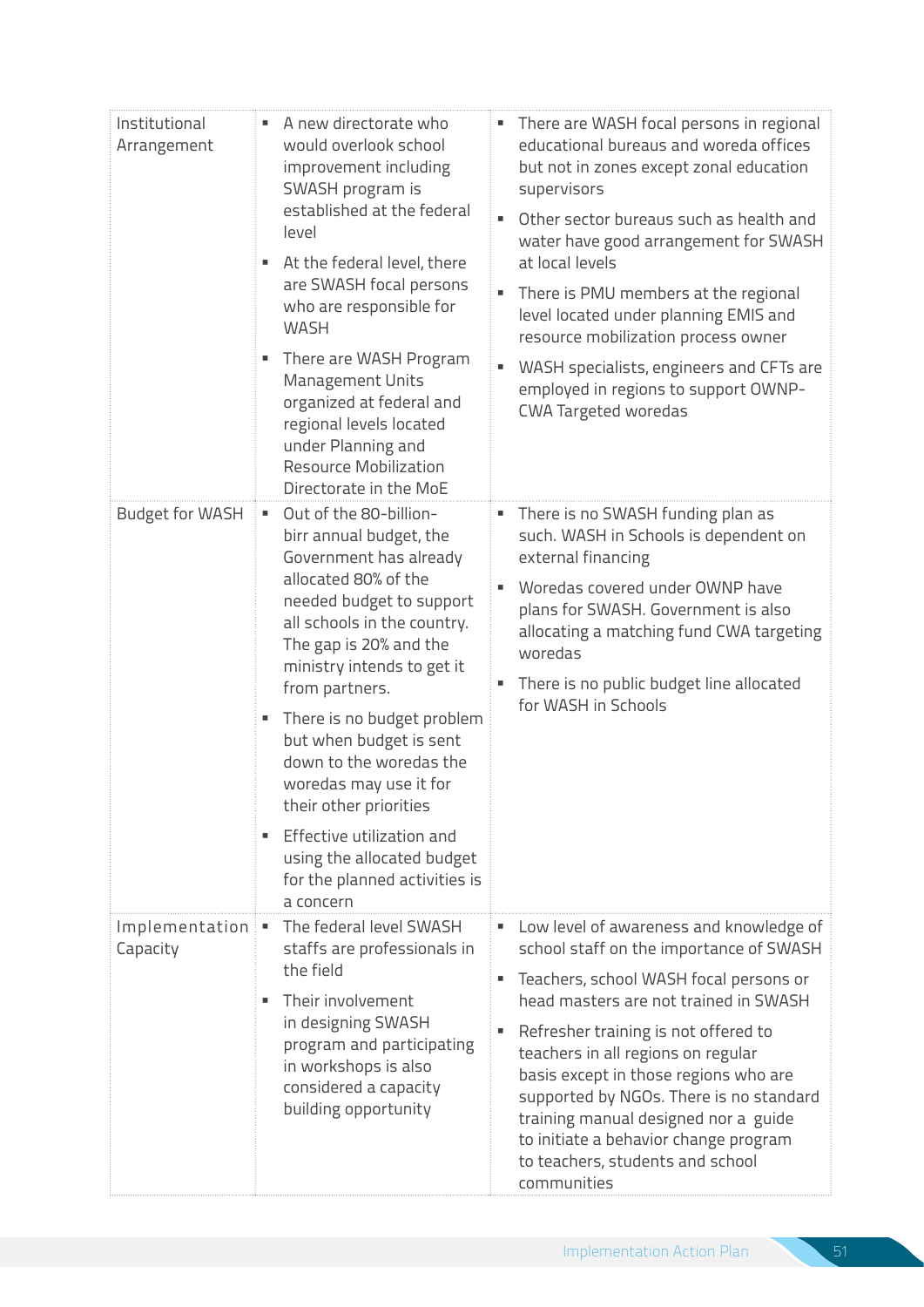| Program<br>Methodology                       | MoE recognizes the<br>availability of The National<br><b>WASH Implementation</b><br>Guidelines developed by<br>MoH as a useful resource<br>for SWASH as it has<br>included institutional<br><b>WASH</b> promotion<br>methodologies                                                                                                           | No specific SWASH methodology as<br>such but use of national WASH program<br>methodology is observed<br>different organizations use different<br>program methodologies in programming<br>WASH in Schools; and NGOs follow their<br>own program methodology<br>The National CLTSH guideline which has<br>also emphasis on schools is not readily<br>used by sectors                                                                                                                                                                                                                                                                                                         |
|----------------------------------------------|----------------------------------------------------------------------------------------------------------------------------------------------------------------------------------------------------------------------------------------------------------------------------------------------------------------------------------------------|----------------------------------------------------------------------------------------------------------------------------------------------------------------------------------------------------------------------------------------------------------------------------------------------------------------------------------------------------------------------------------------------------------------------------------------------------------------------------------------------------------------------------------------------------------------------------------------------------------------------------------------------------------------------------|
| Available<br>products and<br>tools           | There is a national<br>sanitation marketing<br>guideline developed by<br>MoH and partners which<br>could be instrumental for<br>private sector involvement<br>in school WASH program in<br>the future                                                                                                                                        | Consultations reveal that there is no<br>WASH in School products and its outlets<br>to consumers both in urban and rural<br>areas<br>Some regions reported that there is<br>sanitary pad outlets to urban and rural<br>schools<br>Private sector involvement such as the<br>establishment of sanitation marketing<br>with all its marketing principles is still at<br>its infancy<br>In Tigray, private sectors are engaged in<br>the production of local sanitary pads with<br>no sufficient market linkages<br>Some regions demonstrated some<br>progress to develop private sectors for<br>sanitation marketing through training<br>and introducing the business to few |
| <b>WASH Curriculum</b>                       | School WASH Education is<br>٠<br>included under integrated<br>science and biology<br>subjects. Students in<br>elementary schools are<br>taught about hygiene and<br>hygiene related diseases<br>and parasite<br>There are WASH clubs,<br>mini-medias that can be<br>used to promote proper<br>sanitation and hygiene<br>practices in schools | micro and small scale enterprises<br>Regions and woredas mentioned that<br>٠<br>hygiene is included in environmental<br>studies<br>There is no comprehensive tool for<br>promotion of WASH in schools<br>Tools such as SLTSH or CLTSH are not<br>universally used to promote sanitation<br>and hygiene and MHM practices in<br>schools<br>The poor sanitary conditions in<br>schools are attributed by the lack of a<br>comprehensive and universal guideline<br>for the establishment school WASH clubs                                                                                                                                                                   |
| <b>SWASH</b><br>Monitoring and<br>Evaluation | MoE has a robust data<br>base with adequate<br>indicators on SWASH at<br>the federal level since<br>2013/14                                                                                                                                                                                                                                  | Some Regions disclosed that they have<br>٠<br>no M&E mechanisms with adequate<br>number of indicators for SWASH                                                                                                                                                                                                                                                                                                                                                                                                                                                                                                                                                            |